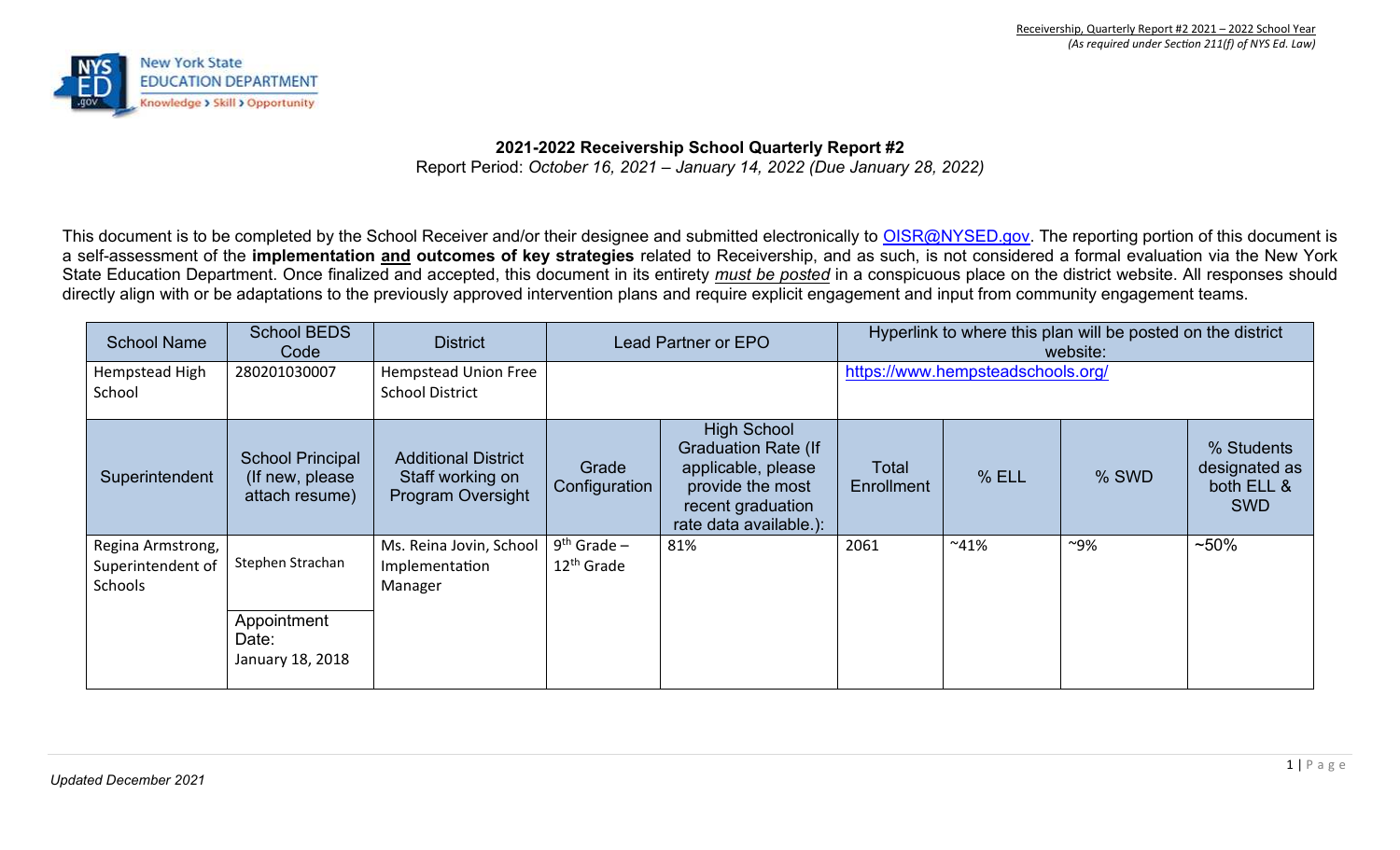

## **Executive Summary**

Please provide a *plain-language summary* of this completed report, reflecting changes and progress made since the last reporting period, with a focus on the action taken to implement lead strategies, engage the community, and enact Receivership powers. The summary should be written in terms easily understood by the community-at-large. Please avoid terms and acronyms that are unfamiliar to the public and limit the summary to *no more than 500 words*.

Hempstead High School's administrators and staff continue to work together to address students' needs by improving the curriculum, instructional practices, and use of data. Since the 2021- 2022 school year, the teachers have confirmed that students' need for socio-emotional and academic support is extensive. The entire school community, led by Superintendent Armstrong, has rallied around the students to provide before- and after-school tutoring and assistance to remove any impediments garnered from the Pandemic-based closure of the school. The high school and middle school continue to collaborate in preparing incoming high school students and ensuring the curricula are progressive across grades 7-12 in all subjects. Students' schedules, course offerings, teacher support, and family outreach continue to address the school's goals for the 2021-2022 school year.

Superintendent Armstrong has assured the community that instruction will be consistent and, when possible, teachers will provide students with remote instruction when in-person school is canceled. Additionally, the students and staff will benefit from additional funds and strategies made possible by the American Rescue Plan – Elementary and Secondary School Emergency Relief (ARP-ESSER) Funds final allocation. The funding will allow students to participate in summer enrichment programs, after-school programming, strategies for addressing learning loss, and other supports and equipment to address students' academic needs. The district is managing students' attendance by district-sponsored shuttle buses that will pick up and drop off students at their nearest catchment area school in the district.

Other resources will align with socio-emotional supports. The students will participate in high-quality instructional frameworks and programs such as the International Baccalaureate (IB) and Advanced Placement (AP) coursework. The funding will support CTE programs that will benefit students' successful completion of school and professional development in the districtwide adoption of Seven Habits to combat the impact of COVID-19 and other issues associated with students living at a low-wealth index. With the commitments and goals established by the school's staff coupled with the new opportunities from the federal funding, the high school intends to make steady improvements towards increasing its 4-year graduation rate and students' overall academic performance.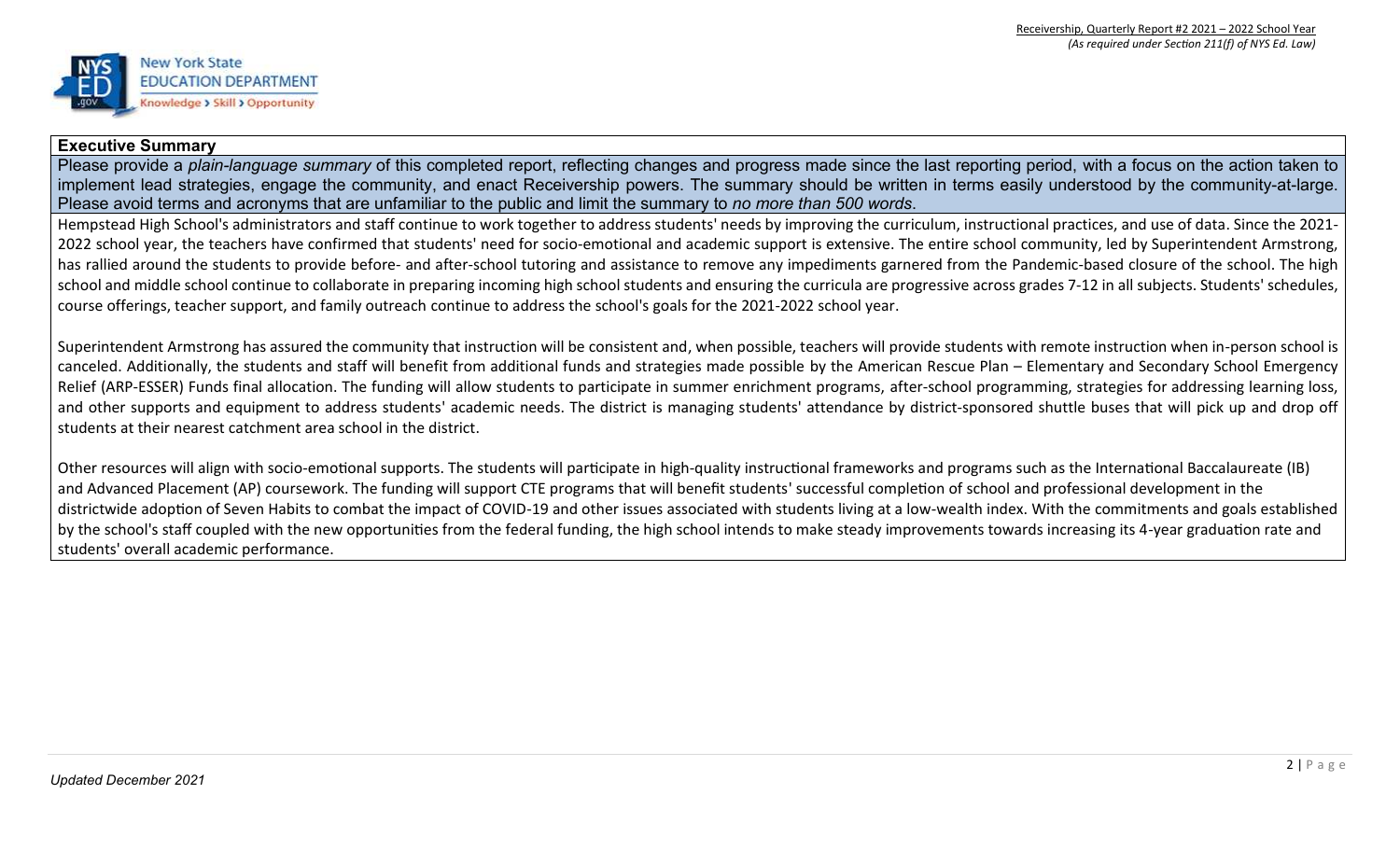

**Directions for Parts I, II, and III** - District and school staff should respond to the sections of this document by both analyzing and summarizing the steps taken to implement lead strategies since the first quarter. Include processes that were used to assess the **impact** of strategies implemented on student learning outcomes.

This is also an opportunity for district and school staff to provide a reflective outline of proposed actions, strategies, and process adaptations made to the school's 2021-2022 Continuation Plan, with a focus on how evidence guided decisions made through continuous and comprehensive planning, by articulating explicit support of student socialemotional well-being, diversity, equity, inclusion, and active engagement in learning.

- The District should ensure that the implementation of lead strategies address the needs of all learners, particularly the needs of subgroups of students and those at risk for not meeting State academic standards.
- District and school staff should assess the impact of identified lead strategies on student learning, as connected and aligned to diagnostic review feedback, to ensure strategy implementation can achieve long-term sustainable growth.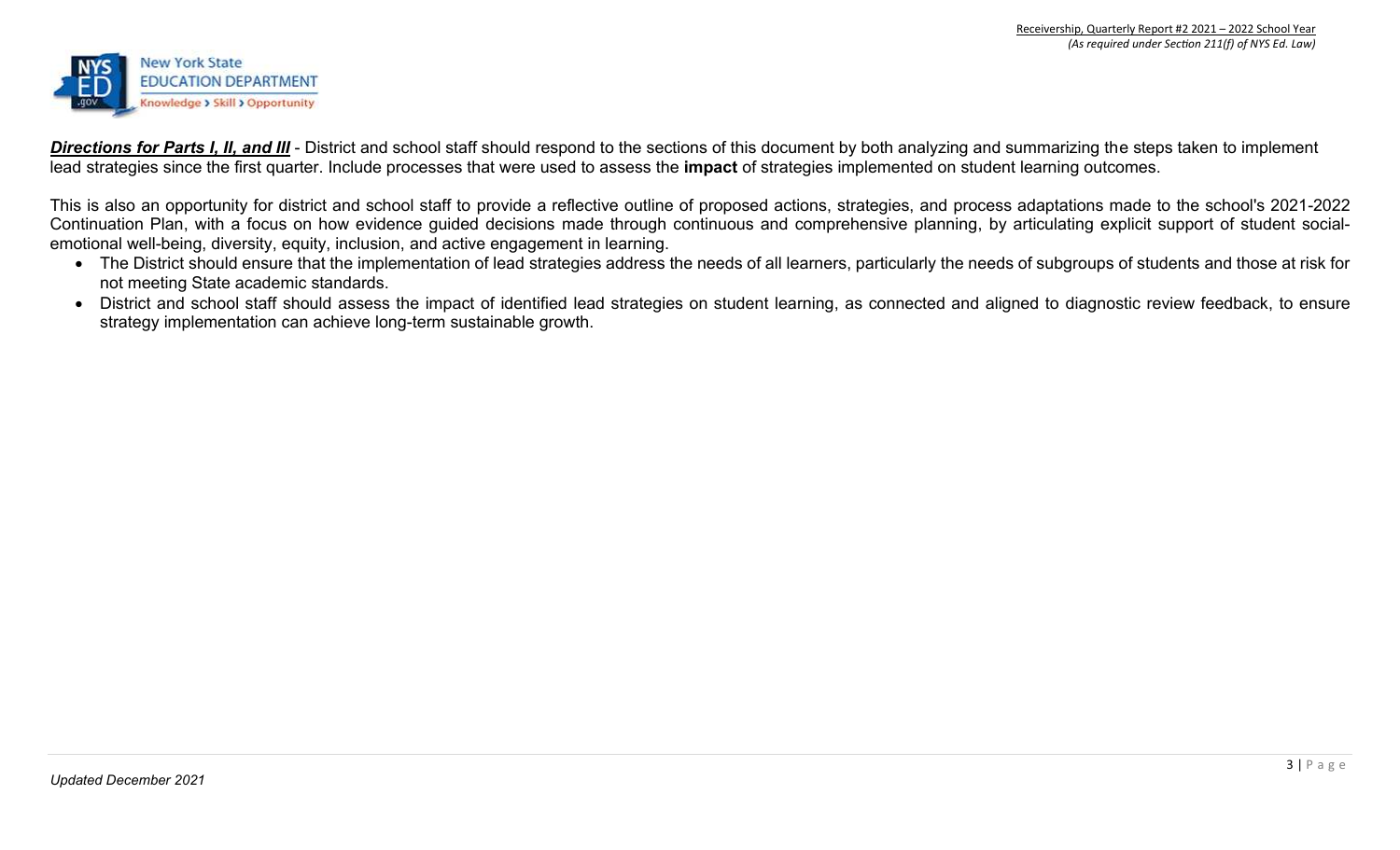

## **Part I –***Lead Strategies for Improvement*

# **Lead Strategies for School Improvement**

*List the 3-4 of core lead strategies that are central to the school's improvement plan, and outline the progress made this quarter by applying each strategy. Lead strategies are key levers for improvement that are identified based on trends in student performance data and serve as overarching approaches for implementing strategically focused action steps toward achieving demonstrable improvement.* 

|                                                                                                                                                                                                                |                          | Quarterly Report #2 with Reflection on Lead Strategies Utilized during<br>October 16, 2021 - January 14, 2022                                                                                                                                                                                                                                                                                                                                                                                                                                                                                                                                                                                                                                                                                  |                                                                                                                                                                                                                                                                                                                                 |                                                                                                                                                                                                                                                                                                                                                                                                                                                                                                                                                                                                                                                                                                                                                      |  |  |
|----------------------------------------------------------------------------------------------------------------------------------------------------------------------------------------------------------------|--------------------------|------------------------------------------------------------------------------------------------------------------------------------------------------------------------------------------------------------------------------------------------------------------------------------------------------------------------------------------------------------------------------------------------------------------------------------------------------------------------------------------------------------------------------------------------------------------------------------------------------------------------------------------------------------------------------------------------------------------------------------------------------------------------------------------------|---------------------------------------------------------------------------------------------------------------------------------------------------------------------------------------------------------------------------------------------------------------------------------------------------------------------------------|------------------------------------------------------------------------------------------------------------------------------------------------------------------------------------------------------------------------------------------------------------------------------------------------------------------------------------------------------------------------------------------------------------------------------------------------------------------------------------------------------------------------------------------------------------------------------------------------------------------------------------------------------------------------------------------------------------------------------------------------------|--|--|
| <b>Identify</b><br>the<br>lead strategies that<br>guided the school's improvement<br>work during the reporting period,<br>including any that were discontinued.                                                | <b>Status</b><br>(R/Y/G) | it was discontinued and if/how a new strategy will be implemented in its place.                                                                                                                                                                                                                                                                                                                                                                                                                                                                                                                                                                                                                                                                                                                | For each lead strategy, outline how the strategy helped achieve progress toward this year's demonstrable improvement                                                                                                                                                                                                            | targets. If a strategy was discontinued since the prior reporting period, please provide an evidence-based explanation for why                                                                                                                                                                                                                                                                                                                                                                                                                                                                                                                                                                                                                       |  |  |
| Teachers engage in data-driven protocols to<br>collect, examine, and analyze students' data via<br>professional learning communities and<br>benchmark analyses.                                                |                          | accumulation and cohort performance.                                                                                                                                                                                                                                                                                                                                                                                                                                                                                                                                                                                                                                                                                                                                                           |                                                                                                                                                                                                                                                                                                                                 | Teachers collaborate and use students' data to create instructional curricula and lesson plans. The data teachers collected during the school year has helped teachers<br>make decisions during their specific department meetings. This approach addresses specific subjects' demonstrable improvement targets aligned with credit                                                                                                                                                                                                                                                                                                                                                                                                                  |  |  |
| Teachers edited their curricula to incorporate<br>literacy across the content areas and socio-<br>emotional learning via specific writing<br>strategies, digital word walls, and Nearpod.                      |                          | The teachers continue to work collaboratively to address students' needs to improve their English proficiency and writing skills. The goal for the 2021-2022 school<br>year is to cultivate literacy across content areas and empower students' voices through various writing genres to develop lifelong learners. Teachers will implement<br>writing in all content areas such as Claim-Evidence-Reasoning (CER), Cause and Effect, Content-Purpose-Audience (CPA), and What-How-Why. Teachers will continue<br>to use this strategy because literacy remains an indicator measured in Regents, performance, and other areas. Therefore, incorporating literacy in the core subject<br>curricula has allowed students to increase their opportunities to learn and practice literacy skills. |                                                                                                                                                                                                                                                                                                                                 |                                                                                                                                                                                                                                                                                                                                                                                                                                                                                                                                                                                                                                                                                                                                                      |  |  |
| The school is offering Academic Intervention<br>Services (AIS) to students. The AIS services are<br>specifically aligned with the Early Warning<br>Indicators (EWI) data meetings discussed every<br>Thursday. |                          | ·1 business class<br>•1 world language (Spanish)<br>•2 Home language of Arts<br>•20 mathematics<br>process of offering night school and Saturday Academy.                                                                                                                                                                                                                                                                                                                                                                                                                                                                                                                                                                                                                                      | The school is providing students with a variety of extra help. There are 81 opportunities for students to receive additional support after school. The school offers:<br><b>EXTRA HELP CLASS SESSIONS</b><br>•5 English as a new language<br>•2 music classes<br>•1 Home education & fashion (CTE)<br>•16 English language arts | •2 Art & Theater Arts<br>•15 Social studies<br>•17 Science<br>The students can attend the sessions Monday-Friday from 1:45 PM - 3:45 PM. The span of after-school sessions allows students who finish their classes earlier and<br>have a full schedule. As stated at the beginning of the year, students continue to demonstrate a need for academic intervention services. Teachers, counselors, and<br>administrators continue to use the early warning indicator (EWI) protocol and data to identify when a student needs assistance and should participate in a support<br>program. As anticipated, the school leaders created the 11th-period class, which will provide academic intervention and tutoring. Additionally, the school is in the |  |  |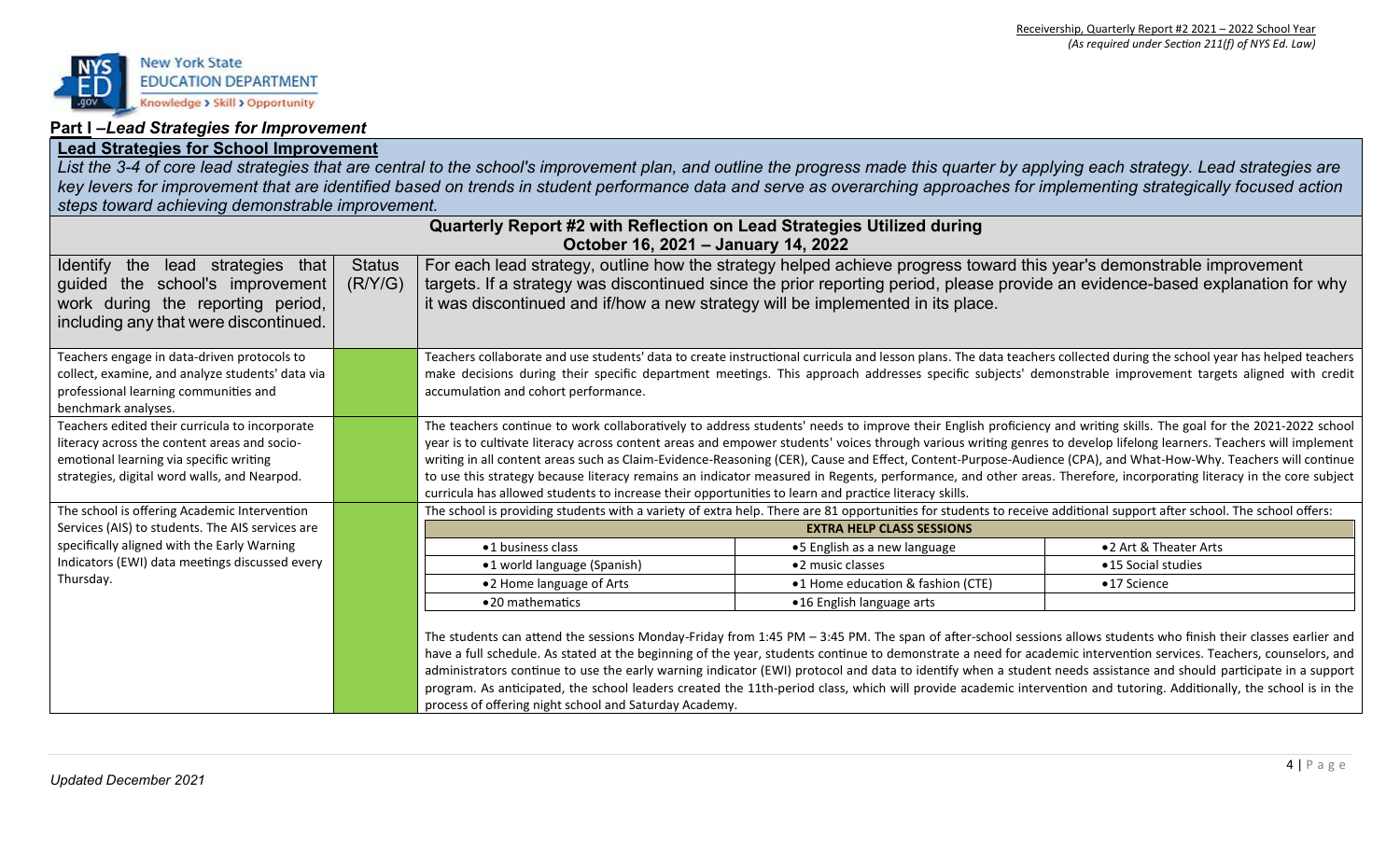

The school is implementing the NYSEDsponsored Smart Scholars Early College Program for in-coming 9th graders

Hempstead High School implements the Smart Scholars Early College Grant, which the New York State Education Department sponsors. The participating 9<sup>th</sup>-grade students may earn up to 60 college credits during their high school enrollment. The school has recruited this year's participants and held two meetings for families to explain the program and garner support for participants. The families were able to participate during afternoon and evening sessions. This program will enlist students to additional cohorts every year for the next four years. Therefore, the students will assist the school with increasing the graduation rate with advanced standing.

# **Part II –** *Demonstrable Improvement Indicators-Level 1*

# **Level 1 Indicators**

*Please list the school's Level 1 indicators and complete all columns below. This information should provide details about how lead strategies inform the implementation of specific strategies and action steps that support progress toward the Demonstrable Improvement Indicators.* 

| Quarterly Report #2 Reflection on Activities Completed for this Indicator during<br>October 16, 2021 - January 14, 2022 |                          |                                                                                                                                                                                                                                                                                                                                                       |                                                                                                                                                                                                                                                                                                                                                                                                |                                                                                                 |  |  |  |  |
|-------------------------------------------------------------------------------------------------------------------------|--------------------------|-------------------------------------------------------------------------------------------------------------------------------------------------------------------------------------------------------------------------------------------------------------------------------------------------------------------------------------------------------|------------------------------------------------------------------------------------------------------------------------------------------------------------------------------------------------------------------------------------------------------------------------------------------------------------------------------------------------------------------------------------------------|-------------------------------------------------------------------------------------------------|--|--|--|--|
| Indicator                                                                                                               | <b>Status</b><br>(R/Y/G) | Identify specific strategies and action steps<br>implemented to support progress for each of<br>the Demonstrable Improvement Indicators.                                                                                                                                                                                                              | • Provide the specific data/evidence used to determine progress and<br>impact on instruction, student learning, and achievement.<br>•Describe how the data trends that emerged during this reporting period<br>will inform future action steps.<br>•Include a description of any adjustments made to the continuation plan<br>along with the corresponding data used to inform the adjustment. |                                                                                                 |  |  |  |  |
| 67: 2020 Total Cohort (10 <sup>th</sup> Graders)<br>Passing Math Regents                                                |                          | The<br>school continued to<br>implement strategies<br>that<br>instructional lead to increased outcomes. Although some<br>students inconsistently participated in mathematics during<br>the past 18 months, it is essential to identify the strategies<br>that can help support students' attainment of a passing grade<br>on the Mathematics Regents: | . Provide the specific data/evidence used to determine progress and impact on instruction,<br>student learning, and achievement.<br>Teachers examined the ELA data from the 2020-2021 school year to determine the instructional<br>approach for the 2021-2022 school year. The students took benchmark examinations in October and<br>December. The benchmark schedule was as follows:        |                                                                                                 |  |  |  |  |
|                                                                                                                         |                          | Classwork,                                                                                                                                                                                                                                                                                                                                            | <b>Benchmark Assessments Dates</b>                                                                                                                                                                                                                                                                                                                                                             |                                                                                                 |  |  |  |  |
|                                                                                                                         |                          | Unit assessments,                                                                                                                                                                                                                                                                                                                                     | Algebra 2                                                                                                                                                                                                                                                                                                                                                                                      | Benchmark 1: Oct. 14                                                                            |  |  |  |  |
|                                                                                                                         |                          | Exit tickets,                                                                                                                                                                                                                                                                                                                                         | TAM/Algebra 1 / Geometry                                                                                                                                                                                                                                                                                                                                                                       | Benchmark 1: Oct. 18                                                                            |  |  |  |  |
|                                                                                                                         |                          | End-of-term tests,                                                                                                                                                                                                                                                                                                                                    | Algebra 1 Workshop                                                                                                                                                                                                                                                                                                                                                                             | Benchmark 2: December 16-17                                                                     |  |  |  |  |
|                                                                                                                         |                          | Homework assignments,                                                                                                                                                                                                                                                                                                                                 | Foundation of Geometry / Algebra 2                                                                                                                                                                                                                                                                                                                                                             | Benchmark 3: December 14                                                                        |  |  |  |  |
|                                                                                                                         |                          | Mock Regents assessments,<br>Student engagement, and<br>Benchmark assessments.                                                                                                                                                                                                                                                                        | during class to grade students. The available mathematics data is as follows:                                                                                                                                                                                                                                                                                                                  | Teachers use the interim assessment results, coursework, chapter exams, and other data garnered |  |  |  |  |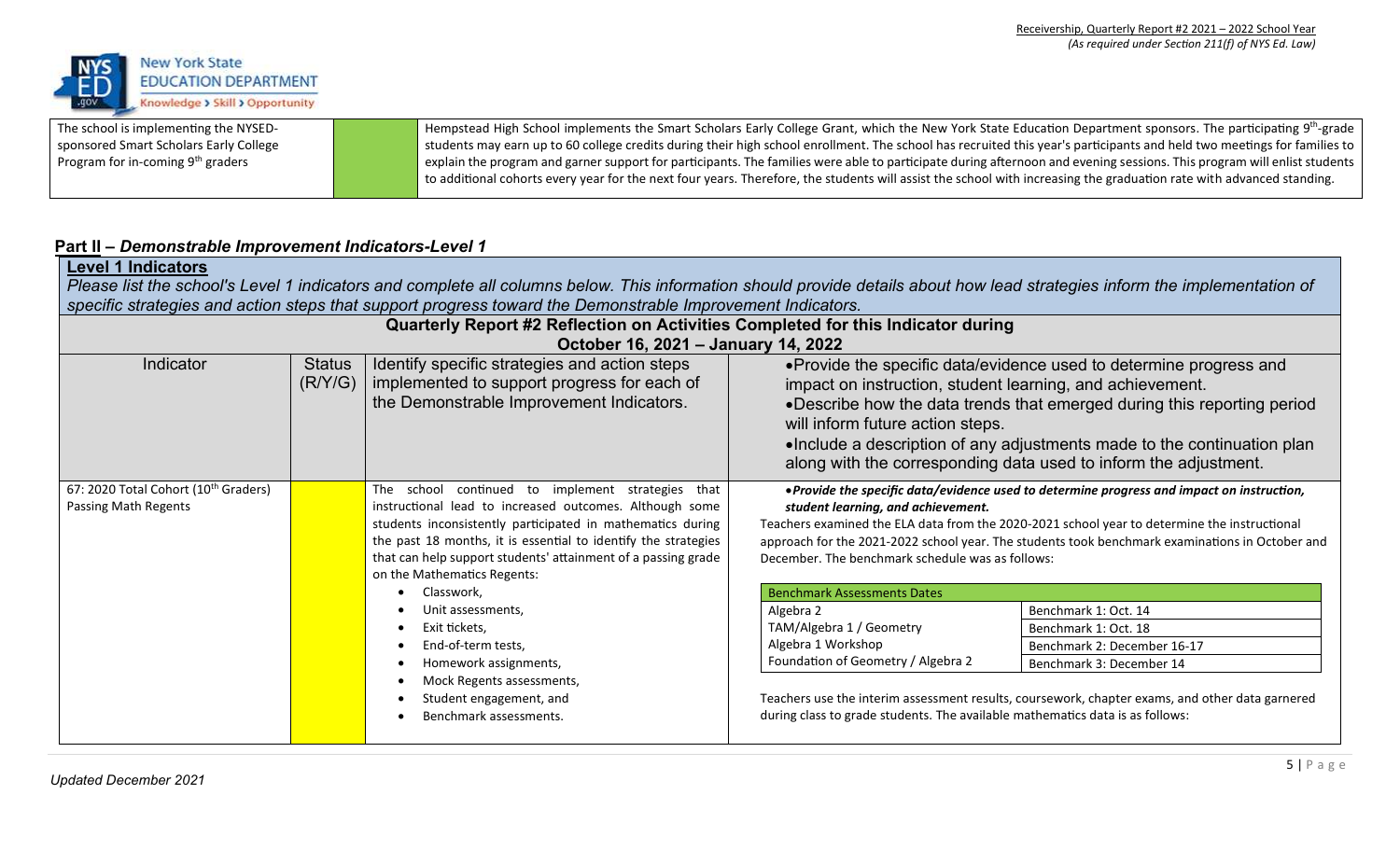

| Lvl. 4: 89%-100%, Lvl. 3: 81%-88%, Lvl. 2: 54%-80%, Lvl. 10%-53%<br>Student and Teacher Attendance due to COVID have effected # of students taking Benchmark<br>Exams<br><b>Total Students</b><br>Level 4<br>Level 2<br><b>Total Students</b><br>Level 3<br>Level 1<br>$\mathbf{0}$<br>116<br>39<br>158<br>Alg 1 BM1<br>3<br>34<br>81<br>117<br>Alg 1 BM2<br>0<br>2<br>72<br>92<br>$\overline{2}$<br>Alg 1 BM 3<br>0<br>18<br>$\overline{3}$<br>$\mathbf 0$<br>54<br>252<br>309<br>Geo BM 1<br>34<br>24<br>355<br>Geo BM 2<br>123<br>174 |
|------------------------------------------------------------------------------------------------------------------------------------------------------------------------------------------------------------------------------------------------------------------------------------------------------------------------------------------------------------------------------------------------------------------------------------------------------------------------------------------------------------------------------------------|
|                                                                                                                                                                                                                                                                                                                                                                                                                                                                                                                                          |
|                                                                                                                                                                                                                                                                                                                                                                                                                                                                                                                                          |
|                                                                                                                                                                                                                                                                                                                                                                                                                                                                                                                                          |
|                                                                                                                                                                                                                                                                                                                                                                                                                                                                                                                                          |
|                                                                                                                                                                                                                                                                                                                                                                                                                                                                                                                                          |
|                                                                                                                                                                                                                                                                                                                                                                                                                                                                                                                                          |
|                                                                                                                                                                                                                                                                                                                                                                                                                                                                                                                                          |
|                                                                                                                                                                                                                                                                                                                                                                                                                                                                                                                                          |
|                                                                                                                                                                                                                                                                                                                                                                                                                                                                                                                                          |
| 276<br>Geo BM 3<br>6<br>30<br>89<br>151                                                                                                                                                                                                                                                                                                                                                                                                                                                                                                  |
| 70<br>53<br>134<br>Alg BM 1<br>$\overline{4}$                                                                                                                                                                                                                                                                                                                                                                                                                                                                                            |
| $\overline{2}$<br>59<br>146<br>Alg BM 2<br>0<br>85                                                                                                                                                                                                                                                                                                                                                                                                                                                                                       |
| 5<br>1<br>31<br>71<br>108<br>Alg BM 3                                                                                                                                                                                                                                                                                                                                                                                                                                                                                                    |
| <b>COURSE</b><br><b>PASS</b><br><b>FAIL</b><br>%PASS<br><b>%FAIL</b><br><b>TOTAL</b><br>53<br>8<br>15%<br>85%<br>ALGEBRA 1 CORE Regent                                                                                                                                                                                                                                                                                                                                                                                                   |
| 45<br>45<br>13<br>22%<br>ALGEBRA 2 BI<br>58<br>78%                                                                                                                                                                                                                                                                                                                                                                                                                                                                                       |
| 17%<br>ALGEBRA 2 CORE<br>115<br>96<br>19<br>83%                                                                                                                                                                                                                                                                                                                                                                                                                                                                                          |
| 32%<br>335<br>227<br>68%<br>FOUNDATIONS OF GEOMETRY<br>108                                                                                                                                                                                                                                                                                                                                                                                                                                                                               |
| 58%<br>FOUNDATIONS OF GEOMETRY BI<br>149<br>63<br>86<br>42%                                                                                                                                                                                                                                                                                                                                                                                                                                                                              |
|                                                                                                                                                                                                                                                                                                                                                                                                                                                                                                                                          |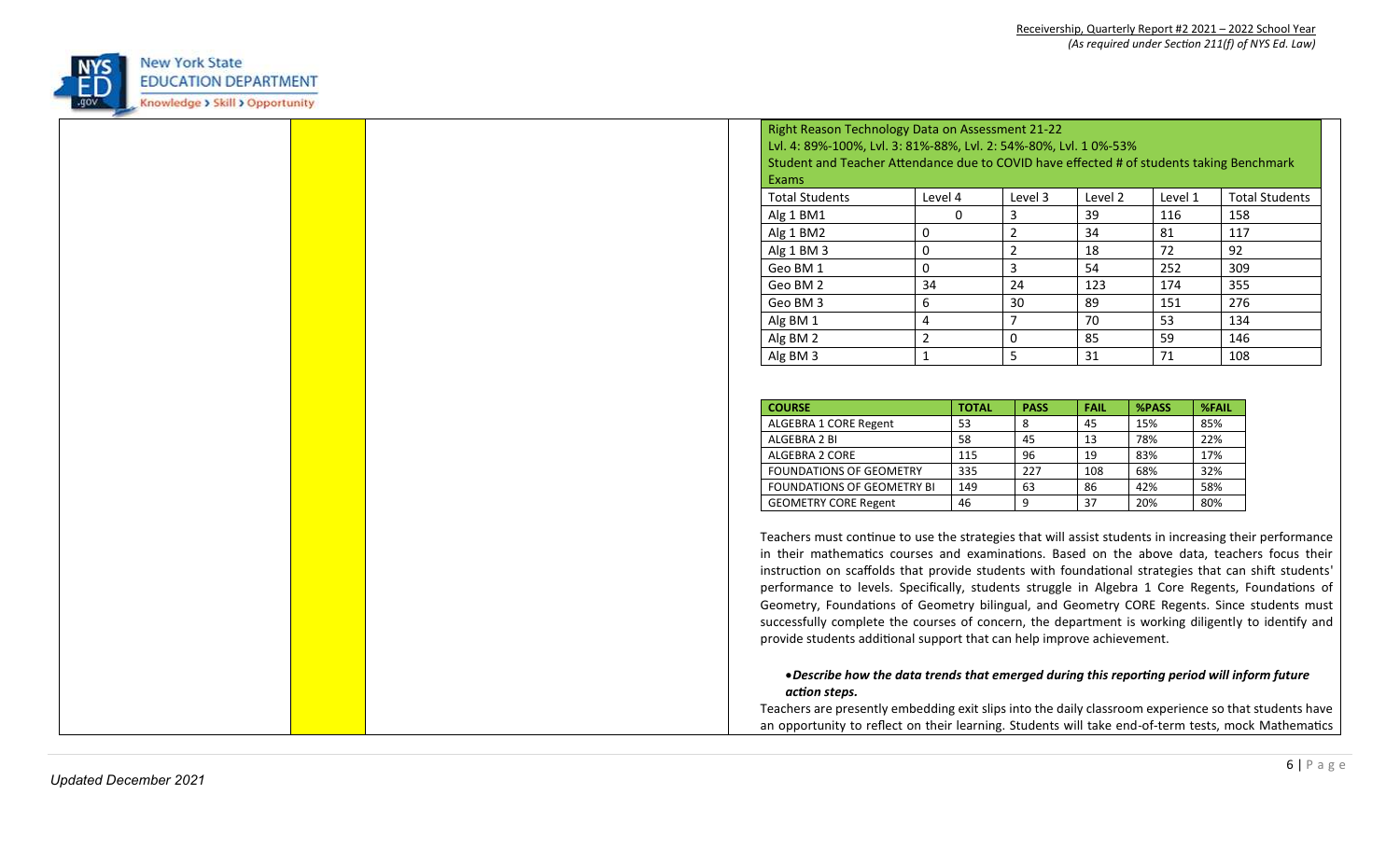

|                                                  |                                                                  | strategies indicates that teachers effectively meet most students' needs.                                                                                                                                                                                                                                                                                               |                                                                                                                                              |              |                                                                                                                                                                              |                      |         |       | Regent's assessments, and benchmark assessments later in the term. Thus far, a review of the                                                                                                            |  |  |
|--------------------------------------------------|------------------------------------------------------------------|-------------------------------------------------------------------------------------------------------------------------------------------------------------------------------------------------------------------------------------------------------------------------------------------------------------------------------------------------------------------------|----------------------------------------------------------------------------------------------------------------------------------------------|--------------|------------------------------------------------------------------------------------------------------------------------------------------------------------------------------|----------------------|---------|-------|---------------------------------------------------------------------------------------------------------------------------------------------------------------------------------------------------------|--|--|
|                                                  |                                                                  | There are no adjustments in this area.                                                                                                                                                                                                                                                                                                                                  | . Include a description of any adjustments made to the continuation plan along with the<br>corresponding data used to inform the adjustment. |              |                                                                                                                                                                              |                      |         |       |                                                                                                                                                                                                         |  |  |
| 69: 2019 Total Cohort (11 <sup>th</sup> Graders) | The approach to address the English Regents is similar to the    |                                                                                                                                                                                                                                                                                                                                                                         |                                                                                                                                              |              |                                                                                                                                                                              |                      |         |       |                                                                                                                                                                                                         |  |  |
| Passing ELA Regents                              | process to help students to pass the English Regents. The        |                                                                                                                                                                                                                                                                                                                                                                         | • Provide the specific data/evidence used to determine progress and impact on instruction,                                                   |              |                                                                                                                                                                              |                      |         |       |                                                                                                                                                                                                         |  |  |
|                                                  | school continued to implement strategies that instructional      |                                                                                                                                                                                                                                                                                                                                                                         | student learning, and achievement.                                                                                                           |              |                                                                                                                                                                              |                      |         |       |                                                                                                                                                                                                         |  |  |
|                                                  | lead to increased outcomes. Although some students               |                                                                                                                                                                                                                                                                                                                                                                         |                                                                                                                                              |              |                                                                                                                                                                              |                      |         |       | Teachers examined the ELA data from the 2020-2021 school year to determine the appropriate                                                                                                              |  |  |
|                                                  | inconsistently participated in English during the past 18        | instructional approach for the 2021-2022 school year. Teachers also meet regularly to discuss whether<br>the identified instructional strategies address students' assessment data from the benchmark<br>assessments. The students took benchmark examinations in October and December. The benchmark<br>schedule was as follows:<br><b>Benchmark Assessments Dates</b> |                                                                                                                                              |              |                                                                                                                                                                              |                      |         |       |                                                                                                                                                                                                         |  |  |
|                                                  | months, it is essential to identify the strategies that can help |                                                                                                                                                                                                                                                                                                                                                                         |                                                                                                                                              |              |                                                                                                                                                                              |                      |         |       |                                                                                                                                                                                                         |  |  |
|                                                  | support students' attainment of a passing grade on the English   |                                                                                                                                                                                                                                                                                                                                                                         |                                                                                                                                              |              |                                                                                                                                                                              |                      |         |       |                                                                                                                                                                                                         |  |  |
|                                                  | Regents:                                                         |                                                                                                                                                                                                                                                                                                                                                                         |                                                                                                                                              |              |                                                                                                                                                                              |                      |         |       |                                                                                                                                                                                                         |  |  |
|                                                  | Classwork,                                                       |                                                                                                                                                                                                                                                                                                                                                                         |                                                                                                                                              |              |                                                                                                                                                                              |                      |         |       |                                                                                                                                                                                                         |  |  |
|                                                  | Unit assessments,                                                |                                                                                                                                                                                                                                                                                                                                                                         |                                                                                                                                              |              |                                                                                                                                                                              | Benchmark 1: Nov. 17 |         |       |                                                                                                                                                                                                         |  |  |
|                                                  | Exit tickets,                                                    | English & ENL                                                                                                                                                                                                                                                                                                                                                           |                                                                                                                                              |              | Benchmark 2: Dec. 13                                                                                                                                                         |                      |         |       |                                                                                                                                                                                                         |  |  |
|                                                  | End-of-term tests,                                               |                                                                                                                                                                                                                                                                                                                                                                         |                                                                                                                                              |              | Benchmark 3: Jan. 10                                                                                                                                                         |                      |         |       |                                                                                                                                                                                                         |  |  |
|                                                  | Homework assignments,                                            | Final Exam Diagnostic Exam                                                                                                                                                                                                                                                                                                                                              |                                                                                                                                              |              |                                                                                                                                                                              | <b>Repeated TBA</b>  |         |       |                                                                                                                                                                                                         |  |  |
|                                                  | Mock Regents assessments,                                        |                                                                                                                                                                                                                                                                                                                                                                         |                                                                                                                                              |              |                                                                                                                                                                              |                      |         |       |                                                                                                                                                                                                         |  |  |
|                                                  | Student engagement, and                                          |                                                                                                                                                                                                                                                                                                                                                                         |                                                                                                                                              |              |                                                                                                                                                                              |                      |         |       |                                                                                                                                                                                                         |  |  |
|                                                  | Benchmark assessments.                                           |                                                                                                                                                                                                                                                                                                                                                                         |                                                                                                                                              |              | Teachers use the interim assessment results, coursework, chapter exams, and other data garnered<br>during class to grade students. The available data for ELA is as follows: |                      |         |       |                                                                                                                                                                                                         |  |  |
|                                                  |                                                                  |                                                                                                                                                                                                                                                                                                                                                                         | RIGHT REASON TECHNOLOGY DATA ON ASSESSMENT 21-22                                                                                             |              |                                                                                                                                                                              |                      |         |       |                                                                                                                                                                                                         |  |  |
|                                                  |                                                                  | Benchmark 1                                                                                                                                                                                                                                                                                                                                                             | Level 4                                                                                                                                      | Level 3      |                                                                                                                                                                              | Level 2              | Level 1 |       | <b>Total Students</b>                                                                                                                                                                                   |  |  |
|                                                  |                                                                  | ELA BM 1                                                                                                                                                                                                                                                                                                                                                                | 27                                                                                                                                           | 27           | 136                                                                                                                                                                          |                      | 89      |       | 279                                                                                                                                                                                                     |  |  |
|                                                  |                                                                  | ELA BM 2                                                                                                                                                                                                                                                                                                                                                                | 24                                                                                                                                           | 15           | 124                                                                                                                                                                          |                      | 102     |       | 265                                                                                                                                                                                                     |  |  |
|                                                  |                                                                  |                                                                                                                                                                                                                                                                                                                                                                         |                                                                                                                                              |              |                                                                                                                                                                              |                      |         |       |                                                                                                                                                                                                         |  |  |
|                                                  |                                                                  | <b>COURSE</b>                                                                                                                                                                                                                                                                                                                                                           |                                                                                                                                              | <b>TOTAL</b> | <b>PASS</b>                                                                                                                                                                  | <b>FAIL</b>          | %PASS   | %FAIL |                                                                                                                                                                                                         |  |  |
|                                                  |                                                                  | <b>ENGLISH 11 CORE H</b>                                                                                                                                                                                                                                                                                                                                                |                                                                                                                                              | 52           | 49                                                                                                                                                                           | $\overline{3}$       | 94%     | 6%    |                                                                                                                                                                                                         |  |  |
|                                                  |                                                                  | <b>ENGLISH 11 CORE Regent</b>                                                                                                                                                                                                                                                                                                                                           |                                                                                                                                              | 237          | 126                                                                                                                                                                          | 111                  | 53%     | 47%   |                                                                                                                                                                                                         |  |  |
|                                                  |                                                                  | ENL E(11/12)                                                                                                                                                                                                                                                                                                                                                            |                                                                                                                                              | 86           | 62                                                                                                                                                                           | 24                   | 72%     | 28%   |                                                                                                                                                                                                         |  |  |
|                                                  |                                                                  | ENL EM(11/12)                                                                                                                                                                                                                                                                                                                                                           |                                                                                                                                              | 63           | $\overline{55}$                                                                                                                                                              | $\infty$             | 87%     | 13%   |                                                                                                                                                                                                         |  |  |
|                                                  |                                                                  | ENL T/EX (11/12)                                                                                                                                                                                                                                                                                                                                                        |                                                                                                                                              | 101          | 85                                                                                                                                                                           | 16                   | 84%     | 16%   |                                                                                                                                                                                                         |  |  |
|                                                  |                                                                  |                                                                                                                                                                                                                                                                                                                                                                         |                                                                                                                                              |              |                                                                                                                                                                              |                      |         |       | Based on the above data, teachers focus their instruction on scaffolds that provide students with<br>foundational strategies that can shift students' performance to levels. Specifically, students are |  |  |
|                                                  |                                                                  |                                                                                                                                                                                                                                                                                                                                                                         |                                                                                                                                              |              |                                                                                                                                                                              |                      |         |       |                                                                                                                                                                                                         |  |  |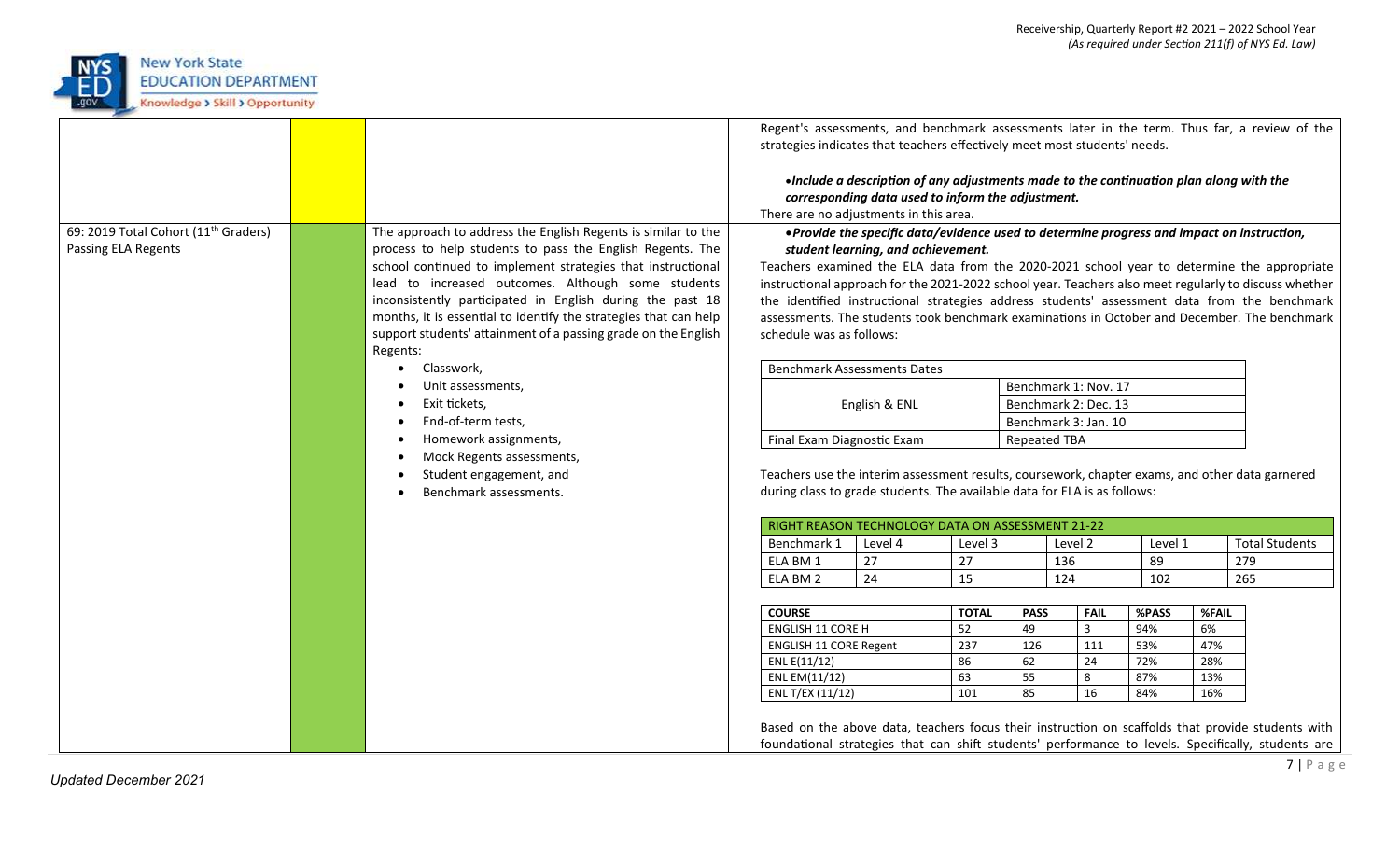

|                                                          |                                                                                                                                                                                                                                                                                                                                                                                                | struggling in English 11 CORE Regent. The English 11 CORE Regents course teachers discussed students'<br>performance and identified additional support moving forward. Students are doing fairly well in the<br>other courses. Students' performance demonstrates that they are on track to earning their English<br>credentials based on NYSED graduation requirements.                                                                                                                                                                                                                   |                                                                         |                                                                                                                                                                                                                                                                                                                                                                                                                                                                                                                                                                                         |                                         |  |  |  |
|----------------------------------------------------------|------------------------------------------------------------------------------------------------------------------------------------------------------------------------------------------------------------------------------------------------------------------------------------------------------------------------------------------------------------------------------------------------|--------------------------------------------------------------------------------------------------------------------------------------------------------------------------------------------------------------------------------------------------------------------------------------------------------------------------------------------------------------------------------------------------------------------------------------------------------------------------------------------------------------------------------------------------------------------------------------------|-------------------------------------------------------------------------|-----------------------------------------------------------------------------------------------------------------------------------------------------------------------------------------------------------------------------------------------------------------------------------------------------------------------------------------------------------------------------------------------------------------------------------------------------------------------------------------------------------------------------------------------------------------------------------------|-----------------------------------------|--|--|--|
|                                                          |                                                                                                                                                                                                                                                                                                                                                                                                | . Describe how the data trends that emerged during this reporting period will inform future<br>action steps.<br>Teachers are presently embedding exit slips into the daily classroom experience so that students have<br>an opportunity to reflect on their learning. Students will take end-of-term tests, mock English Regent's<br>assessments, and benchmark assessments later in the term. Thus far, teachers' review of the strategies<br>indicates they effectively meet students' needs.<br>. Include a description of any adjustments made to the continuation plan along with the |                                                                         |                                                                                                                                                                                                                                                                                                                                                                                                                                                                                                                                                                                         |                                         |  |  |  |
|                                                          |                                                                                                                                                                                                                                                                                                                                                                                                |                                                                                                                                                                                                                                                                                                                                                                                                                                                                                                                                                                                            | There are no adjustments in this area.                                  | corresponding data used to inform the adjustment.                                                                                                                                                                                                                                                                                                                                                                                                                                                                                                                                       |                                         |  |  |  |
| 70: 2018 Total Cohort 4-Year Grad<br>Rate - All Students | The school uses credit accumulation and Regents' results data<br>tracking sheets (via examinations or course pass rates) to<br>review students' progress towards graduation. The data will<br>be collected at various levels in the school. Teachers collect<br>student-level data, department chairs and assistant principals<br>collect data at the department level, and the school cabinet | Provide the specific data/evidence used to determine progress and impact on instruction, student<br>learning, and achievement.<br>The 4-year graduation subgroup data show that most students are successfully on track to graduate<br>by June 2022. There are 506 2018 cohort members, and the following data indicate the status of credit<br>accumulation to date:                                                                                                                                                                                                                      |                                                                         |                                                                                                                                                                                                                                                                                                                                                                                                                                                                                                                                                                                         |                                         |  |  |  |
|                                                          | collects data at the school level. The school staff will collect<br>data for all core subjects and credit accumulations. These data<br>points and approaches to tracking students' success assisted<br>the school with meeting the graduation rate goal during the                                                                                                                             |                                                                                                                                                                                                                                                                                                                                                                                                                                                                                                                                                                                            | # of Students<br>16<br>64<br>82                                         | Credits Earned as of Jan. 2022<br>$.5 - 2$ credits<br>$2.5 - 10$ credits<br>10.5 - 15 credits                                                                                                                                                                                                                                                                                                                                                                                                                                                                                           | % of Students<br>3.2%<br>12.6%<br>16.2% |  |  |  |
|                                                          | 2021 school year.                                                                                                                                                                                                                                                                                                                                                                              |                                                                                                                                                                                                                                                                                                                                                                                                                                                                                                                                                                                            | 306<br>38                                                               | 15.5 - more credits<br>$\mathbf{0}$                                                                                                                                                                                                                                                                                                                                                                                                                                                                                                                                                     | 60.5%<br>7.5%                           |  |  |  |
|                                                          |                                                                                                                                                                                                                                                                                                                                                                                                |                                                                                                                                                                                                                                                                                                                                                                                                                                                                                                                                                                                            | Students' performance in class;<br>Students' performance on unit exams; | Since the school's overarching goal for graduation is to achieve greater graduation rates every year,<br>the administrators are looking closely at this cohort's data and considering the strategies that may help<br>improve the outcomes. The staff provided these students support with assignments and overall<br>content using tutoring and after-school opportunities. The counseling staff is working with students to<br>strongly encourage students to self-monitor their data via the following strategies:<br>Students' performance on homework and project assignments; and |                                         |  |  |  |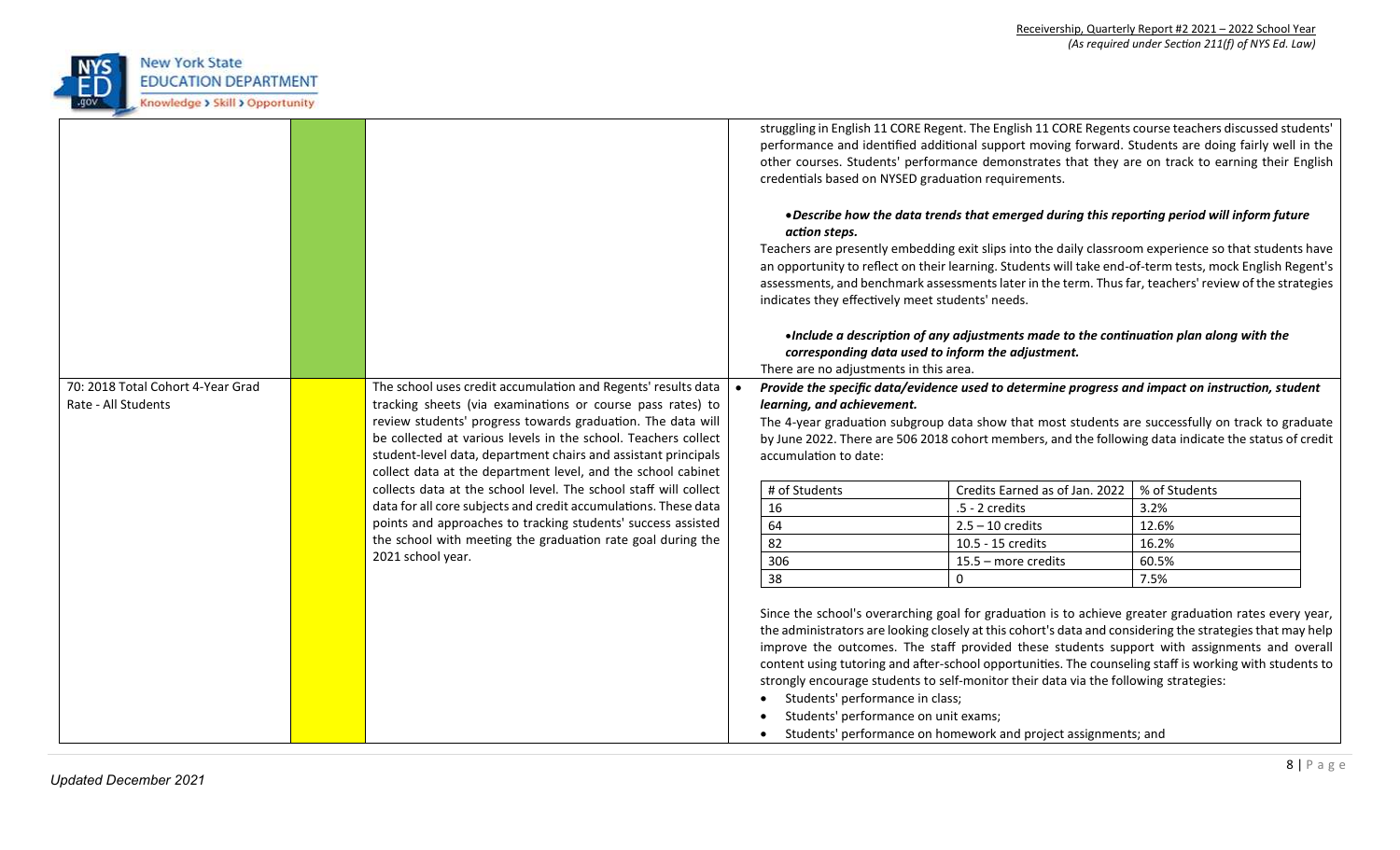

|                                                          |                                                                                                                                                                                                                                                                                                                                                                                   |                                                                                                                                                                                                                                                                                                                                                                                                                                                                                                                                                                 | Students' progress reports and report cards.<br>$\bullet$ |                                                                                                                                                                                                        |                                                                                                   |  |  |
|----------------------------------------------------------|-----------------------------------------------------------------------------------------------------------------------------------------------------------------------------------------------------------------------------------------------------------------------------------------------------------------------------------------------------------------------------------|-----------------------------------------------------------------------------------------------------------------------------------------------------------------------------------------------------------------------------------------------------------------------------------------------------------------------------------------------------------------------------------------------------------------------------------------------------------------------------------------------------------------------------------------------------------------|-----------------------------------------------------------|--------------------------------------------------------------------------------------------------------------------------------------------------------------------------------------------------------|---------------------------------------------------------------------------------------------------|--|--|
|                                                          |                                                                                                                                                                                                                                                                                                                                                                                   | • Describe how the data trends that emerged during this reporting period will inform future action<br>steps.<br>Since the data show that approximately a little less than 40% of the students within the 2018 cohort<br>have entered the 2 <sup>nd</sup> half of the school year with less than 15 credits, the staff will provide intensive<br>support and additional tutoring opportunities.<br>•Include a description of any adjustments made to the continuation plan along with the corresponding                                                          |                                                           |                                                                                                                                                                                                        |                                                                                                   |  |  |
|                                                          |                                                                                                                                                                                                                                                                                                                                                                                   | data used to inform the adjustment.                                                                                                                                                                                                                                                                                                                                                                                                                                                                                                                             |                                                           |                                                                                                                                                                                                        |                                                                                                   |  |  |
|                                                          |                                                                                                                                                                                                                                                                                                                                                                                   |                                                                                                                                                                                                                                                                                                                                                                                                                                                                                                                                                                 | There are no adjustments in this area at this time.       |                                                                                                                                                                                                        |                                                                                                   |  |  |
| 88: 2017 Total Cohort 5-Year Grad<br>Rate - All Students | Similar to the strategies used for the four-year cohort<br>graduation rate, the school will use credit accumulation and<br>Regents' results data tracking sheets (via examinations or<br>course pass rates) to review students' progress towards<br>graduation. The data are collected at various levels in the<br>school. Teachers collect student-level data, department chairs |                                                                                                                                                                                                                                                                                                                                                                                                                                                                                                                                                                 | learning, and achievement.<br>accumulation to date:       | Provide the specific data/evidence used to determine progress and impact on instruction, student<br>June 2022. There are 488 2017 cohort members, and the following data indicate the status of credit | The 5-year graduation student subgroup data show that most students will successfully graduate by |  |  |
|                                                          | and assistant principals collect data at the department level,                                                                                                                                                                                                                                                                                                                    |                                                                                                                                                                                                                                                                                                                                                                                                                                                                                                                                                                 | # of Students                                             | Credits Earned as of Jan. 2022                                                                                                                                                                         | % of Students                                                                                     |  |  |
|                                                          | and the school cabinet collects data at the school level. The                                                                                                                                                                                                                                                                                                                     |                                                                                                                                                                                                                                                                                                                                                                                                                                                                                                                                                                 | 18                                                        | $.5 - 2$ credits                                                                                                                                                                                       | 3.7%                                                                                              |  |  |
|                                                          | staff will collect data for all core subjects and credit                                                                                                                                                                                                                                                                                                                          |                                                                                                                                                                                                                                                                                                                                                                                                                                                                                                                                                                 | 45                                                        | $2.5 - 10$ credits                                                                                                                                                                                     | 9.2%                                                                                              |  |  |
|                                                          | accumulations. Additionally, the student support team                                                                                                                                                                                                                                                                                                                             |                                                                                                                                                                                                                                                                                                                                                                                                                                                                                                                                                                 | 19                                                        | 10.5 - 15 credits                                                                                                                                                                                      | 3.9%                                                                                              |  |  |
|                                                          | worked especially close with this cohort of students because                                                                                                                                                                                                                                                                                                                      |                                                                                                                                                                                                                                                                                                                                                                                                                                                                                                                                                                 | 362                                                       | 15.5 - more credits                                                                                                                                                                                    | 74.2%                                                                                             |  |  |
|                                                          | of their hardship of staying in school for a prolonged time.                                                                                                                                                                                                                                                                                                                      |                                                                                                                                                                                                                                                                                                                                                                                                                                                                                                                                                                 | 44                                                        | 0                                                                                                                                                                                                      | 9%                                                                                                |  |  |
|                                                          | These students are inherently over-aged and under-credited,<br>making any level of additional struggle to attain credits more<br>problematic for the 5-year cohort students. This strategy will<br>assist the school with increasing the 5-year graduation rate.                                                                                                                  | The staff provided these students support with assignments and overall content using tutoring and<br>after-school opportunities. The support staff also strongly encourage students to self-monitor their<br>data via the following strategies:<br>Students' performance in class;<br>$\bullet$<br>Students' performance on unit exams;<br>Students' performance on homework and project assignments; and<br>Students' progress reports and report cards.<br>. Describe how the data trends that emerged during this reporting period will inform future action |                                                           |                                                                                                                                                                                                        |                                                                                                   |  |  |
|                                                          |                                                                                                                                                                                                                                                                                                                                                                                   | steps.                                                                                                                                                                                                                                                                                                                                                                                                                                                                                                                                                          |                                                           |                                                                                                                                                                                                        |                                                                                                   |  |  |
|                                                          |                                                                                                                                                                                                                                                                                                                                                                                   |                                                                                                                                                                                                                                                                                                                                                                                                                                                                                                                                                                 |                                                           |                                                                                                                                                                                                        |                                                                                                   |  |  |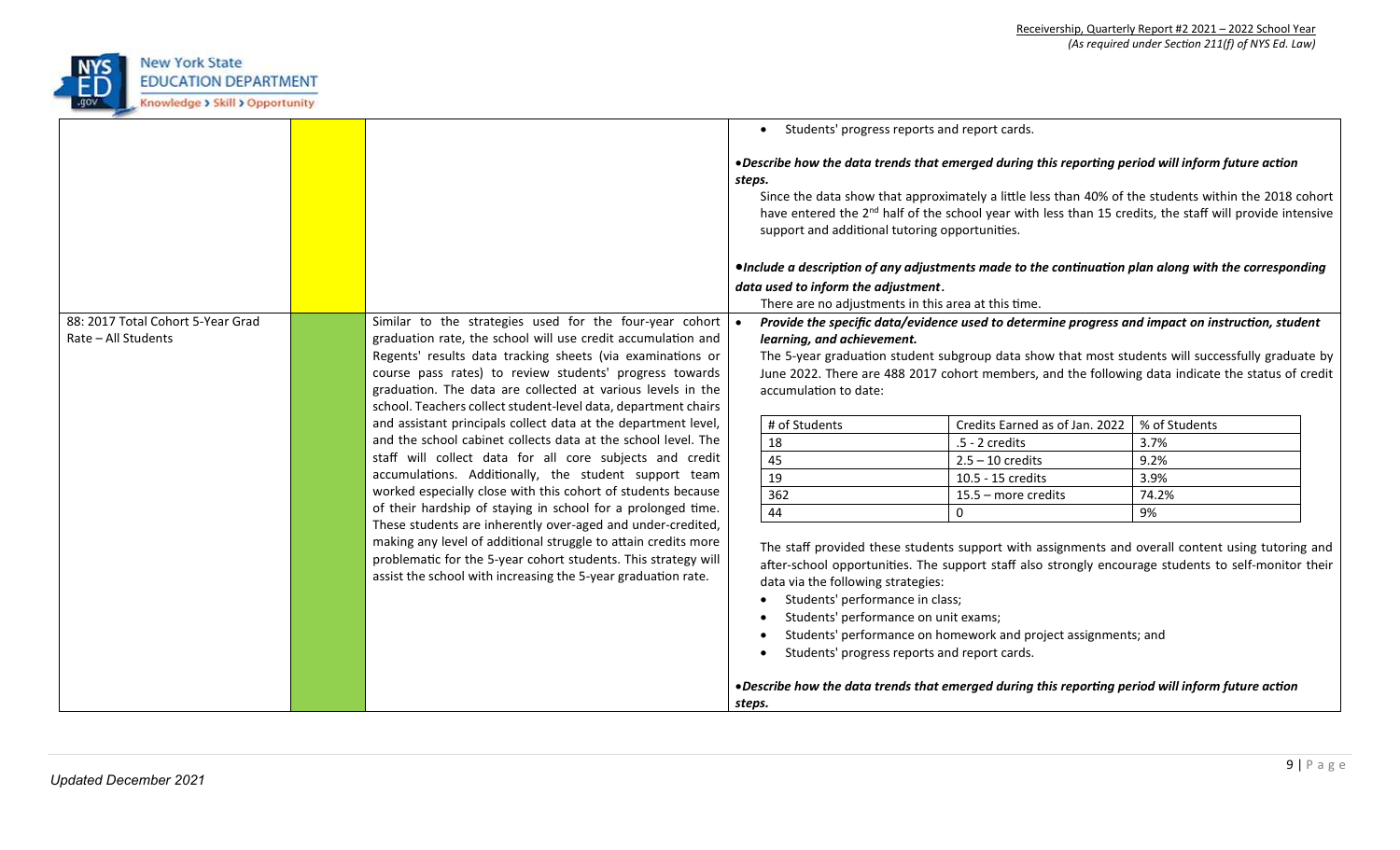

|                             |                                                                                                                                     | Since the data show that approximately a little less than 25% of the students within the 2017 cohort<br>have entered the 2 <sup>nd</sup> half of the school year with less than 15 credits, the staff will provide intensive<br>support and additional tutoring opportunities. |                                                                                                                                  |              |                      |                         |            |            |  |  |
|-----------------------------|-------------------------------------------------------------------------------------------------------------------------------------|--------------------------------------------------------------------------------------------------------------------------------------------------------------------------------------------------------------------------------------------------------------------------------|----------------------------------------------------------------------------------------------------------------------------------|--------------|----------------------|-------------------------|------------|------------|--|--|
|                             |                                                                                                                                     |                                                                                                                                                                                                                                                                                | •Include a description of any adjustments made to the continuation plan along with the corresponding                             |              |                      |                         |            |            |  |  |
|                             |                                                                                                                                     |                                                                                                                                                                                                                                                                                |                                                                                                                                  |              |                      |                         |            |            |  |  |
|                             |                                                                                                                                     |                                                                                                                                                                                                                                                                                | data used to inform the adjustment.                                                                                              |              |                      |                         |            |            |  |  |
|                             |                                                                                                                                     |                                                                                                                                                                                                                                                                                | There are no adjustments in this area at this time.                                                                              |              |                      |                         |            |            |  |  |
| 120: HS ELA All Students PI | The school will continue to identify specific strategies and data<br>points to determine if students are successfully passing their |                                                                                                                                                                                                                                                                                | • Provide the specific data/evidence used to determine progress and impact on instruction,<br>student learning, and achievement. |              |                      |                         |            |            |  |  |
|                             | All Students English courses, positively impacting their English                                                                    |                                                                                                                                                                                                                                                                                | Teachers examined the ELA data from the 2020-2021 school year to determine the instructional                                     |              |                      |                         |            |            |  |  |
|                             | performance index (PI). The school administrators, district                                                                         | approach for the 2021-2022 school year. The students took benchmark examinations in October and                                                                                                                                                                                |                                                                                                                                  |              |                      |                         |            |            |  |  |
|                             | staff, and English and bilingual departments have collaborated                                                                      | December. The benchmark schedule was as follows:                                                                                                                                                                                                                               |                                                                                                                                  |              |                      |                         |            |            |  |  |
|                             | to create a cross-discipline plan to maximize the number of                                                                         |                                                                                                                                                                                                                                                                                |                                                                                                                                  |              |                      |                         |            |            |  |  |
|                             | students earning English credit and earning advanced                                                                                |                                                                                                                                                                                                                                                                                | <b>Benchmark Assessments Dates</b>                                                                                               |              |                      |                         |            |            |  |  |
|                             | credentials in English and biliteracy.                                                                                              |                                                                                                                                                                                                                                                                                |                                                                                                                                  |              | Benchmark 1: Nov. 17 |                         |            |            |  |  |
|                             | The literacy instructional team created a document for all                                                                          |                                                                                                                                                                                                                                                                                | English & ENL                                                                                                                    |              | Benchmark 2: Dec. 13 |                         |            |            |  |  |
|                             | teachers to learn and use as an instructional protocol.                                                                             |                                                                                                                                                                                                                                                                                |                                                                                                                                  |              | Benchmark 3: Jan. 10 |                         |            |            |  |  |
|                             |                                                                                                                                     |                                                                                                                                                                                                                                                                                | Final Exam Diagnostic Exam                                                                                                       |              | <b>Repeated TBA</b>  |                         |            |            |  |  |
|                             | <b>Theory of Action:</b>                                                                                                            |                                                                                                                                                                                                                                                                                |                                                                                                                                  |              |                      |                         |            |            |  |  |
|                             | To accomplish our instructional goals, we will take the                                                                             |                                                                                                                                                                                                                                                                                | The ELA data to date are:                                                                                                        |              |                      |                         |            |            |  |  |
|                             | following actions:                                                                                                                  |                                                                                                                                                                                                                                                                                | <b>COURSE</b>                                                                                                                    | <b>TOTAL</b> | <b>PASS</b>          | <b>FAIL</b>             | %PASS      | %FAIL      |  |  |
|                             | ♦ Implement the use of writing in all content areas such as o                                                                       |                                                                                                                                                                                                                                                                                | ALPHA LAB                                                                                                                        | 81           | 58                   | 23                      | 72%        | 28%        |  |  |
|                             | CER: Claim- Evidence- Reasoning                                                                                                     |                                                                                                                                                                                                                                                                                | AP LANG COMP A                                                                                                                   | 59           | 53                   | 6                       | 90%        | 10%        |  |  |
|                             | o Cause and Effect                                                                                                                  |                                                                                                                                                                                                                                                                                | AP LITERATURE A                                                                                                                  | 39           | 39                   | 0                       | 100%       | 0%         |  |  |
|                             | o CPA: Content- Purpose- Audience                                                                                                   |                                                                                                                                                                                                                                                                                | AP RESEARCH A                                                                                                                    | 9            | 9                    | $\mathbf 0$             | 100%       | 0%         |  |  |
|                             |                                                                                                                                     |                                                                                                                                                                                                                                                                                | <b>ENGLISH 10</b>                                                                                                                | 110          | 72                   | 38                      | 65%        | 35%        |  |  |
|                             | o What-How-Why                                                                                                                      |                                                                                                                                                                                                                                                                                | ENGLISH 11 CORE H                                                                                                                | 52           | 49                   | $\overline{\mathbf{3}}$ | 94%        | 6%         |  |  |
|                             |                                                                                                                                     |                                                                                                                                                                                                                                                                                | <b>ENGLISH 11 CORE Regent</b>                                                                                                    | 237          | 126                  | 111                     | 53%        | 47%        |  |  |
|                             | <b>Teaching Staff will:</b>                                                                                                         |                                                                                                                                                                                                                                                                                | ENGLISH 12                                                                                                                       | 77           | 56                   | 21                      | 73%        | 27%        |  |  |
|                             | ❖ Embed researched-based lesson planning                                                                                            |                                                                                                                                                                                                                                                                                | <b>ENGLISH 12H</b>                                                                                                               | 32           | 30                   | $\overline{2}$          | 94%        | 6%         |  |  |
|                             | ◆ Participate in professional learning Community to share                                                                           |                                                                                                                                                                                                                                                                                | <b>ENGLISH 9</b>                                                                                                                 | 49           | $\overline{3}$       | 46                      | 6%         | 94%        |  |  |
|                             | effective strategies in writing.                                                                                                    |                                                                                                                                                                                                                                                                                | ENL E(11/12)                                                                                                                     | 86           | 62                   | 24                      | 72%        | 28%        |  |  |
|                             | ♦ Collaboratively analyze/ evaluate proficiency through the                                                                         |                                                                                                                                                                                                                                                                                | ENL E(9/10)                                                                                                                      | 198          | 137                  | 61                      | 69%        | 31%        |  |  |
|                             | implementation of writing across content areas                                                                                      |                                                                                                                                                                                                                                                                                | ENL EM(11/12)                                                                                                                    | 63           | 55                   | 8                       | 87%        | 13%        |  |  |
|                             |                                                                                                                                     |                                                                                                                                                                                                                                                                                | ENL EM(9/10)<br>ENL T/EX (9/10)                                                                                                  | 36<br>120    | 30<br>84             | 6<br>36                 | 83%<br>70% | 17%<br>30% |  |  |
|                             | <b>Students will:</b>                                                                                                               |                                                                                                                                                                                                                                                                                | ENL T/EX (11/12)                                                                                                                 | 101          | 85                   | 16                      | 84%        | 16%        |  |  |
|                             |                                                                                                                                     |                                                                                                                                                                                                                                                                                |                                                                                                                                  |              |                      |                         |            |            |  |  |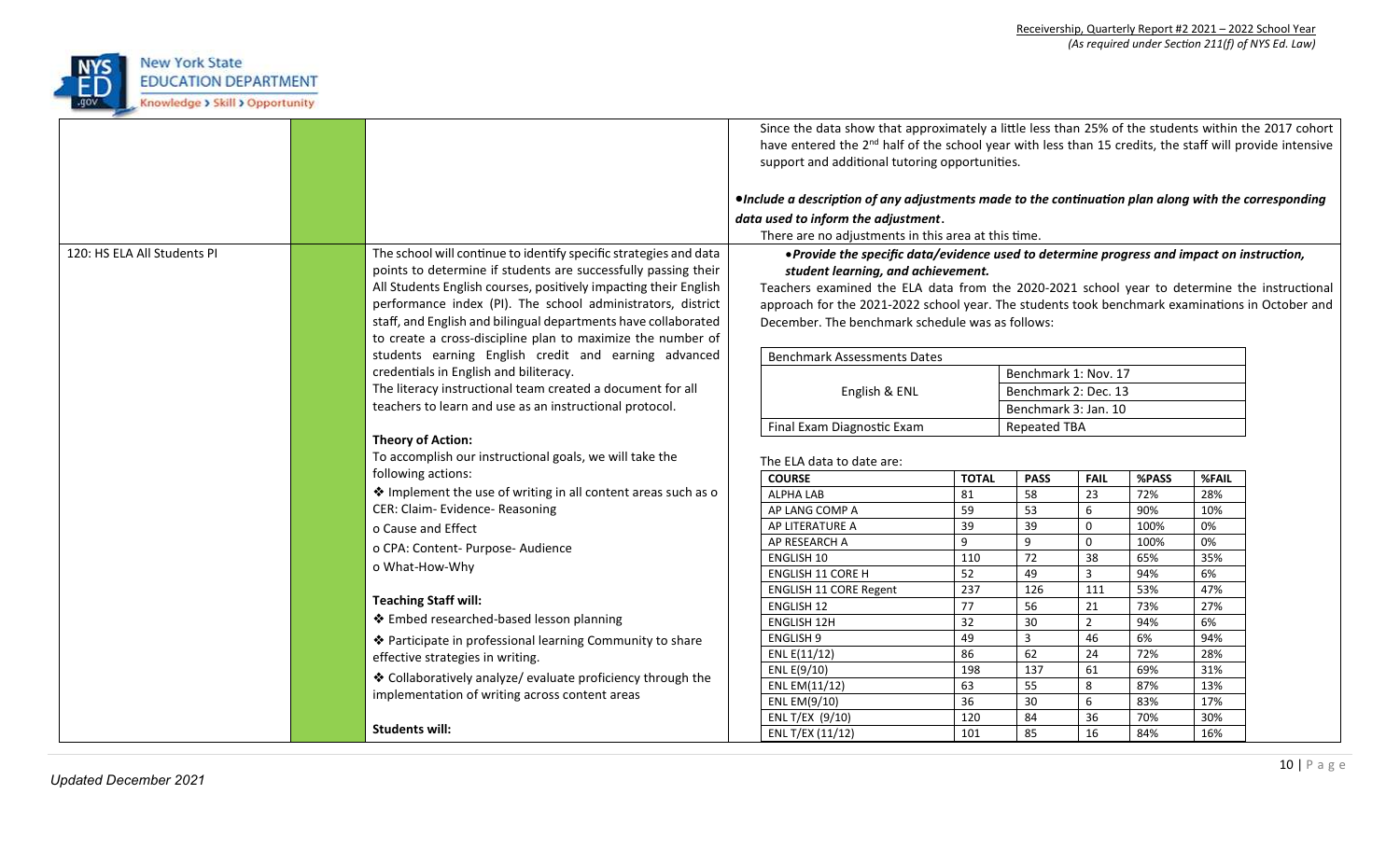

|                              |  | ❖ Be able to self-evaluate their path to proficiency                                                         |                                                                                                                    | <b>Strategic Reading</b>                                                                                                                                                                                         | 191 | 162                  | 29 | 85% | 15% |  |
|------------------------------|--|--------------------------------------------------------------------------------------------------------------|--------------------------------------------------------------------------------------------------------------------|------------------------------------------------------------------------------------------------------------------------------------------------------------------------------------------------------------------|-----|----------------------|----|-----|-----|--|
|                              |  |                                                                                                              |                                                                                                                    |                                                                                                                                                                                                                  |     |                      |    |     |     |  |
|                              |  | ♦ Have their voice be empowered through their writing<br>experiences                                         |                                                                                                                    | The first semester data show that students need more support in certain sections, such as English 10,<br>English 11 CORE Regent, English 9, and ENL (11/12). Therefore, the teachers of these sections will meet |     |                      |    |     |     |  |
|                              |  | ❖ Become literate and meet college and career readiness<br>standards.                                        |                                                                                                                    | with the department coaches and administrator to identify strategies to increase student achievement.<br>Both teachers and students will receive extensive support to address the teaching and learning          |     |                      |    |     |     |  |
|                              |  | <b>Administration will:</b>                                                                                  |                                                                                                                    | occurring in the class. All teachers will continue to analyze their data during grade-level meetings. The<br>school will continue to use the following identified alternative data points and strategies are:    |     |                      |    |     |     |  |
|                              |  | ❖ Provide ongoing coaching support during the<br>implementation process across content areas                 |                                                                                                                    |                                                                                                                                                                                                                  |     |                      |    |     |     |  |
|                              |  | ♦ Give access to ongoing professional development to build                                                   |                                                                                                                    | Benchmark assessments.                                                                                                                                                                                           |     |                      |    |     |     |  |
|                              |  | school-wide capacity in writing.                                                                             |                                                                                                                    | End-of-unit examinations and quizzes.<br>Students' classwork.                                                                                                                                                    |     |                      |    |     |     |  |
|                              |  | Families will: Increase their partnership with the school and<br>learn how to support their child at home by | Responses to exit slips and homework assignments.<br>Performance on Mock Regents questions.<br>Student engagement. |                                                                                                                                                                                                                  |     |                      |    |     |     |  |
|                              |  | ◆ Ensuring their child/children attend school daily and<br>report to school on time                          |                                                                                                                    | Teacher and student attendance in class.                                                                                                                                                                         |     |                      |    |     |     |  |
|                              |  | ◆ Monitoring the progress of their child                                                                     |                                                                                                                    | . Describe how the data trends that emerged during this reporting period will inform future                                                                                                                      |     |                      |    |     |     |  |
|                              |  | ◆ Maintain open and consistent communication practices                                                       |                                                                                                                    | action steps.                                                                                                                                                                                                    |     |                      |    |     |     |  |
|                              |  | with their child and teacher                                                                                 |                                                                                                                    | Teachers are presently embedding exit slips into the daily classroom experience so that students have                                                                                                            |     |                      |    |     |     |  |
|                              |  |                                                                                                              |                                                                                                                    | an opportunity to reflect on their learning. Students will take end-of-term tests, mock English Regent's<br>assessments, and benchmark assessments later in the term. Thus far, a review of the strategies       |     |                      |    |     |     |  |
|                              |  |                                                                                                              |                                                                                                                    | indicates that teachers effectively address most students' needs.                                                                                                                                                |     |                      |    |     |     |  |
|                              |  |                                                                                                              |                                                                                                                    |                                                                                                                                                                                                                  |     |                      |    |     |     |  |
|                              |  |                                                                                                              |                                                                                                                    | Include a description of any adjustments made to the continuation plan along with the                                                                                                                            |     |                      |    |     |     |  |
|                              |  |                                                                                                              |                                                                                                                    | corresponding data used to inform the adjustment.<br>There are no adjustments in this area at this time.                                                                                                         |     |                      |    |     |     |  |
| 130: HS Math All Students PI |  | The school will continue to identify specific strategies and data                                            |                                                                                                                    | Provide the specific data/evidence used to determine progress and impact on instruction, student                                                                                                                 |     |                      |    |     |     |  |
|                              |  | points to determine if students are successfully passing their                                               |                                                                                                                    | learning, and achievement.                                                                                                                                                                                       |     |                      |    |     |     |  |
|                              |  | mathematics courses, positively impacting their All Students                                                 |                                                                                                                    |                                                                                                                                                                                                                  |     |                      |    |     |     |  |
|                              |  | Mathematics performance index (PI). The school                                                               |                                                                                                                    | Teachers examined the mathematics data from the 2020-2021 school year to determine the                                                                                                                           |     |                      |    |     |     |  |
|                              |  | administrators and mathematics department staff have                                                         |                                                                                                                    | instructional approach for the 2021-2022 school year. The students took benchmark examinations in                                                                                                                |     |                      |    |     |     |  |
|                              |  | collaborated to create increased advanced mathematics                                                        |                                                                                                                    | October and December. The benchmark schedule was as follows:                                                                                                                                                     |     |                      |    |     |     |  |
|                              |  | courses that will challenge students and result in greater                                                   |                                                                                                                    |                                                                                                                                                                                                                  |     |                      |    |     |     |  |
|                              |  | credentials. Since all mathematics assessments other than                                                    |                                                                                                                    | <b>Benchmark Assessments Dates</b>                                                                                                                                                                               |     |                      |    |     |     |  |
|                              |  | Algebra 1 were canceled, the school cannot determine                                                         |                                                                                                                    | Algebra 2                                                                                                                                                                                                        |     | Benchmark 1: Oct. 14 |    |     |     |  |
|                              |  |                                                                                                              |                                                                                                                    |                                                                                                                                                                                                                  |     |                      |    |     |     |  |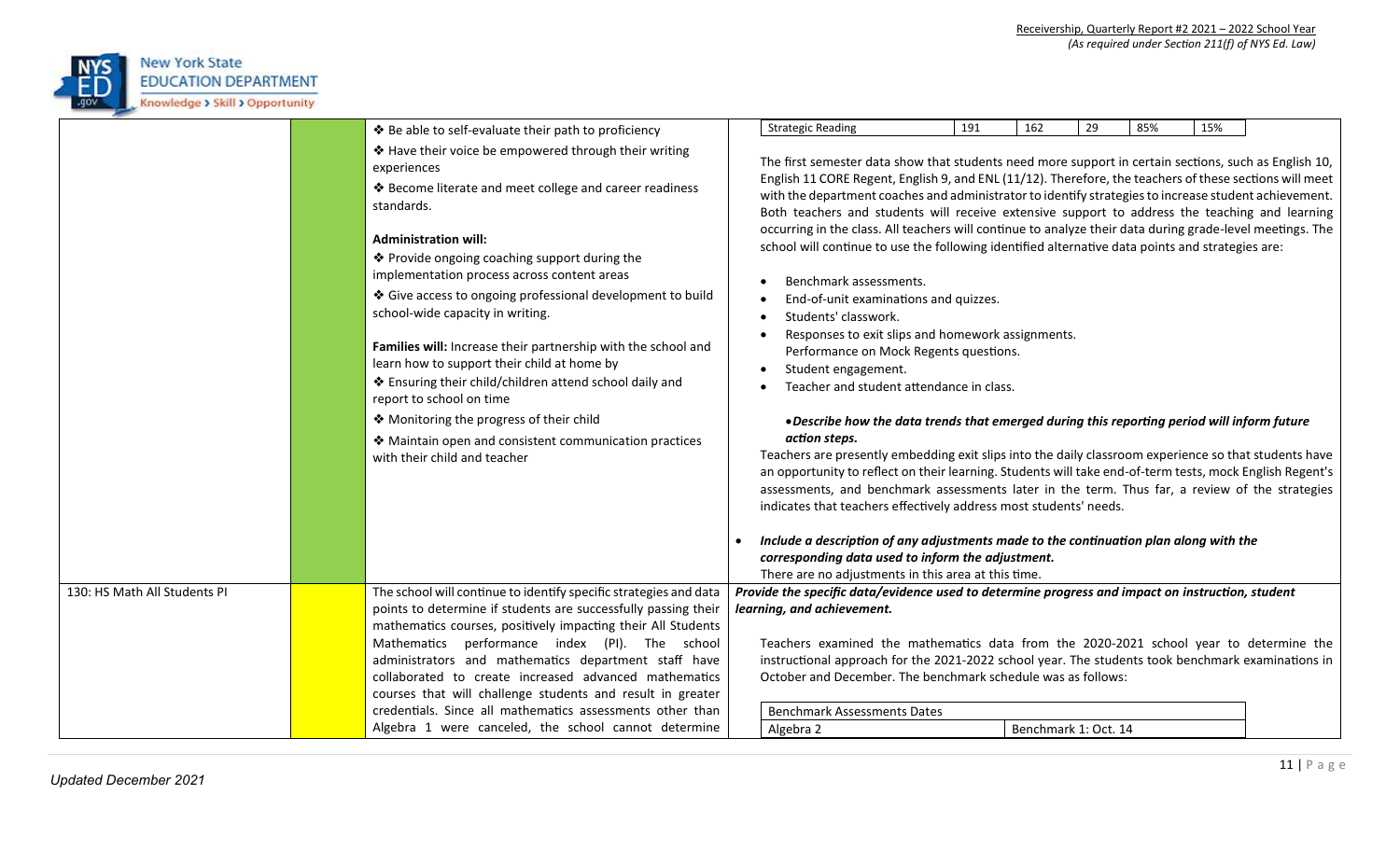

|  | summative NYSED data. Therefore, the school identified      | TAM/Algebra 1 / Geometry                                                                        |                |                | Benchmark 1: Oct. 18        |                 |       |                       |
|--|-------------------------------------------------------------|-------------------------------------------------------------------------------------------------|----------------|----------------|-----------------------------|-----------------|-------|-----------------------|
|  | alternative data points to determine if students adequately | Algebra 1 Workshop                                                                              |                |                | Benchmark 2: December 16-17 |                 |       |                       |
|  | understood the state standards.                             | Foundation of Geometry / Algebra 2                                                              |                |                | Benchmark 3: December 14    |                 |       |                       |
|  |                                                             |                                                                                                 |                |                |                             |                 |       |                       |
|  |                                                             | Teachers use the interim assessment results, coursework, chapter exams, and other data garnered |                |                |                             |                 |       |                       |
|  |                                                             | during class to grade students. The mathematics data to date are:                               |                |                |                             |                 |       |                       |
|  |                                                             |                                                                                                 |                |                |                             |                 |       |                       |
|  |                                                             | Right Reason Technology Data on Assessment 21-22                                                |                |                |                             |                 |       |                       |
|  |                                                             | Lvl. 4: 89%-100%, Lvl. 3: 81%-88%, Lvl. 2: 54%-80%, Lvl. 10%-53%                                |                |                |                             |                 |       |                       |
|  |                                                             | Student and Teacher Attendance due to COVID have effected # of students taking Benchmark        |                |                |                             |                 |       |                       |
|  |                                                             | Exams                                                                                           |                |                |                             |                 |       |                       |
|  |                                                             | <b>Total Students</b>                                                                           | Level 4        | Level 3        | Level 2                     | Level 1         |       | <b>Total Students</b> |
|  |                                                             | Alg 1 BM1                                                                                       | $\mathbf 0$    | $\overline{3}$ | 39                          | 116             | 158   |                       |
|  |                                                             | Alg 1 BM2                                                                                       | $\mathbf 0$    | $\overline{2}$ | 34                          | 81              | 117   |                       |
|  |                                                             | Alg 1 BM 3                                                                                      | $\mathsf 0$    | $\overline{2}$ | 18                          | 72              | 92    |                       |
|  |                                                             | Geo BM 1                                                                                        | $\mathbf 0$    | $\overline{3}$ | 54                          | 252             | 309   |                       |
|  |                                                             | Geo BM 2                                                                                        | 34             | 24             | 123                         | 174             | 355   |                       |
|  |                                                             | Geo BM 3                                                                                        | 6              | 30             | 89                          | 151             | 276   |                       |
|  |                                                             | Alg BM 1                                                                                        | $\overline{4}$ | $\overline{7}$ | 70                          | 53              | 134   |                       |
|  |                                                             | Alg BM 2                                                                                        | $\overline{2}$ | 0              | 85                          | 59              | 146   |                       |
|  |                                                             | Alg BM 3                                                                                        | $\mathbf{1}$   | 5              | 31                          | 71              | 108   |                       |
|  |                                                             |                                                                                                 |                |                |                             |                 |       |                       |
|  |                                                             |                                                                                                 |                |                |                             |                 |       |                       |
|  |                                                             | <b>COURSE</b>                                                                                   |                | <b>TOTAL</b>   | <b>PASS</b>                 | <b>FAIL</b>     | %PASS | %FAIL                 |
|  |                                                             | ALGEBRA 1 CORE Regent                                                                           |                | 53             | 8                           | 45              | 15%   | 85%                   |
|  |                                                             | ALGEBRA 2 BI                                                                                    |                | 58             | 45                          | $\overline{13}$ | 78%   | 22%                   |
|  |                                                             | ALGEBRA 2 CORE                                                                                  |                | 115            | 96                          | 19              | 83%   | 17%                   |
|  |                                                             | AP CALCULUS AB1                                                                                 |                | 30             | 26                          | $\overline{4}$  | 87%   | 13%                   |
|  |                                                             | AP COMPUTER SCIENCE A                                                                           |                | 22             | 22                          | $\mathbf 0$     | 100%  | 0%                    |
|  |                                                             | AP STATISTICS A                                                                                 |                | 21             | $\overline{20}$             | $\mathbf{1}$    | 95%   | 5%                    |
|  |                                                             | FINANCIAL ALGEBRA                                                                               |                | 111            | 84                          | $27$            | 76%   | 24%                   |
|  |                                                             | FINANCIAL ALGEBRA BI                                                                            |                | 28             | 19                          | 9               | 68%   | 32%                   |
|  |                                                             | FOUNDATIONS OF GEOMETRY                                                                         |                | 335            | 227                         | 108             | 68%   | 32%                   |
|  |                                                             | FOUNDATIONS OF GEOMETRY BI                                                                      |                | 149            | 63                          | 86              | 42%   | 58%                   |
|  |                                                             | <b>GEOMETRY CORE Regent</b>                                                                     |                | 46             | 9                           | 37              | 20%   | 80%                   |
|  |                                                             |                                                                                                 |                |                |                             |                 |       |                       |
|  |                                                             | The first semester data show that students need more support in certain sections, such as:      |                |                |                             |                 |       |                       |
|  |                                                             | • Algebra 1 Regents,                                                                            |                |                |                             |                 |       |                       |
|  |                                                             |                                                                                                 |                |                |                             |                 |       |                       |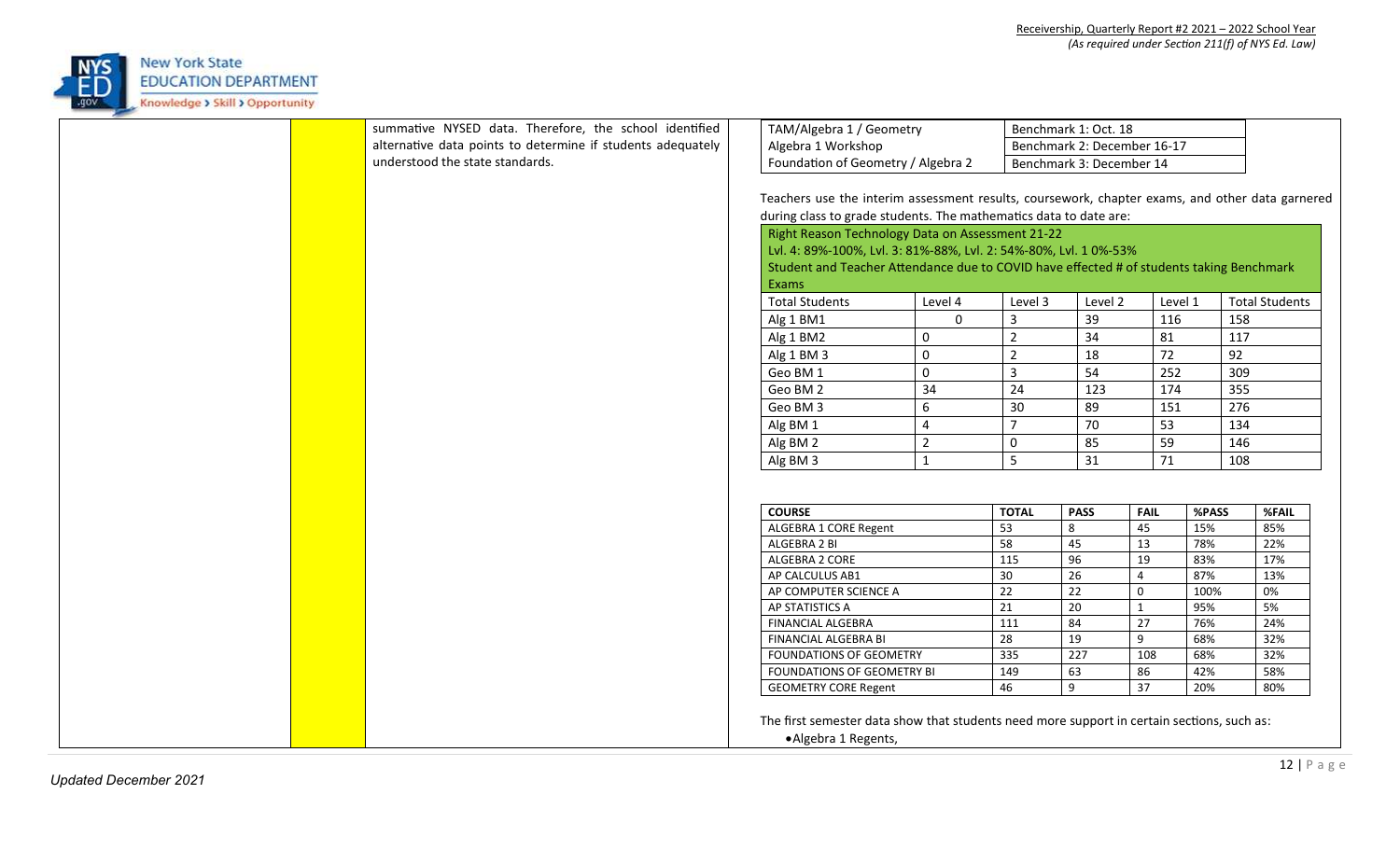

|                                                                             |                                                                                                                                                                                                                                                                                                                                | · Financial Algebra,<br>· Financial Algebra Bilingual,<br>· Foundations of Geometry,<br>• Foundations Geometry, and<br>• Geometry CORE Regent<br>Therefore, the teachers of these sections will meet with the department coaches and administrator to                                                                                                                                        |
|-----------------------------------------------------------------------------|--------------------------------------------------------------------------------------------------------------------------------------------------------------------------------------------------------------------------------------------------------------------------------------------------------------------------------|----------------------------------------------------------------------------------------------------------------------------------------------------------------------------------------------------------------------------------------------------------------------------------------------------------------------------------------------------------------------------------------------|
|                                                                             |                                                                                                                                                                                                                                                                                                                                | identify strategies to increase student achievement. Both teachers and students will receive extensive<br>support to address the teaching and learning occurring in the class. All teachers will continue to analyze<br>their data during grade-level meetings. The school will continue to use the following identified<br>alternative data points and strategies are:                      |
|                                                                             |                                                                                                                                                                                                                                                                                                                                | Benchmark assessments.<br>End-of-unit examinations and quizzes.<br>Students' classwork.<br>Responses to exit slips and homework assignments.<br>Performance on Mock Regents questions.<br>Student engagement.                                                                                                                                                                                |
|                                                                             |                                                                                                                                                                                                                                                                                                                                | Teacher and student attendance in class.<br>Describe how the data trends that emerged during this reporting period will inform future action<br>steps.                                                                                                                                                                                                                                       |
|                                                                             |                                                                                                                                                                                                                                                                                                                                | Teachers are presently embedding exit slips into the daily classroom experience so that students have<br>an opportunity to reflect on their learning. Students will take end-of-term tests, mock mathematics<br>Regent's assessments, and benchmark assessments later in the term. Thus far, a review of the<br>strategies indicates that teachers effectively address most students' needs. |
|                                                                             |                                                                                                                                                                                                                                                                                                                                | Include a description of any adjustments made to the continuation plan along with the<br>corresponding data used to inform the adjustment.<br>There are no adjustments in this area at this time.                                                                                                                                                                                            |
| 140: College, Career, and Civic<br>Readiness (CCCR) Index - All<br>Students | The school's goal is to maintain or exceed the 2017's cohort<br>CCCR performance index. Therefore, similar to tracking the 4-<br>year graduation rate, the school will use credit accumulation<br>and Regents' results data tracking sheets (via examinations or<br>course pass rates) to determine students' progress towards | Provide the specific data/evidence used to determine progress and impact on<br>instruction, student learning, and achievement.<br>The school administrators and staff examined students' data points and strategies in September 2021.<br>They have continued the practice during the second quarter using the following CCCR category:                                                      |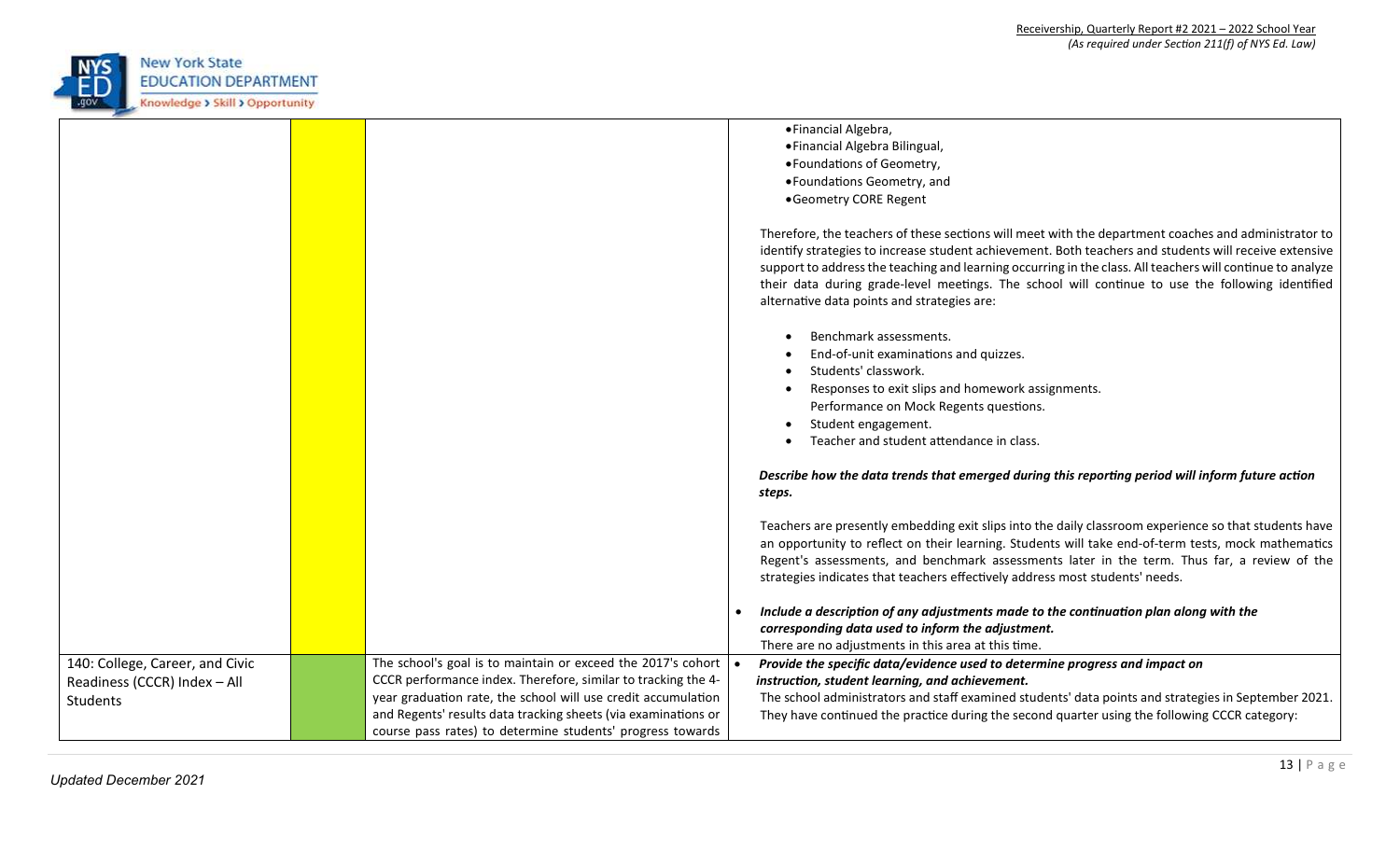

| earning CCCR accreditation. The data will be collected at<br>various levels in the school. Teachers collect student-level<br>data, department chairs and assistant principals collect data<br>at the department level, and the school cabinet collects data<br>at the school level. The school staff will collect data for all core<br>subjects and credit accumulations. These data points and<br>approaches to tracking students' success assisted the school<br>with meeting the graduation rate goal during the 2021 school<br>year. | • A data-guided, tiered student support system.<br>classes.<br>• Ensuring more student diversity in courses.<br>Learners in core content courses and Regents Examination.<br>steps.<br>CCCR. The following organizations are assisting the students in various ways:<br><b>STEAM Academy:</b><br>Timeline $-9^{th}$ -grade: Introduction<br>to program, 10 <sup>th</sup> -grade: Admitted<br>to program / $11th$ -grade:<br>Mentoring, career exploration,<br>preparation for college entrance<br>exams / 12 <sup>th</sup> -grade: College or<br>certificate program selection and<br>application / College - Certificate<br>Program: Scholarships,<br>mentoring, academic success<br>services / Graduation:<br>Internships, shadowing and<br>employment opportunities | Northwell<br>Community<br>Scholars<br>Program:<br>NYITCOM Mini-<br>Medical School:<br><b>Medical Careers</b><br>Day<br>E-Gaming<br>Federation | • School leaders' and instructional coaches' observations of increased student engagement in<br>• Examining the number of students participating in work-based learning programs and activities.<br>• Continuous examination of students' achievement with disabilities and English Language<br>Describe how the data trends that emerged during this reporting period will inform future action<br>The school will examine credit accumulation and students' mock Regents' assessments aligned to the<br>CCCR index later in the term. That data will create trends that reveal students' areas of proficiency and<br>need. The school formed partnerships and programs to further succeed in students' achievement with<br>10 <sup>th</sup> -grade students receive academic and<br>career support, mentorship, college prep,<br>financial support, connections to<br>Northwell<br>Programs,<br>scholarship<br>opportunities, and career opportunities<br>Students from various hospitals will visit<br>the school, teach mini-lessons and give<br>presentations on medical school topics for<br>the high school level.<br>Students will have the opportunity to<br>speak with employees from Northwell<br>Community<br>EGF and Hempstead HS staff are working<br>together to get E-gaming equipment for<br>students. |
|------------------------------------------------------------------------------------------------------------------------------------------------------------------------------------------------------------------------------------------------------------------------------------------------------------------------------------------------------------------------------------------------------------------------------------------------------------------------------------------------------------------------------------------|------------------------------------------------------------------------------------------------------------------------------------------------------------------------------------------------------------------------------------------------------------------------------------------------------------------------------------------------------------------------------------------------------------------------------------------------------------------------------------------------------------------------------------------------------------------------------------------------------------------------------------------------------------------------------------------------------------------------------------------------------------------------|-----------------------------------------------------------------------------------------------------------------------------------------------|-------------------------------------------------------------------------------------------------------------------------------------------------------------------------------------------------------------------------------------------------------------------------------------------------------------------------------------------------------------------------------------------------------------------------------------------------------------------------------------------------------------------------------------------------------------------------------------------------------------------------------------------------------------------------------------------------------------------------------------------------------------------------------------------------------------------------------------------------------------------------------------------------------------------------------------------------------------------------------------------------------------------------------------------------------------------------------------------------------------------------------------------------------------------------------------------------------------------------------------------------------------------------------------------------------------------------|
|                                                                                                                                                                                                                                                                                                                                                                                                                                                                                                                                          | 25 Identified staff members to<br>lead department and program<br>meetings                                                                                                                                                                                                                                                                                                                                                                                                                                                                                                                                                                                                                                                                                              | Various<br>Staff<br>Members                                                                                                                   | The staff members regularly meet with<br>each other and their department/staff<br>team members to identify the support<br>given to students.                                                                                                                                                                                                                                                                                                                                                                                                                                                                                                                                                                                                                                                                                                                                                                                                                                                                                                                                                                                                                                                                                                                                                                            |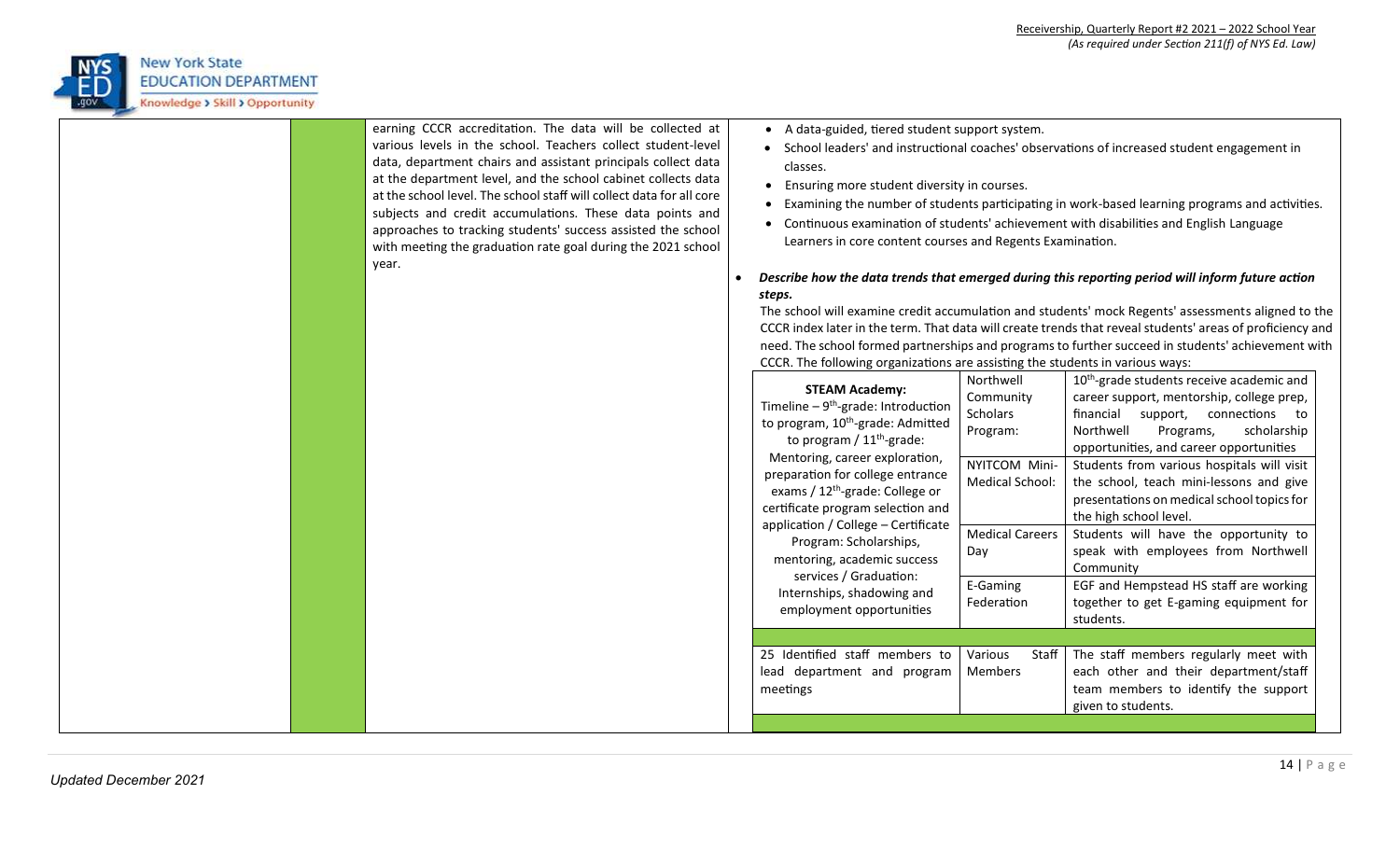

|               | Professional<br><b>Extended Wednesdays</b><br>Teachers participate in extended          |  |
|---------------|-----------------------------------------------------------------------------------------|--|
|               | Wednesday sessions in various<br>Development                                            |  |
|               | departments and subjects.<br>Sessions                                                   |  |
|               |                                                                                         |  |
| International | The dept<br><b>SLC Guiding</b><br><b>SLC Essential Components</b>                       |  |
| Schools       | <b>Principles</b><br>operates under                                                     |  |
|               | four pillars that<br>Distributed leadership<br>$\bullet$<br>guide teachers'<br>Pillar 1 |  |
|               | Collaborative work time<br>$\bullet$<br>instruction, and                                |  |
|               | Teacher<br>Manageable number of<br>response to                                          |  |
|               | Teams &<br>students (25-35 students<br>data and                                         |  |
|               | Small<br>per classroom)<br>students'                                                    |  |
|               | Access to real-time data<br>Learning<br>$\bullet$<br>needs.                             |  |
|               | Communities<br>about shared students'                                                   |  |
|               | Early Warning Indicators                                                                |  |
|               | Common instructional core<br>$\bullet$                                                  |  |
|               | Acceleration opportunities<br>$\bullet$                                                 |  |
|               | to keep students on-track                                                               |  |
|               | Job-embedded<br>$\bullet$<br>Pillar <sub>2</sub>                                        |  |
|               | professional development                                                                |  |
|               | Curriculum &<br>Math and English<br>$\bullet$                                           |  |
|               | Instruction<br>instructional coaches                                                    |  |
|               | with<br>Professional learning<br>$\bullet$                                              |  |
|               | Professional<br>community                                                               |  |
|               | Development<br>Professional development<br>$\bullet$                                    |  |
|               | linked to instructional                                                                 |  |
|               | practice                                                                                |  |
|               | Data-guided, tiered student                                                             |  |
|               | support system                                                                          |  |
|               | Attendance Initiatives<br>$\bullet$                                                     |  |
|               | Pillar 3<br>Positive behavior &<br>$\bullet$                                            |  |
|               | Tiered<br>college-going culture                                                         |  |
|               | Student<br>incentives                                                                   |  |
|               | Student resiliency<br>Supports                                                          |  |
|               |                                                                                         |  |
|               | emphasis                                                                                |  |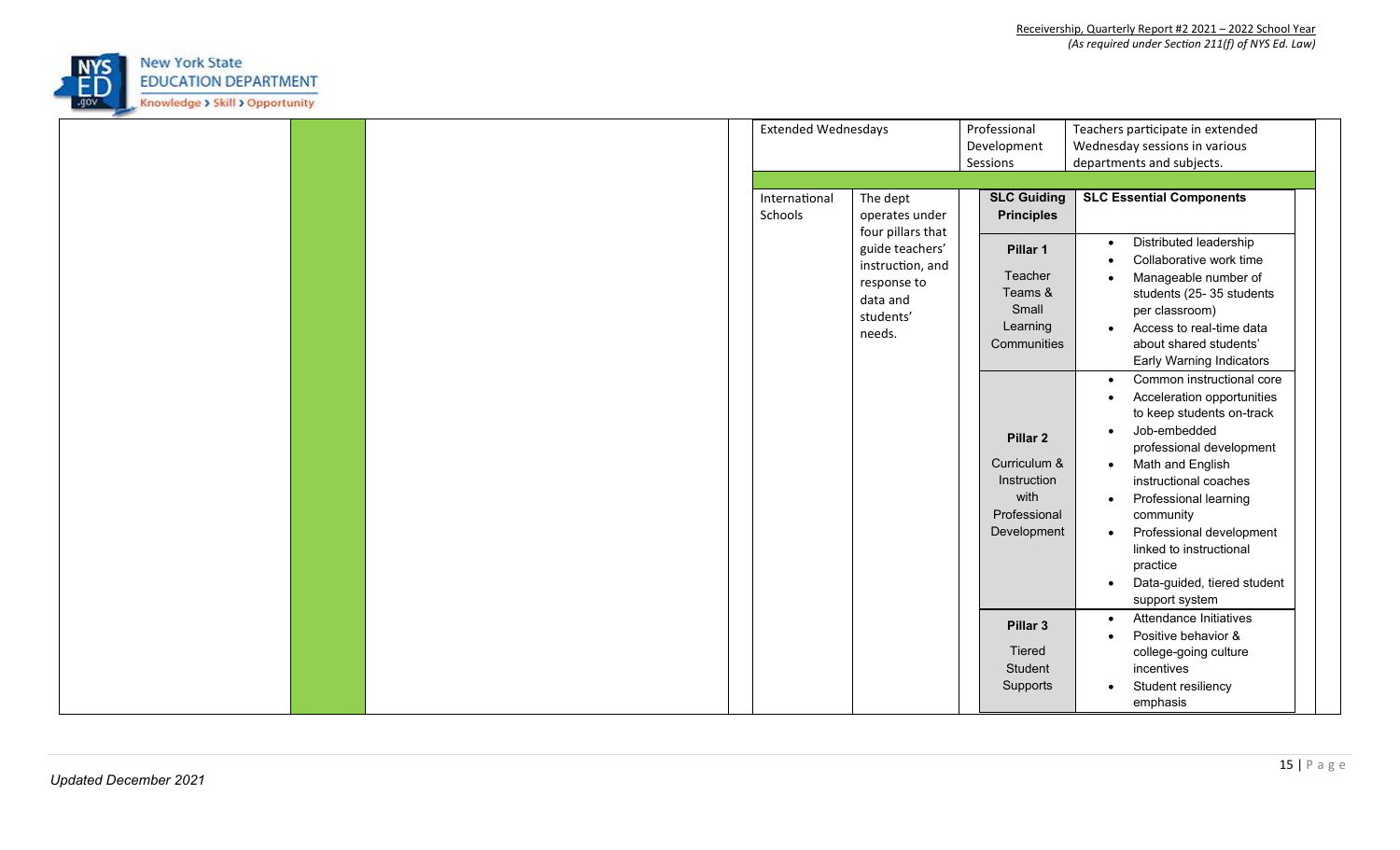

|                                   |                                                                                                                          |                     |                                                   | Pillar 4<br>Can-Do<br>Culture &<br>Climate | Expanded teacher<br>roles/second shift of<br>adults<br>Parent/community<br>involvement<br>Coordination of<br>partnerships<br>Case management<br>Data-guided, tiered student<br>support system<br>Supportive school<br>environment with clear<br>pathways to success<br>Highly engaging and<br>relevant learning<br>experiences<br>Formal vehicles for student<br>and teacher voice<br>Initiatives to recognize<br>student progress and<br>teacher accomplishments<br>Data-guided, tiered student<br>support system |  |
|-----------------------------------|--------------------------------------------------------------------------------------------------------------------------|---------------------|---------------------------------------------------|--------------------------------------------|--------------------------------------------------------------------------------------------------------------------------------------------------------------------------------------------------------------------------------------------------------------------------------------------------------------------------------------------------------------------------------------------------------------------------------------------------------------------------------------------------------------------|--|
|                                   |                                                                                                                          |                     |                                                   |                                            | Include a description of any adjustments made to the continuation plan along with the                                                                                                                                                                                                                                                                                                                                                                                                                              |  |
|                                   |                                                                                                                          |                     | corresponding data used to inform the adjustment. |                                            |                                                                                                                                                                                                                                                                                                                                                                                                                                                                                                                    |  |
|                                   |                                                                                                                          |                     | There are no adjustments in this area.            |                                            |                                                                                                                                                                                                                                                                                                                                                                                                                                                                                                                    |  |
| 170: HS Chronic Absenteeism - All | The school continues to address students' attendance issues.                                                             |                     |                                                   |                                            | • Provide the specific data/evidence used to determine progress and impact on instruction,                                                                                                                                                                                                                                                                                                                                                                                                                         |  |
| Students                          | Three is a team of counselors, administrators, and other<br>support staff and partners who work to reach out to students |                     | student learning, and achievement.                |                                            | The team's efforts have yielded a current average daily attendance of 95.7% to date. This attendance                                                                                                                                                                                                                                                                                                                                                                                                               |  |
|                                   | and their families when a student is absent for a couple of                                                              |                     |                                                   |                                            | is significantly improved compared to the chronically absent students as of June 2021. The data for                                                                                                                                                                                                                                                                                                                                                                                                                |  |
|                                   | days. The strategy continues to include regular team meetings                                                            |                     |                                                   |                                            | students' attendance that the team used to create support plans is as follows:                                                                                                                                                                                                                                                                                                                                                                                                                                     |  |
|                                   | to discuss attendance concerns and follow-up results. The                                                                | <b>Students</b>     |                                                   | # of Students                              | 6/2021 % of Chronically Absent                                                                                                                                                                                                                                                                                                                                                                                                                                                                                     |  |
|                                   | team also discusses the next steps to provide students and                                                               |                     |                                                   |                                            | <b>Students</b>                                                                                                                                                                                                                                                                                                                                                                                                                                                                                                    |  |
|                                   | their families the support necessary to improve the students'                                                            | <b>All students</b> |                                                   | 1,593                                      | 91.%                                                                                                                                                                                                                                                                                                                                                                                                                                                                                                               |  |
|                                   | overall attendance issues.                                                                                               |                     |                                                   |                                            |                                                                                                                                                                                                                                                                                                                                                                                                                                                                                                                    |  |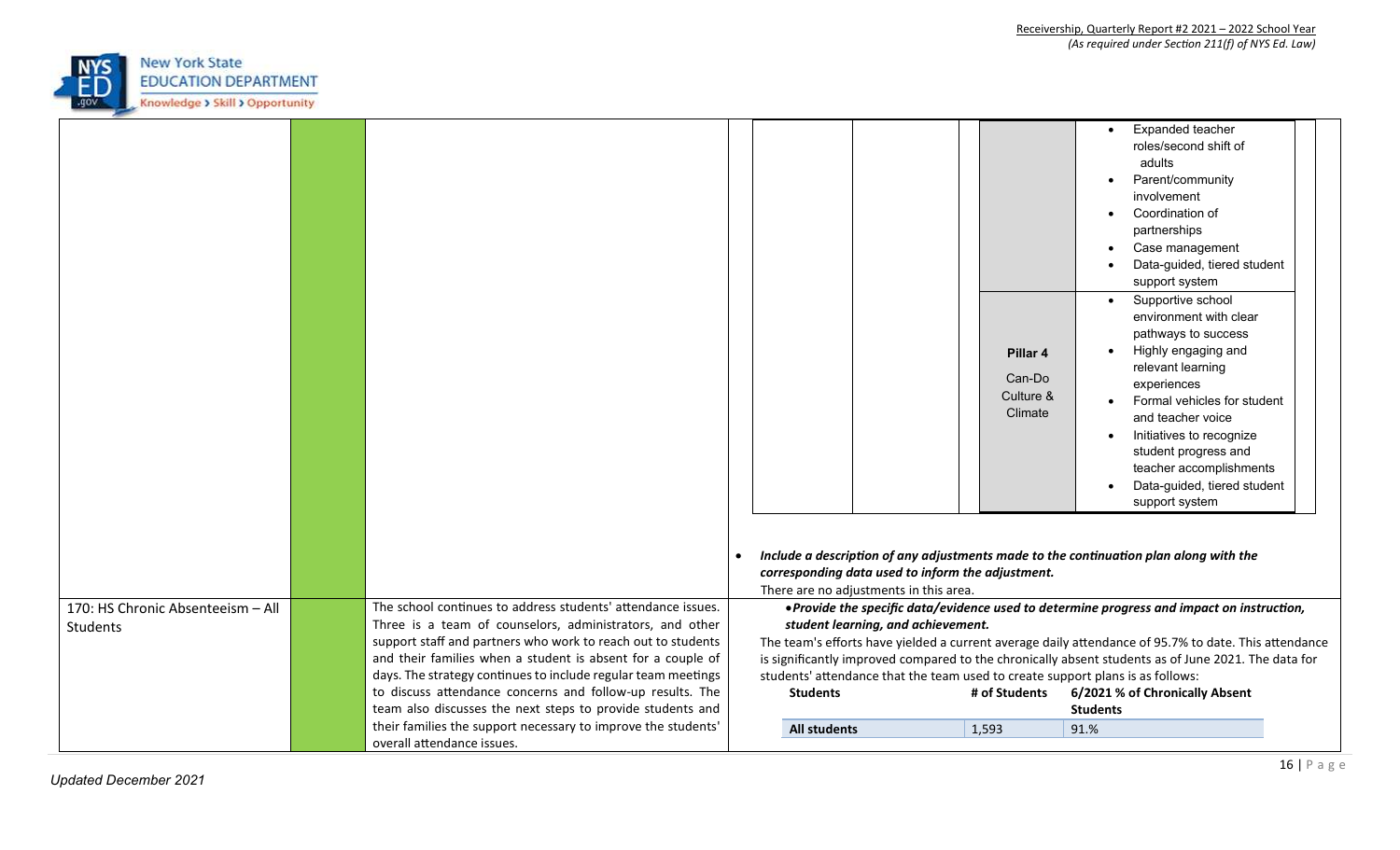

|                                                                                                                                  |  |                                                                |  | <b>Black</b>                                                                                                                                                                                                                                                                                                                                                                    | 332   | 88.6%                                                                                                                                                                                                                                                                                                                                                                                                                                                                                                                                                                                                                                                                                                                                                                                                                                                                                    |  |
|----------------------------------------------------------------------------------------------------------------------------------|--|----------------------------------------------------------------|--|---------------------------------------------------------------------------------------------------------------------------------------------------------------------------------------------------------------------------------------------------------------------------------------------------------------------------------------------------------------------------------|-------|------------------------------------------------------------------------------------------------------------------------------------------------------------------------------------------------------------------------------------------------------------------------------------------------------------------------------------------------------------------------------------------------------------------------------------------------------------------------------------------------------------------------------------------------------------------------------------------------------------------------------------------------------------------------------------------------------------------------------------------------------------------------------------------------------------------------------------------------------------------------------------------|--|
|                                                                                                                                  |  |                                                                |  | <b>Hispanic</b>                                                                                                                                                                                                                                                                                                                                                                 | 1,178 | 92.4%                                                                                                                                                                                                                                                                                                                                                                                                                                                                                                                                                                                                                                                                                                                                                                                                                                                                                    |  |
|                                                                                                                                  |  |                                                                |  | <b>SWD</b>                                                                                                                                                                                                                                                                                                                                                                      | 136   | 89.7%                                                                                                                                                                                                                                                                                                                                                                                                                                                                                                                                                                                                                                                                                                                                                                                                                                                                                    |  |
|                                                                                                                                  |  |                                                                |  | <b>ED</b>                                                                                                                                                                                                                                                                                                                                                                       | 1045  | 91.4%                                                                                                                                                                                                                                                                                                                                                                                                                                                                                                                                                                                                                                                                                                                                                                                                                                                                                    |  |
|                                                                                                                                  |  |                                                                |  | <b>ELLs</b>                                                                                                                                                                                                                                                                                                                                                                     | 658   | 94.2%                                                                                                                                                                                                                                                                                                                                                                                                                                                                                                                                                                                                                                                                                                                                                                                                                                                                                    |  |
|                                                                                                                                  |  |                                                                |  | Review of daily log-in to classes.<br>Creation of a feedback loop with students and families,<br>families' food and shelter insecurities,<br>not attending daily classes), and<br>action steps.<br>incentives that may help to encourage students' attendance.<br>corresponding data used to inform the adjustment.<br>There are no adjustments made in this area at this time. |       | Students continue to receive the following support from the attendance and student support teams:<br>Examining the collaboration with community-based organizations to address students' and<br>Analyzing the total assignments students complete and submit (including those attending and<br>Providing teachers feedback about the impact of the supports provided.<br>. Describe how the data trends that emerged during this reporting period will inform future<br>The trend for this data point has shed light on the team's impact on increasing attendance. The team<br>will continue to meet to discuss additional supports to offer students and their families. Additionally,<br>the team is discussing other types of partnerships with community-based organizations and in-school<br>Include a description of any adjustments made to the continuation plan along with the |  |
| 230: HS Science All Students PI                                                                                                  |  | During the pandemic, NYSED announced two science Regents       |  |                                                                                                                                                                                                                                                                                                                                                                                 |       | • Provide the specific data/evidence used to determine progress and impact on instruction,                                                                                                                                                                                                                                                                                                                                                                                                                                                                                                                                                                                                                                                                                                                                                                                               |  |
|                                                                                                                                  |  | Examinations would be administered in June 2021. Therefore,    |  | student learning, and achievement.                                                                                                                                                                                                                                                                                                                                              |       |                                                                                                                                                                                                                                                                                                                                                                                                                                                                                                                                                                                                                                                                                                                                                                                                                                                                                          |  |
|                                                                                                                                  |  | the school identified alternative data points to determine if  |  |                                                                                                                                                                                                                                                                                                                                                                                 |       | Teachers examined the science data from the 2020-2021 school year to determine the instructional                                                                                                                                                                                                                                                                                                                                                                                                                                                                                                                                                                                                                                                                                                                                                                                         |  |
|                                                                                                                                  |  | students successfully passed their science courses and         |  |                                                                                                                                                                                                                                                                                                                                                                                 |       | approach for the 2021-2022 school year. The students took benchmark examinations in October,                                                                                                                                                                                                                                                                                                                                                                                                                                                                                                                                                                                                                                                                                                                                                                                             |  |
| obtained credit. The school will continue to identify specific<br>November, and December. The benchmark schedule was as follows: |  |                                                                |  |                                                                                                                                                                                                                                                                                                                                                                                 |       |                                                                                                                                                                                                                                                                                                                                                                                                                                                                                                                                                                                                                                                                                                                                                                                                                                                                                          |  |
|                                                                                                                                  |  | strategies and data points to determine if students are        |  |                                                                                                                                                                                                                                                                                                                                                                                 |       |                                                                                                                                                                                                                                                                                                                                                                                                                                                                                                                                                                                                                                                                                                                                                                                                                                                                                          |  |
|                                                                                                                                  |  | successfully passing their All Students Science courses,       |  | <b>Benchmark Assessments Dates</b>                                                                                                                                                                                                                                                                                                                                              |       |                                                                                                                                                                                                                                                                                                                                                                                                                                                                                                                                                                                                                                                                                                                                                                                                                                                                                          |  |
|                                                                                                                                  |  | positively impacting their science performance index (PI). The |  | Earth Science                                                                                                                                                                                                                                                                                                                                                                   |       | Benchmark 1: Oct. 18                                                                                                                                                                                                                                                                                                                                                                                                                                                                                                                                                                                                                                                                                                                                                                                                                                                                     |  |
|                                                                                                                                  |  | school administrators and staff have collaborated to create    |  | Living Environment                                                                                                                                                                                                                                                                                                                                                              |       | Benchmark 2: Nov. 16                                                                                                                                                                                                                                                                                                                                                                                                                                                                                                                                                                                                                                                                                                                                                                                                                                                                     |  |
|                                                                                                                                  |  | supports that ensure students successfully pass their science  |  | Chemistry                                                                                                                                                                                                                                                                                                                                                                       |       | Benchmark 3: December 14                                                                                                                                                                                                                                                                                                                                                                                                                                                                                                                                                                                                                                                                                                                                                                                                                                                                 |  |
|                                                                                                                                  |  | courses and obtain credit.                                     |  | Diagnostic / Final Exams                                                                                                                                                                                                                                                                                                                                                        |       | Repeated / TBA                                                                                                                                                                                                                                                                                                                                                                                                                                                                                                                                                                                                                                                                                                                                                                                                                                                                           |  |
|                                                                                                                                  |  |                                                                |  |                                                                                                                                                                                                                                                                                                                                                                                 |       |                                                                                                                                                                                                                                                                                                                                                                                                                                                                                                                                                                                                                                                                                                                                                                                                                                                                                          |  |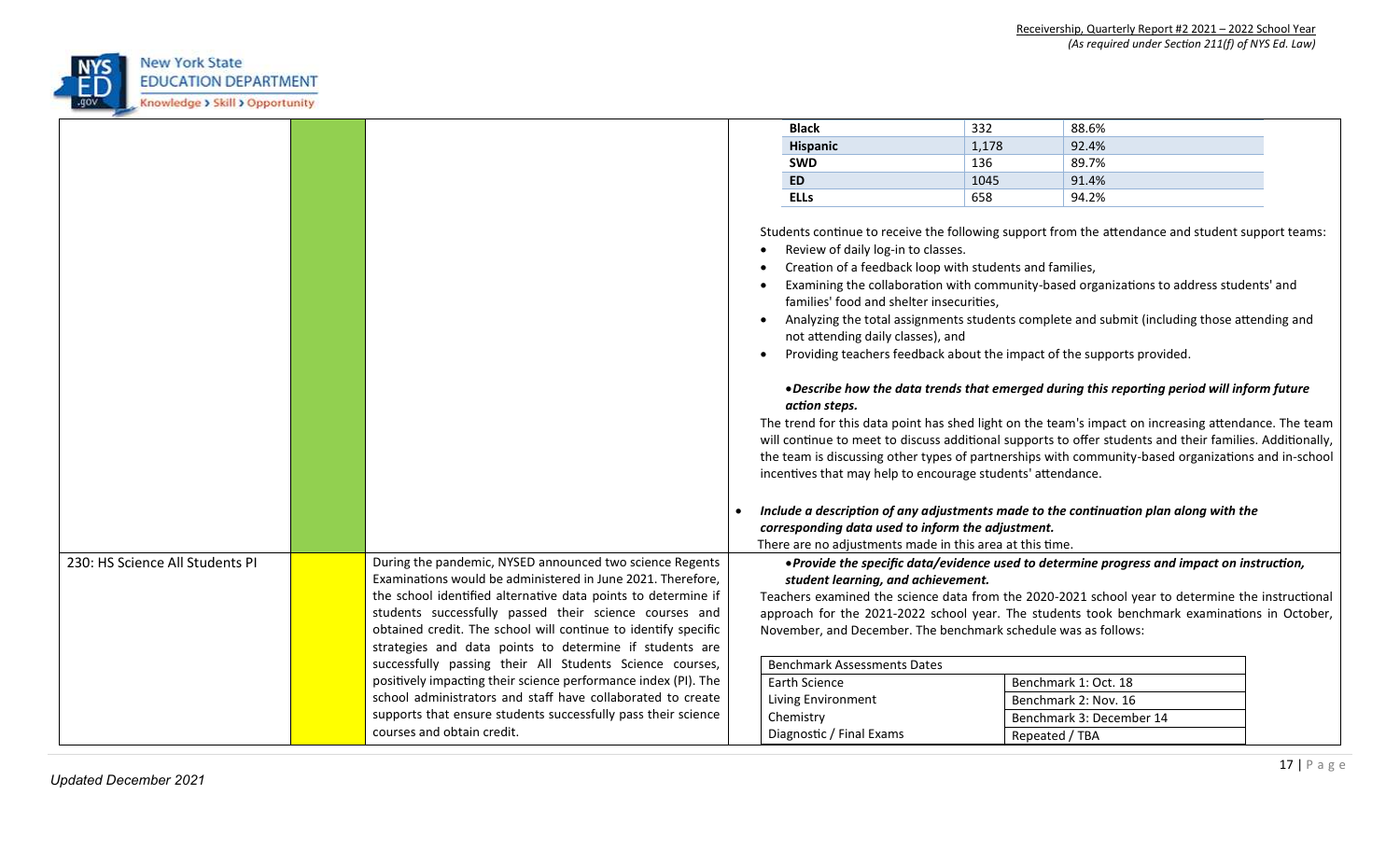

| Right Reason Technology Data on Assessment 21-22<br>Lvl. 4: 89%-100%, Lvl. 3: 81%-88%, Lvl. 2: 54%-80%, Lvl. 10%-53% |  |                                                  |                  |              |                            |                |             |                                                                                                |  |    |
|----------------------------------------------------------------------------------------------------------------------|--|--------------------------------------------------|------------------|--------------|----------------------------|----------------|-------------|------------------------------------------------------------------------------------------------|--|----|
|                                                                                                                      |  |                                                  |                  |              |                            |                |             | Student and Teacher Attendance due to COVID have effected # of students taking Benchmark Exams |  |    |
| Level 4                                                                                                              |  | Level 3                                          |                  | Level 2      |                            | Level 1        |             | <b>Total Students</b>                                                                          |  |    |
|                                                                                                                      |  | 5                                                |                  |              | 23                         | 51             |             | 80                                                                                             |  |    |
| 6                                                                                                                    |  | $\overline{7}$                                   |                  | 19           |                            | 73             |             | 105                                                                                            |  |    |
|                                                                                                                      |  | 5                                                |                  | 17           |                            | 38             |             | 67                                                                                             |  |    |
| $\mathbf 0$                                                                                                          |  | 9                                                |                  | 31           |                            | 29             |             | 67                                                                                             |  |    |
|                                                                                                                      |  | 6                                                |                  | 29           |                            | 15             |             | 69                                                                                             |  |    |
|                                                                                                                      |  | $\sqrt{6}$                                       |                  | 22           |                            | 12             |             | 53                                                                                             |  |    |
| $\mathsf 0$                                                                                                          |  | $\overline{3}$                                   |                  | 6            |                            | 8              |             | 17                                                                                             |  |    |
| $\mathsf 0$                                                                                                          |  | 5                                                |                  | $\mathbf{3}$ |                            | 8              |             | 16                                                                                             |  |    |
| $\mathsf 0$                                                                                                          |  | $\pmb{0}$                                        | $\mathbf 0$      |              |                            | $\overline{3}$ |             | 3                                                                                              |  |    |
| $\mathsf 0$                                                                                                          |  | $\overline{7}$<br>$\mathbf{1}$<br>$\overline{2}$ |                  |              |                            | 43             |             | 43                                                                                             |  | 93 |
|                                                                                                                      |  |                                                  |                  | 22           |                            | 55             |             | 79                                                                                             |  |    |
|                                                                                                                      |  |                                                  |                  | 37           |                            | 44             |             | 84                                                                                             |  |    |
|                                                                                                                      |  | <b>TOTAL</b><br>8                                | <b>PASS</b><br>8 |              | <b>FAIL</b><br>$\mathsf 0$ | %PASS<br>100%  | %FAIL<br>0% |                                                                                                |  |    |
|                                                                                                                      |  | $\mathbf{1}$                                     | $\mathbf{1}$     |              | $\mathsf{O}\xspace$        | 100%           | 0%          |                                                                                                |  |    |
|                                                                                                                      |  | 74                                               | 42               |              | 32                         | 57%            | 43%         |                                                                                                |  |    |
|                                                                                                                      |  | 25                                               | 15               |              | $10\,$                     | 60%            | 40%         |                                                                                                |  |    |
|                                                                                                                      |  | 131                                              | 65               |              | 66                         | 50%            | 50%         |                                                                                                |  |    |
|                                                                                                                      |  | 54                                               | 35               |              | 19                         | 65%            | 35%         |                                                                                                |  |    |
|                                                                                                                      |  | 22                                               | 21               |              | $\mathbf{1}$               | 95%            | 5%          |                                                                                                |  |    |
|                                                                                                                      |  | 127                                              | $\overline{53}$  |              | 74                         | 42%            | 58%         |                                                                                                |  |    |
|                                                                                                                      |  | 19                                               | 19               |              | $\mathbf 0$                | 100%           | 0%          |                                                                                                |  |    |
|                                                                                                                      |  | 139                                              | $90\,$           |              | 49                         | 65%            | 35%         |                                                                                                |  |    |
|                                                                                                                      |  | 24                                               | 13               |              | 11                         | 54%            | 46%         |                                                                                                |  |    |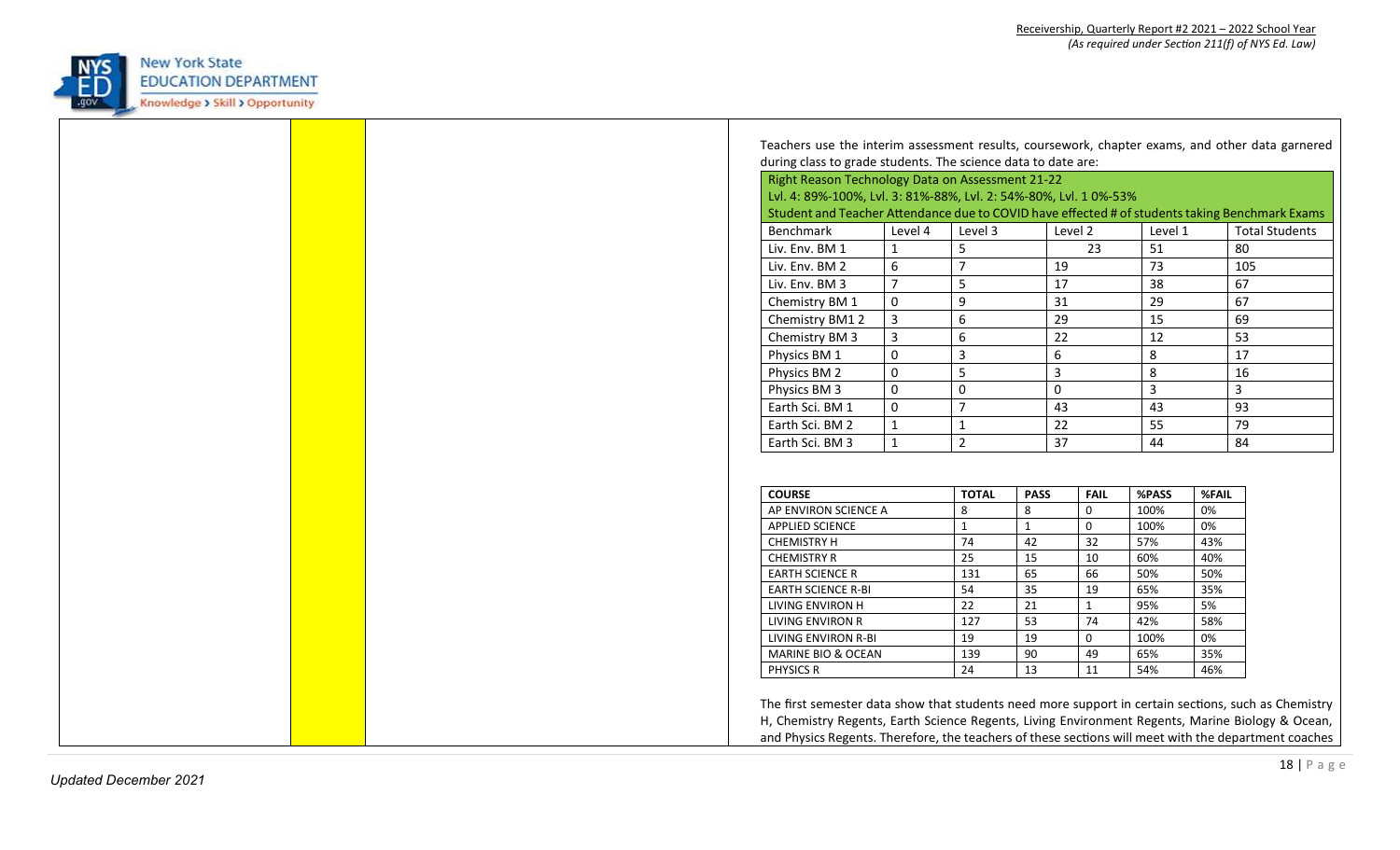

|                                                  |                                                                                                                                                                                                                                                                                                                                                                                                                                                                                                                                                                                        | following identified alternative data points and strategies are:<br>Benchmark assessments.<br>End-of-unit examinations and quizzes.<br>Students' classwork.<br>Responses to exit slips and homework assignments.<br>Performance on Mock Regents questions.<br>Student engagement.<br>Teacher and student attendance in class. | and administrator to identify strategies to increase student achievement. Both teachers and students<br>will receive extensive support to address the teaching and learning occurring in the class. All teachers<br>will continue to analyze their data during grade-level meetings. The school will continue to use the                                                                                                                                                                                    |  |
|--------------------------------------------------|----------------------------------------------------------------------------------------------------------------------------------------------------------------------------------------------------------------------------------------------------------------------------------------------------------------------------------------------------------------------------------------------------------------------------------------------------------------------------------------------------------------------------------------------------------------------------------------|-------------------------------------------------------------------------------------------------------------------------------------------------------------------------------------------------------------------------------------------------------------------------------------------------------------------------------|-------------------------------------------------------------------------------------------------------------------------------------------------------------------------------------------------------------------------------------------------------------------------------------------------------------------------------------------------------------------------------------------------------------------------------------------------------------------------------------------------------------|--|
|                                                  |                                                                                                                                                                                                                                                                                                                                                                                                                                                                                                                                                                                        | action steps.<br>indicates that most students' needs are being effectively addressed.<br>corresponding data used to inform the adjustment.                                                                                                                                                                                    | . Describe how the data trends that emerged during this reporting period will inform future<br>Teachers are presently embedding exit slips into the daily classroom experience so that students have<br>an opportunity to reflect on their learning. Students will take end-of-term tests, mock science Regent's<br>assessments, and benchmark assessments later in the term. Thus far, a review of the strategies<br>Include a description of any adjustments made to the continuation plan along with the |  |
|                                                  |                                                                                                                                                                                                                                                                                                                                                                                                                                                                                                                                                                                        | There are no adjustments in this area at this time.                                                                                                                                                                                                                                                                           |                                                                                                                                                                                                                                                                                                                                                                                                                                                                                                             |  |
| 240: HS Social Studies All Students<br><b>PI</b> | During the pandemic, NYSED announced that one Social<br>Studies Regents Examination would be administered in June                                                                                                                                                                                                                                                                                                                                                                                                                                                                      | student learning, and achievement.                                                                                                                                                                                                                                                                                            | • Provide the specific data/evidence used to determine progress and impact on instruction,                                                                                                                                                                                                                                                                                                                                                                                                                  |  |
|                                                  | 2021. Therefore, the school identified alternative data points<br>to determine if students successfully passed their science<br>courses and obtained credit. The school will continue to<br>identify specific strategies and data points to determine if<br>students are successfully passing their All Students Social<br>Studies courses, positively impacting their social studies<br>performance index (PI). The school administrators and staff<br>have collaborated to create supports that ensure students<br>successfully pass their social studies courses and obtain credit. | obtain credit.<br>The benchmark schedule was as follows:<br><b>Benchmark Assessments Dates</b><br>Social Studies and Global History<br>Diagnostic / Final Exams                                                                                                                                                               | Since students need to pass the social studies Regents and courses to count positively towards the<br>school's performance data, monitoring students' data is imperative. Therefore, the school will continue<br>using alternative data points to determine if students successfully pass their social studies courses and<br>Benchmark 1: Oct. 21<br>Benchmark 2: Nov. 15<br>Benchmark 3: December 15<br>Repeated / TBA                                                                                    |  |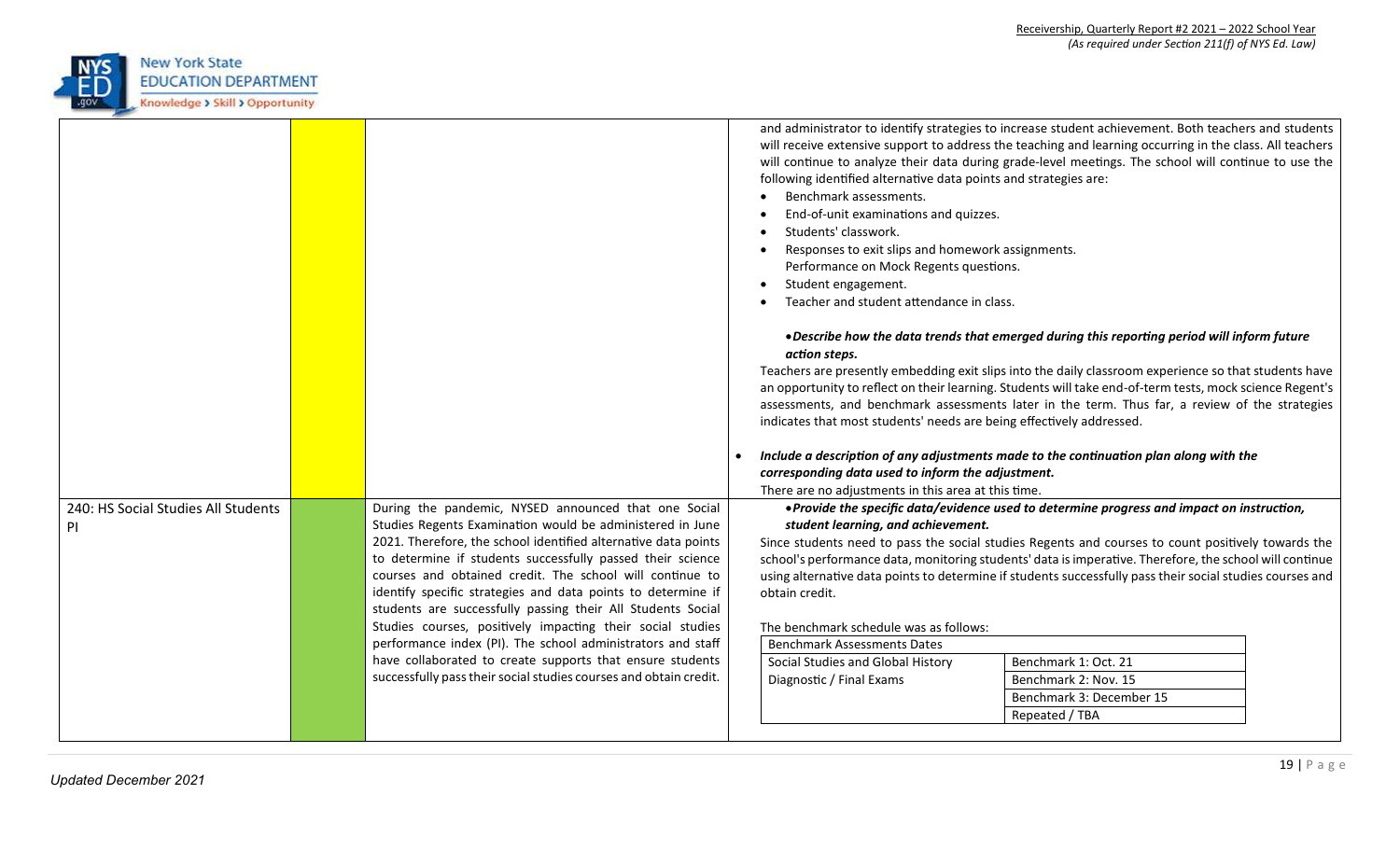

|  | Teachers use the interim assessment results, coursework, chapter exams, and other data garnered                                                                                                                                                                                                        |    |              |                 |                     |            |            |  |
|--|--------------------------------------------------------------------------------------------------------------------------------------------------------------------------------------------------------------------------------------------------------------------------------------------------------|----|--------------|-----------------|---------------------|------------|------------|--|
|  | during class to grade students. The social studies data to date are:                                                                                                                                                                                                                                   |    |              |                 |                     |            |            |  |
|  | Right Reason Technology Data on Assessment 21-22                                                                                                                                                                                                                                                       |    |              |                 |                     |            |            |  |
|  | Lvl. 4: 89%-100%, Lvl. 3: 81%-88%, Lvl. 2: 54%-80%, Lvl. 10%-53%                                                                                                                                                                                                                                       |    |              |                 |                     |            |            |  |
|  | Student and Teacher Attendance due to COVID have effected # of students taking Benchmark Exams                                                                                                                                                                                                         |    |              |                 |                     |            |            |  |
|  | Benchmark 1<br>Level 4<br>Level 3<br>Level 1<br><b>Total Students</b><br>Level 3                                                                                                                                                                                                                       |    |              |                 |                     |            |            |  |
|  | Global BM 1                                                                                                                                                                                                                                                                                            | 25 | 27           | 109             |                     | 276<br>115 |            |  |
|  | Global BM 2                                                                                                                                                                                                                                                                                            | 29 | 20           | 103             |                     |            | 256<br>104 |  |
|  | Global BM 3                                                                                                                                                                                                                                                                                            | 14 | 5            | 100             |                     | 151        | 270        |  |
|  |                                                                                                                                                                                                                                                                                                        |    |              |                 |                     |            |            |  |
|  |                                                                                                                                                                                                                                                                                                        |    |              |                 |                     |            |            |  |
|  |                                                                                                                                                                                                                                                                                                        |    |              |                 |                     |            |            |  |
|  | <b>COURSE</b>                                                                                                                                                                                                                                                                                          |    | <b>TOTAL</b> | <b>PASS</b>     | <b>FAIL</b>         | %PASS      | %FAIL      |  |
|  | AP GOVERNMENT&POLITICS A                                                                                                                                                                                                                                                                               |    | 11           | 10              | $\mathbf{1}$        | 91%        | 9%         |  |
|  | AP HUMAN GEOGRAPHY A                                                                                                                                                                                                                                                                                   |    | 17           | 17              | $\mathsf{O}\xspace$ | 100%       | 0%         |  |
|  | AP US HISTORY GOV A                                                                                                                                                                                                                                                                                    |    | 11           | 9               | $\overline{2}$      | 82%        | 18%        |  |
|  | <b>CIVIL LAW</b>                                                                                                                                                                                                                                                                                       |    | 55           | 51              | $\overline{4}$      | 93%        | 7%         |  |
|  | <b>CRIMINAL LAW</b>                                                                                                                                                                                                                                                                                    |    | 95           | 53              | 42                  | 56%        | 44%        |  |
|  | <b>CRIMINAL LAW Bilingual</b>                                                                                                                                                                                                                                                                          |    | 51           | $\overline{37}$ | 14                  | 73%        | 27%        |  |
|  | <b>ECONOMICS</b>                                                                                                                                                                                                                                                                                       |    | 114          | 71              | 43                  | 62%        | 38%        |  |
|  | <b>ECONOMICS Bilingual</b>                                                                                                                                                                                                                                                                             |    | 14           | 12              | $\overline{2}$      | 86%        | 14%        |  |
|  | <b>GLBL HIST GEO 1R</b>                                                                                                                                                                                                                                                                                |    | 216          | 160             | 56                  | 74%        | 26%        |  |
|  | <b>GLOBAL HIST 1H</b>                                                                                                                                                                                                                                                                                  |    | 100          | 93              | $\overline{7}$      | 93%        | 7%         |  |
|  | <b>GLOBAL HIST GEO 1 Bilingual</b>                                                                                                                                                                                                                                                                     |    | 183          | 111             | 72                  | 61%        | 39%        |  |
|  | <b>GLOBAL HIST GEO 2R</b>                                                                                                                                                                                                                                                                              |    | 39           | 31              | $\bf 8$             | 79%        | 21%        |  |
|  | GLOBAL HIST GEO 2R Bilingual                                                                                                                                                                                                                                                                           |    | 9            | 6               | $\mathbf{3}$        | 67%        | 33%        |  |
|  | <b>HUMANITES Bilingual</b>                                                                                                                                                                                                                                                                             |    | 28           | 28              | $\mathsf 0$         | 100%       | 0%         |  |
|  | HUMANITIES                                                                                                                                                                                                                                                                                             |    | 94           | 64              | 30                  | 68%        | 32%        |  |
|  | <b>HUMANITIES H</b>                                                                                                                                                                                                                                                                                    |    | 66           | 61              | 5                   | 92%        | 8%         |  |
|  | PART IN GOV                                                                                                                                                                                                                                                                                            |    | 120          | 89              | 31                  | 74%        | 26%        |  |
|  | PART IN GOV Bilingual                                                                                                                                                                                                                                                                                  |    | 11           | 10              | $\mathbf{1}$        | 91%        | 9%         |  |
|  | US HISTORY GOV R                                                                                                                                                                                                                                                                                       |    | 56           | 21              | 35                  | 38%        | 63%        |  |
|  | US HISTORY GOV R Bilingual<br>42                                                                                                                                                                                                                                                                       |    |              | $\overline{32}$ | 10                  | 76%        | 24%        |  |
|  | The first semester data show that students need more support in certain sections, such as Criminal<br>Law, Economics, Global History Geography bilingual, Global History Geography 2R bilingual,<br>Humanities, and US History Government Regents. Therefore, the teachers of these sections will meet |    |              |                 |                     |            |            |  |
|  | with the department coaches and administrator to identify strategies to increase student achievement.                                                                                                                                                                                                  |    |              |                 |                     |            |            |  |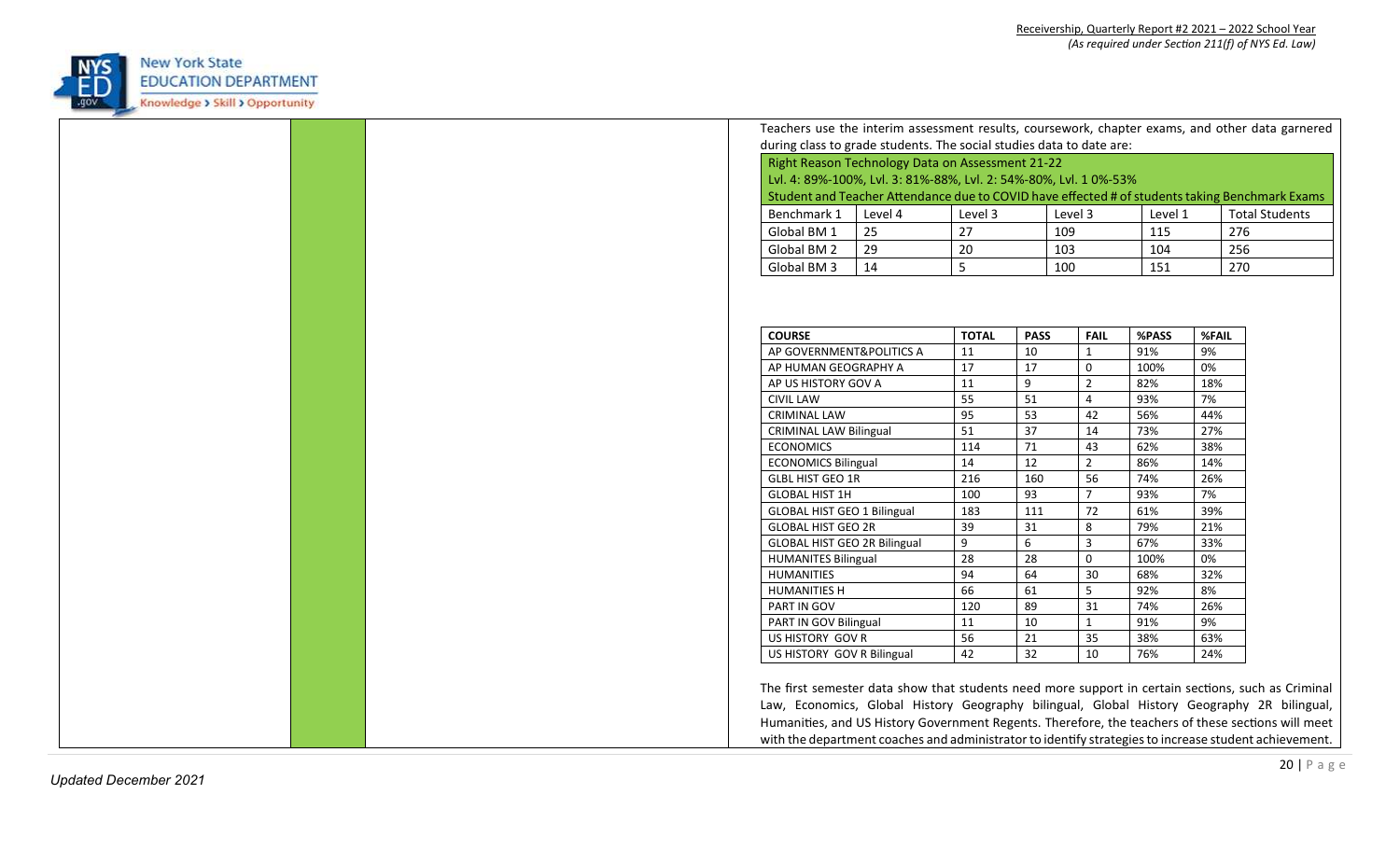

|                                    |                                                                                                                        |                                                                                                            |                                                                                          | Both teachers and students will receive extensive support to address the teaching and learning                                                                                                             |
|------------------------------------|------------------------------------------------------------------------------------------------------------------------|------------------------------------------------------------------------------------------------------------|------------------------------------------------------------------------------------------|------------------------------------------------------------------------------------------------------------------------------------------------------------------------------------------------------------|
|                                    |                                                                                                                        | These data are:                                                                                            |                                                                                          | occurring in the class. All teachers will continue to analyze their data during grade-level meetings.                                                                                                      |
|                                    |                                                                                                                        | Coursework.                                                                                                |                                                                                          |                                                                                                                                                                                                            |
|                                    |                                                                                                                        | Mock Regents questions.                                                                                    |                                                                                          |                                                                                                                                                                                                            |
|                                    |                                                                                                                        | The teacher made assessments and homework.                                                                 |                                                                                          |                                                                                                                                                                                                            |
|                                    |                                                                                                                        | Mid-term progress reports.                                                                                 |                                                                                          |                                                                                                                                                                                                            |
|                                    |                                                                                                                        |                                                                                                            | Baseline and benchmark assessments from Right Reasons Technology and the Castle Learning |                                                                                                                                                                                                            |
|                                    |                                                                                                                        | assignments.                                                                                               |                                                                                          |                                                                                                                                                                                                            |
|                                    |                                                                                                                        |                                                                                                            | Grades for projects that foster students' use of document-based information.             |                                                                                                                                                                                                            |
|                                    |                                                                                                                        |                                                                                                            | Scores for evidence-based essays and constructed-response assignments.                   |                                                                                                                                                                                                            |
|                                    |                                                                                                                        | Describe how the data trends that emerged during this reporting period will inform future action<br>steps. |                                                                                          |                                                                                                                                                                                                            |
|                                    |                                                                                                                        |                                                                                                            |                                                                                          | Teachers are presently embedding exit slips into the daily classroom experience so that students have                                                                                                      |
|                                    |                                                                                                                        |                                                                                                            |                                                                                          | an opportunity to reflect on their learning. Students will take end-of-term tests, mock Social Studies                                                                                                     |
|                                    |                                                                                                                        |                                                                                                            |                                                                                          | Regent's assessments, and benchmark assessments later in the term. Thus far, a review of the                                                                                                               |
|                                    |                                                                                                                        | strategies indicates that students' needs are being effectively addressed.                                 |                                                                                          |                                                                                                                                                                                                            |
|                                    |                                                                                                                        |                                                                                                            |                                                                                          |                                                                                                                                                                                                            |
|                                    |                                                                                                                        | Include a description of any adjustments made to the continuation plan along with the                      |                                                                                          |                                                                                                                                                                                                            |
|                                    |                                                                                                                        | corresponding data used to inform the adjustment.                                                          |                                                                                          |                                                                                                                                                                                                            |
|                                    |                                                                                                                        | There are no adjustments in this area.                                                                     |                                                                                          |                                                                                                                                                                                                            |
| 250: Total Cohort 6-Year Grad Rate | Similar to the strategies used for the four- and five-year cohort                                                      | Provide the specific data/evidence used to determine progress and impact on instruction, student           |                                                                                          |                                                                                                                                                                                                            |
| - All Students                     | graduation rate strategies, the school, will use credit<br>accumulation and Regents' results data tracking sheets (via | learning, and achievement.                                                                                 |                                                                                          |                                                                                                                                                                                                            |
|                                    | examinations or course pass rates) to review students'                                                                 |                                                                                                            |                                                                                          | The 5-year graduation subgroup data show that most students are on track to graduate by June 2022<br>successfully. There are 491 2016 cohort members, and the following data indicate the status of credit |
|                                    | progress towards graduation. The data are collected at various                                                         | accumulation to date:                                                                                      |                                                                                          |                                                                                                                                                                                                            |
|                                    | levels in the school. Teachers collect student-level data,                                                             |                                                                                                            |                                                                                          |                                                                                                                                                                                                            |
|                                    | department chairs and assistant principals collect data at the                                                         | # of Students                                                                                              | Credits Earned as of Jan. 2022                                                           | % of Students                                                                                                                                                                                              |
|                                    | department level, and the school cabinet collects data at the                                                          | 16                                                                                                         | $.5 - 2$ credits                                                                         | 3.3%                                                                                                                                                                                                       |
|                                    | school level. The staff will collect data for all core subjects and                                                    | 49                                                                                                         | $2.5 - 10$ credits                                                                       | 10%                                                                                                                                                                                                        |
|                                    | credit accumulations. Additionally, the student support team                                                           | 13                                                                                                         | 10.5 - 15 credits                                                                        | 2.6%                                                                                                                                                                                                       |
|                                    | worked especially close with this cohort of students because                                                           | 385                                                                                                        | 15.5 - more credits                                                                      | 78.4%                                                                                                                                                                                                      |
|                                    | of their hardship of staying in school for a prolonged time.                                                           | 28                                                                                                         | $\mathbf 0$                                                                              | 5.7%                                                                                                                                                                                                       |
|                                    | These students are inherently over-aged and under-credited,                                                            |                                                                                                            |                                                                                          |                                                                                                                                                                                                            |
|                                    | making any level of additional struggle to attain credits more                                                         |                                                                                                            |                                                                                          |                                                                                                                                                                                                            |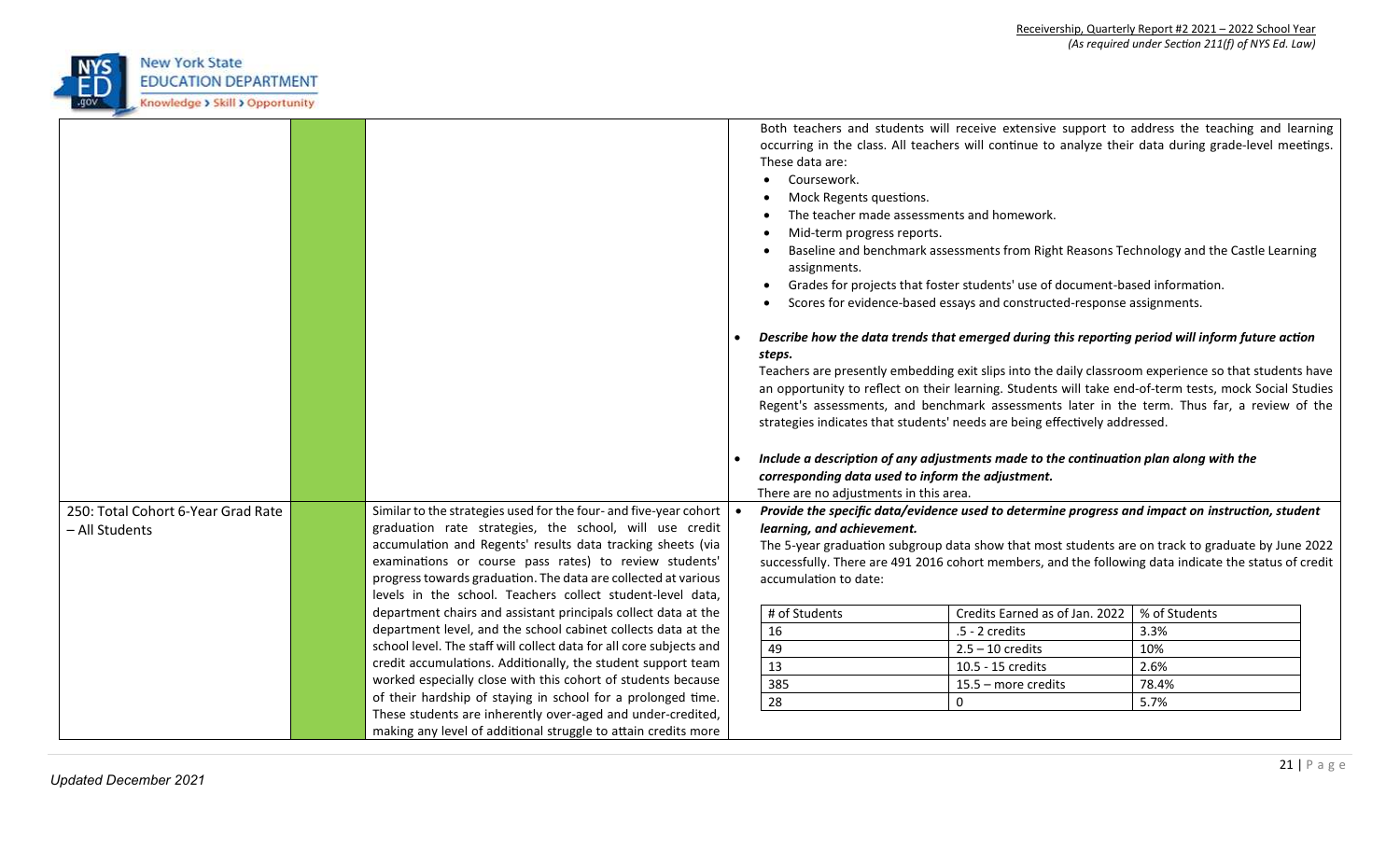

|  | problematic for the 6-year cohort students. This strategy will | The staff provided these students support with assignments and overall content using tutoring and                                                                                                                                                                              |
|--|----------------------------------------------------------------|--------------------------------------------------------------------------------------------------------------------------------------------------------------------------------------------------------------------------------------------------------------------------------|
|  |                                                                |                                                                                                                                                                                                                                                                                |
|  | assist the school with increasing the 6-year graduation rate.  | after-school opportunities. The staff also strongly encourage and support students' self-monitoring                                                                                                                                                                            |
|  |                                                                | their data via the following:                                                                                                                                                                                                                                                  |
|  |                                                                | Students' performance in class;                                                                                                                                                                                                                                                |
|  |                                                                | Students' performance on unit exams;                                                                                                                                                                                                                                           |
|  |                                                                | Students' performance on homework and project assignments; and                                                                                                                                                                                                                 |
|  |                                                                | Students' progress reports and report cards.                                                                                                                                                                                                                                   |
|  |                                                                | • Describe how the data trends that emerged during this reporting period will inform future action<br>steps.                                                                                                                                                                   |
|  |                                                                | Since the data show that approximately a little less than 20% of the students within the 2016 cohort<br>have entered the 2 <sup>nd</sup> half of the school year with less than 15 credits, the staff will provide intensive<br>support and additional tutoring opportunities. |
|  |                                                                | •Include a description of any adjustments made to the continuation plan along with the corresponding                                                                                                                                                                           |
|  |                                                                | data used to inform the adjustment.                                                                                                                                                                                                                                            |
|  |                                                                | There are no adjustments in this area at this time.                                                                                                                                                                                                                            |

# **Part III –** *Demonstrable Improvement Indicators-Level 2*

| <b>Level 2 Indicators</b> |                                                                                                                                                               |                                                                                                                                   |                                                                       |  |  |  |  |  |
|---------------------------|---------------------------------------------------------------------------------------------------------------------------------------------------------------|-----------------------------------------------------------------------------------------------------------------------------------|-----------------------------------------------------------------------|--|--|--|--|--|
|                           | Please list the school's Level 2 indicators and complete all columns below. This information should provide details about how lead strategies will inform the |                                                                                                                                   |                                                                       |  |  |  |  |  |
|                           |                                                                                                                                                               | implementation of specific strategies and action steps that will support progress toward the Demonstrable Improvement Indicators. |                                                                       |  |  |  |  |  |
|                           | Quarterly Report #2 Reflection on Activities Completed for this Indicator during                                                                              |                                                                                                                                   |                                                                       |  |  |  |  |  |
|                           |                                                                                                                                                               | October 16, 2021 - January 14, 2022                                                                                               |                                                                       |  |  |  |  |  |
| Indicator                 |                                                                                                                                                               | Status   What specific strategies and action steps were                                                                           | • Provide the specific data/evidence used to determine progress and   |  |  |  |  |  |
|                           |                                                                                                                                                               | (R/Y/G)   implemented to support progress for each of the                                                                         | impact on instruction, student learning, and achievement.             |  |  |  |  |  |
|                           |                                                                                                                                                               | Demonstrable Improvement Indicators?                                                                                              | •Describe how the data trends that emerged during this reporting      |  |  |  |  |  |
|                           |                                                                                                                                                               |                                                                                                                                   | period will inform future action steps.                               |  |  |  |  |  |
|                           |                                                                                                                                                               |                                                                                                                                   | •Include a description of any adjustments made to the continuation    |  |  |  |  |  |
|                           |                                                                                                                                                               |                                                                                                                                   | plan along with the corresponding data used to inform the adjustment. |  |  |  |  |  |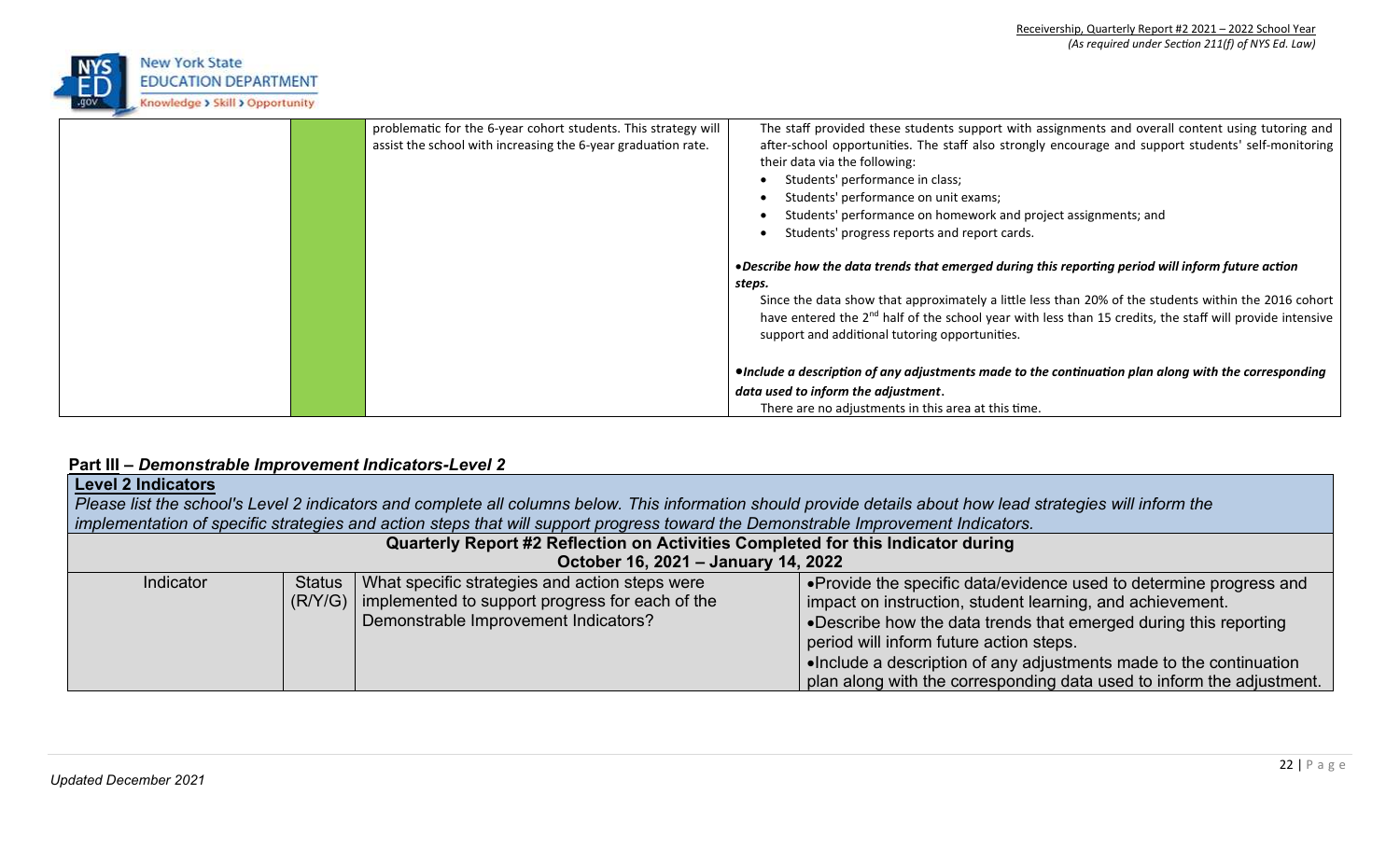

| 65: 2021 Total Cohort (9th  |  | The school is implementing strategies to support the freshman students in      | • Provide the specific data/evidence used to determine progress and impact on                                                                                                                                                                                                                                                                                |                                                                                                                                                                                                                                                                                                                                                                                                                                                                                                                                                                                                                                                                                                                                           |                                                                                          |               |  |
|-----------------------------|--|--------------------------------------------------------------------------------|--------------------------------------------------------------------------------------------------------------------------------------------------------------------------------------------------------------------------------------------------------------------------------------------------------------------------------------------------------------|-------------------------------------------------------------------------------------------------------------------------------------------------------------------------------------------------------------------------------------------------------------------------------------------------------------------------------------------------------------------------------------------------------------------------------------------------------------------------------------------------------------------------------------------------------------------------------------------------------------------------------------------------------------------------------------------------------------------------------------------|------------------------------------------------------------------------------------------|---------------|--|
| Graders) with five or more  |  | Hempstead High School to ensure they are successful. The school uses a data    | instruction, student learning, and achievement.                                                                                                                                                                                                                                                                                                              |                                                                                                                                                                                                                                                                                                                                                                                                                                                                                                                                                                                                                                                                                                                                           |                                                                                          |               |  |
| credits                     |  | tracking system to highlight quantitative and qualitative information for all  | The freshman students' data for the fall semester show that approximately 50% of the<br>freshmen completed their courses and earned the prerequisite credits for half a year of                                                                                                                                                                              |                                                                                                                                                                                                                                                                                                                                                                                                                                                                                                                                                                                                                                                                                                                                           |                                                                                          |               |  |
|                             |  | students. The staff uses the following practices to ensure that students' data |                                                                                                                                                                                                                                                                                                                                                              |                                                                                                                                                                                                                                                                                                                                                                                                                                                                                                                                                                                                                                                                                                                                           |                                                                                          |               |  |
|                             |  | is known and understood by all adults supporting the students:                 |                                                                                                                                                                                                                                                                                                                                                              |                                                                                                                                                                                                                                                                                                                                                                                                                                                                                                                                                                                                                                                                                                                                           | school. There are 484 freshman students. The following data shows the status of credit   |               |  |
|                             |  | Assign each freshman student to a counselor who will work closely              |                                                                                                                                                                                                                                                                                                                                                              | accumulation to date:                                                                                                                                                                                                                                                                                                                                                                                                                                                                                                                                                                                                                                                                                                                     |                                                                                          |               |  |
|                             |  | with the student;                                                              |                                                                                                                                                                                                                                                                                                                                                              | # of Students                                                                                                                                                                                                                                                                                                                                                                                                                                                                                                                                                                                                                                                                                                                             | Credits Earned as of Jan.                                                                | % of Students |  |
|                             |  | Have regular meetings with the freshman;                                       |                                                                                                                                                                                                                                                                                                                                                              |                                                                                                                                                                                                                                                                                                                                                                                                                                                                                                                                                                                                                                                                                                                                           | 2022                                                                                     |               |  |
|                             |  | Offer tutoring services to students who are struggling with their              |                                                                                                                                                                                                                                                                                                                                                              | 64                                                                                                                                                                                                                                                                                                                                                                                                                                                                                                                                                                                                                                                                                                                                        | 1 credit                                                                                 | 13%           |  |
|                             |  | coursework; and                                                                |                                                                                                                                                                                                                                                                                                                                                              | 235                                                                                                                                                                                                                                                                                                                                                                                                                                                                                                                                                                                                                                                                                                                                       | 2-3 credits                                                                              | 49%           |  |
|                             |  | Student conferences with teachers to address students' academic                |                                                                                                                                                                                                                                                                                                                                                              | 14                                                                                                                                                                                                                                                                                                                                                                                                                                                                                                                                                                                                                                                                                                                                        | 4 and more                                                                               | 3%            |  |
|                             |  | progress.                                                                      |                                                                                                                                                                                                                                                                                                                                                              | 171                                                                                                                                                                                                                                                                                                                                                                                                                                                                                                                                                                                                                                                                                                                                       | $\Omega$                                                                                 | 35%           |  |
|                             |  |                                                                                | students' self-monitoring their data via the following:<br>Students' performance in class;<br>Students' performance on unit exams;<br>Students' progress reports and report cards.<br>future action steps.<br>additional tutoring opportunities.<br>corresponding data used to inform the adjustment.<br>There are no adjustments in this area at this time. | The staff provided these students support with assignments and overall content using<br>tutoring and after-school opportunities. The staff also strongly encourage and support<br>Students' performance on homework and project assignments; and<br>. Describe how the data trends that emerged during this reporting period will inform<br>Since the data show that approximately half of the first-year students have entered the<br>2 <sup>nd</sup> half of the school year without at least half the credits needed to be on track for<br>completing 9 <sup>th</sup> grade with five credits, the staff will provide intensive support and<br>. Include a description of any adjustments made to the continuation plan along with the |                                                                                          |               |  |
| 66: 2020 Total Cohort (10th |  | The school is implementing strategies to support the sophomore students in     |                                                                                                                                                                                                                                                                                                                                                              |                                                                                                                                                                                                                                                                                                                                                                                                                                                                                                                                                                                                                                                                                                                                           | • Provide the specific data/evidence used to determine progress and impact on            |               |  |
| Graders) with five or more  |  | Hempstead High School to ensure they are successful. The school uses a data    |                                                                                                                                                                                                                                                                                                                                                              | instruction, student learning, and achievement.                                                                                                                                                                                                                                                                                                                                                                                                                                                                                                                                                                                                                                                                                           |                                                                                          |               |  |
| credits                     |  | tracking system to highlight quantitative and qualitative information for all  |                                                                                                                                                                                                                                                                                                                                                              |                                                                                                                                                                                                                                                                                                                                                                                                                                                                                                                                                                                                                                                                                                                                           | The sophomore students' data for the fall semester show that approximately 58% of the    |               |  |
|                             |  | students. The staff uses the following practices to ensure that students' data |                                                                                                                                                                                                                                                                                                                                                              |                                                                                                                                                                                                                                                                                                                                                                                                                                                                                                                                                                                                                                                                                                                                           | sophomores successfully earned the prerequisite credits to be on track to graduate after |               |  |
|                             |  | is known and understood by all adults supporting the students:                 |                                                                                                                                                                                                                                                                                                                                                              |                                                                                                                                                                                                                                                                                                                                                                                                                                                                                                                                                                                                                                                                                                                                           |                                                                                          |               |  |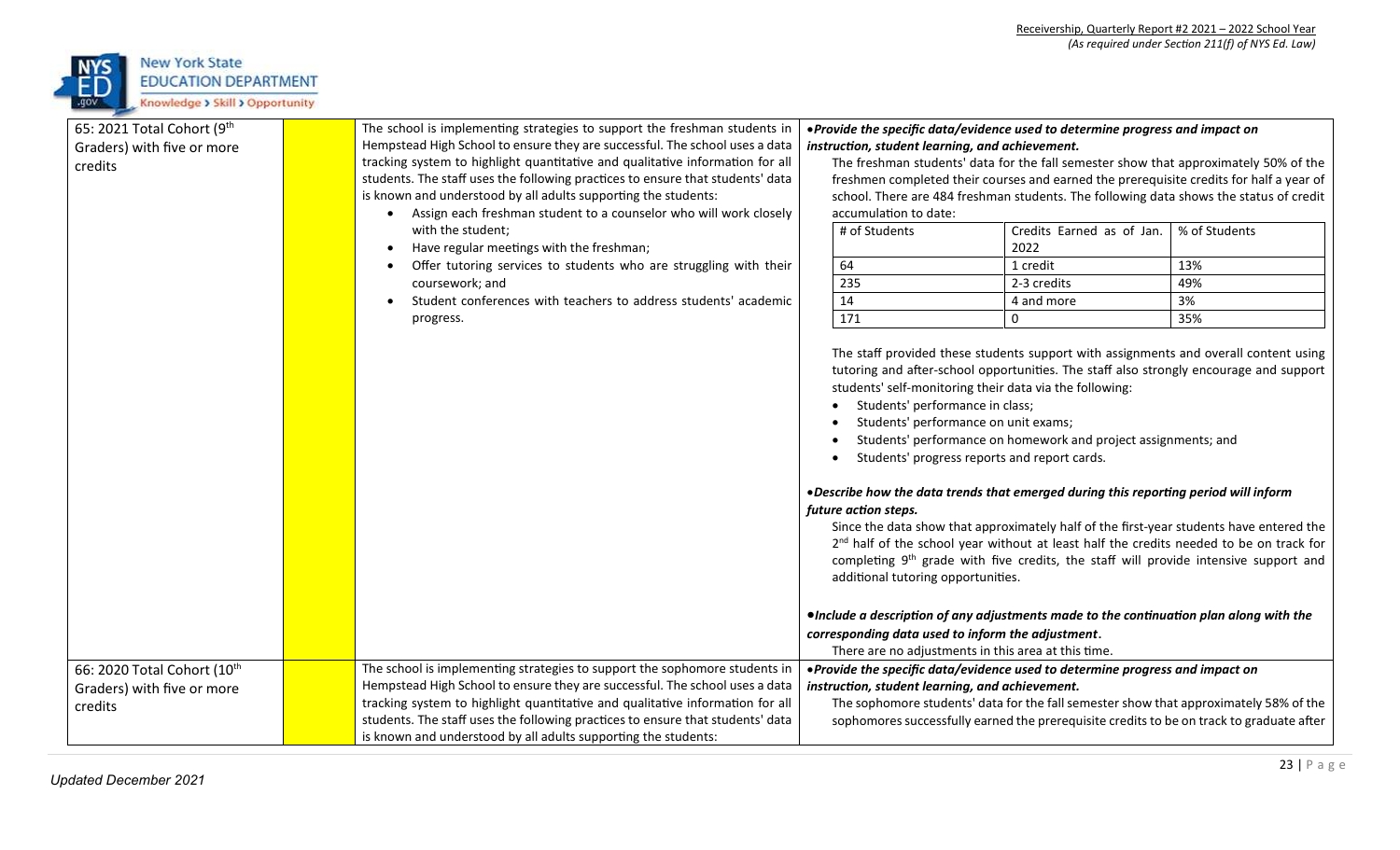

|                                                            | Assign each sophomore student to a counselor who will work closely<br>with the student;<br>Have regular meetings with the sophomores;                                                                                                                                                                                                                                                                                                  |                                                                                                                                                                                                       | completing the 1st semester of their freshman year. There are 452 sophomore students,<br>and the following data show the status of credit accumulation to date:                                                                                                                                                                                                                                                                                                                                                                                                                                                                                                                                                                                                                                                                                                                                                                                                                                                                        |               |
|------------------------------------------------------------|----------------------------------------------------------------------------------------------------------------------------------------------------------------------------------------------------------------------------------------------------------------------------------------------------------------------------------------------------------------------------------------------------------------------------------------|-------------------------------------------------------------------------------------------------------------------------------------------------------------------------------------------------------|----------------------------------------------------------------------------------------------------------------------------------------------------------------------------------------------------------------------------------------------------------------------------------------------------------------------------------------------------------------------------------------------------------------------------------------------------------------------------------------------------------------------------------------------------------------------------------------------------------------------------------------------------------------------------------------------------------------------------------------------------------------------------------------------------------------------------------------------------------------------------------------------------------------------------------------------------------------------------------------------------------------------------------------|---------------|
|                                                            | Offer tutoring services to students who are struggling with their<br>coursework; and                                                                                                                                                                                                                                                                                                                                                   | # of Students                                                                                                                                                                                         | Credits Earned as of Jan.<br>2022                                                                                                                                                                                                                                                                                                                                                                                                                                                                                                                                                                                                                                                                                                                                                                                                                                                                                                                                                                                                      | % of Students |
|                                                            | Student conferences with teachers to address students' academic                                                                                                                                                                                                                                                                                                                                                                        | 47                                                                                                                                                                                                    | .5 - 2.5 credits                                                                                                                                                                                                                                                                                                                                                                                                                                                                                                                                                                                                                                                                                                                                                                                                                                                                                                                                                                                                                       | 10.4%         |
|                                                            | progress.                                                                                                                                                                                                                                                                                                                                                                                                                              | 73                                                                                                                                                                                                    | 3 - 5 credits                                                                                                                                                                                                                                                                                                                                                                                                                                                                                                                                                                                                                                                                                                                                                                                                                                                                                                                                                                                                                          | 16.2%         |
|                                                            |                                                                                                                                                                                                                                                                                                                                                                                                                                        | 82                                                                                                                                                                                                    | 5.5 - 7 credits                                                                                                                                                                                                                                                                                                                                                                                                                                                                                                                                                                                                                                                                                                                                                                                                                                                                                                                                                                                                                        | 18.1%         |
|                                                            |                                                                                                                                                                                                                                                                                                                                                                                                                                        | 182                                                                                                                                                                                                   | 7.5 - more credits                                                                                                                                                                                                                                                                                                                                                                                                                                                                                                                                                                                                                                                                                                                                                                                                                                                                                                                                                                                                                     | 40.3%         |
|                                                            |                                                                                                                                                                                                                                                                                                                                                                                                                                        | 67                                                                                                                                                                                                    | $\mathbf{0}$                                                                                                                                                                                                                                                                                                                                                                                                                                                                                                                                                                                                                                                                                                                                                                                                                                                                                                                                                                                                                           | 15%           |
| 72: 2018 Total Cohort 4-Year<br>Grad Rate - Black Students | The school's data-tracking system highlights quantitative and qualitative<br>information for all students and includes subgroups of students. The Black<br>students' data is easily accessible for teachers to examine and respond to<br>when supported and deemed necessary. That information is updated every<br>marking period and reviewed by teachers and administrators during the<br>grade level meetings and cabinet meetings. | Students' performance in class;<br>$\bullet$<br>future action steps.<br>corresponding data used to inform the adjustment.<br>instruction, student learning, and achievement.<br>accumulation to date: | Students' performance on unit exams;<br>Students' performance on homework and project assignments; and<br>Students' progress reports and report cards.<br>. Describe how the data trends that emerged during this reporting period will inform<br>Since the data show that approximately a little less than half of the sophomore students<br>have entered the 2 <sup>nd</sup> half of the school year with less than seven credits, the staff will<br>provide intensive support and additional tutoring opportunities.<br>•Include a description of any adjustments made to the continuation plan along with the<br>There are no adjustments in this area at this time.<br>• Provide the specific data/evidence used to determine progress and impact on<br>The Black student subgroup data shows that most students are on track for successfully<br>graduating within their 4-year high school period. There are 105 2018 cohort members<br>who are in the Black student subgroup, and the following data show the status of credit |               |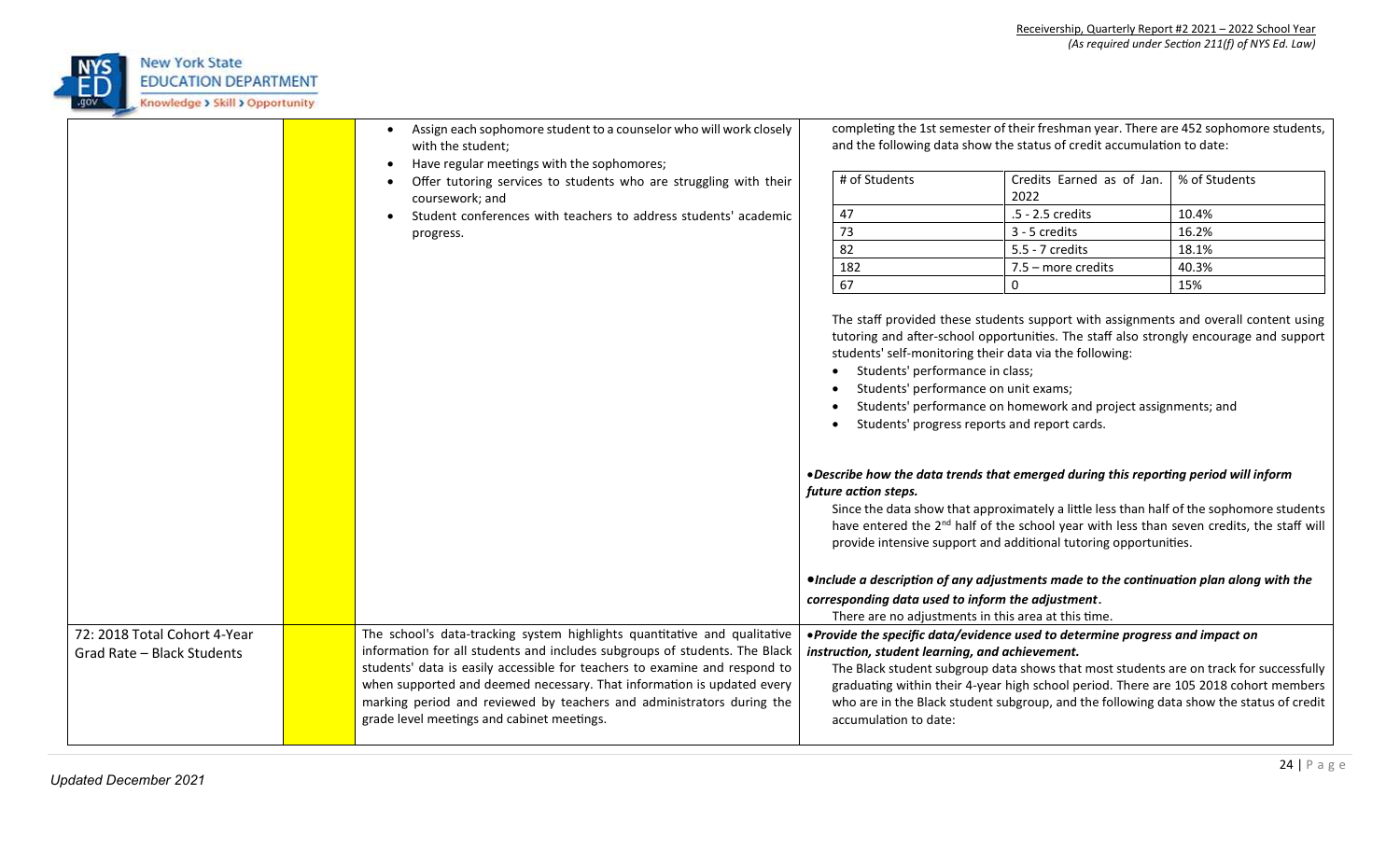

|                               |                                                                               | # of Students                                                                                                                                                          | Credits Earned as of Jan.                                                                                                                                                                                                                                                                                                                                                                                                                                           | % of Students |  |  |
|-------------------------------|-------------------------------------------------------------------------------|------------------------------------------------------------------------------------------------------------------------------------------------------------------------|---------------------------------------------------------------------------------------------------------------------------------------------------------------------------------------------------------------------------------------------------------------------------------------------------------------------------------------------------------------------------------------------------------------------------------------------------------------------|---------------|--|--|
|                               |                                                                               | 5                                                                                                                                                                      | 2022<br>.5 - 2 credits                                                                                                                                                                                                                                                                                                                                                                                                                                              | 5%            |  |  |
|                               |                                                                               | 12                                                                                                                                                                     | $3.5 - 10.5$ credits                                                                                                                                                                                                                                                                                                                                                                                                                                                | 11.4%         |  |  |
|                               |                                                                               | 18                                                                                                                                                                     | 11.5 - 15 credits                                                                                                                                                                                                                                                                                                                                                                                                                                                   | 17.1%         |  |  |
|                               |                                                                               | 57                                                                                                                                                                     | 15 - more credits                                                                                                                                                                                                                                                                                                                                                                                                                                                   | 54.3%         |  |  |
|                               |                                                                               | 13                                                                                                                                                                     | 0                                                                                                                                                                                                                                                                                                                                                                                                                                                                   | 12.4%         |  |  |
|                               |                                                                               |                                                                                                                                                                        |                                                                                                                                                                                                                                                                                                                                                                                                                                                                     |               |  |  |
|                               |                                                                               | Students' performance in class;<br>$\bullet$                                                                                                                           | The staff provided these students support with assignments and overall content using<br>tutoring and after-school opportunities. The staff also strongly encourage and support<br>students' self-monitoring their data via the following:<br>Students' performance on unit exams;<br>Students' performance on homework and project assignments; and<br>Students' progress reports and report cards.                                                                 |               |  |  |
|                               |                                                                               | future action steps.                                                                                                                                                   | . Describe how the data trends that emerged during this reporting period will inform<br>Since the data show that approximately a little less than half of the Black students within<br>the cohort have entered the 2 <sup>nd</sup> half of the school year with less than 15 credits, the staff<br>will provide intensive support and additional tutoring opportunities.<br>. Include a description of any adjustments made to the continuation plan along with the |               |  |  |
|                               |                                                                               |                                                                                                                                                                        |                                                                                                                                                                                                                                                                                                                                                                                                                                                                     |               |  |  |
|                               |                                                                               | corresponding data used to inform the adjustment.                                                                                                                      | There are no adjustments in this area at this time.                                                                                                                                                                                                                                                                                                                                                                                                                 |               |  |  |
| 73: 2018 Total Cohort 4-Year  | The school's data-tracking system highlights quantitative and qualitative     |                                                                                                                                                                        | . Provide the specific data/evidence used to determine progress and impact on                                                                                                                                                                                                                                                                                                                                                                                       |               |  |  |
| Grad Rate - Hispanic Students | information for all students and includes subgroups of students. The Hispanic | instruction, student learning, and achievement.                                                                                                                        |                                                                                                                                                                                                                                                                                                                                                                                                                                                                     |               |  |  |
|                               | students' data is easily accessible for teachers to examine and respond to    |                                                                                                                                                                        |                                                                                                                                                                                                                                                                                                                                                                                                                                                                     |               |  |  |
|                               | when supported and deemed necessary. That information is updated every        | The Hispanic student subgroup data shows that most students are on track to<br>successfully graduate within their 4-year high school period. There are 304 2018 cohort |                                                                                                                                                                                                                                                                                                                                                                                                                                                                     |               |  |  |
|                               | marking period and reviewed by teachers and administrators during the         | members who are in the Hispanic student subgroup, and the following data show the                                                                                      |                                                                                                                                                                                                                                                                                                                                                                                                                                                                     |               |  |  |
|                               | grade level meetings and cabinet meetings.                                    | status of credit accumulation to date:                                                                                                                                 |                                                                                                                                                                                                                                                                                                                                                                                                                                                                     |               |  |  |
|                               | The school staff created the International Academy to provide students with   | # of Students                                                                                                                                                          | Credits Earned as of Jan.                                                                                                                                                                                                                                                                                                                                                                                                                                           | % of Students |  |  |
|                               | experiences that represent their culture. The program is created based on     |                                                                                                                                                                        | 2022                                                                                                                                                                                                                                                                                                                                                                                                                                                                |               |  |  |
|                               | four pillars.                                                                 | 9                                                                                                                                                                      | $.5 - 2$ credits                                                                                                                                                                                                                                                                                                                                                                                                                                                    | 2.9%          |  |  |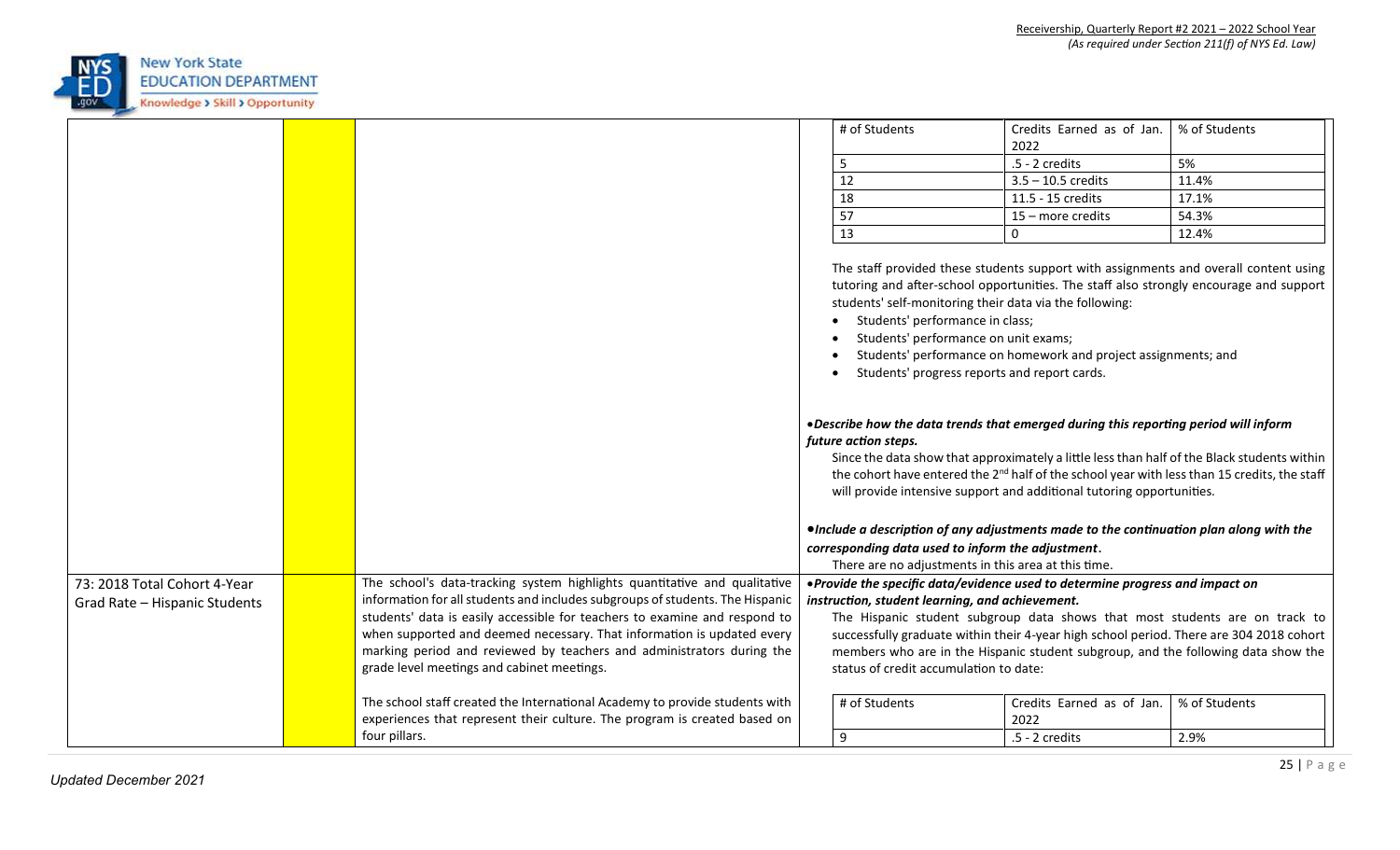

|                                                                                                                                                                                       |                                                                                                                                                                                                                                                                                                                  | 36                                                                                                                                                                                                                                                                                                                                                                                                                                                                                                                                                                                                                                                                                                               | $2.5 - 10$ credits  | 12%   |  |  |
|---------------------------------------------------------------------------------------------------------------------------------------------------------------------------------------|------------------------------------------------------------------------------------------------------------------------------------------------------------------------------------------------------------------------------------------------------------------------------------------------------------------|------------------------------------------------------------------------------------------------------------------------------------------------------------------------------------------------------------------------------------------------------------------------------------------------------------------------------------------------------------------------------------------------------------------------------------------------------------------------------------------------------------------------------------------------------------------------------------------------------------------------------------------------------------------------------------------------------------------|---------------------|-------|--|--|
| <b>SLC Guiding Principles</b>                                                                                                                                                         | <b>SLC Essential Components</b>                                                                                                                                                                                                                                                                                  | 49                                                                                                                                                                                                                                                                                                                                                                                                                                                                                                                                                                                                                                                                                                               | 10.5 - 15 credits   | 16%   |  |  |
|                                                                                                                                                                                       | Distributed leadership                                                                                                                                                                                                                                                                                           | 202                                                                                                                                                                                                                                                                                                                                                                                                                                                                                                                                                                                                                                                                                                              | 15.5 - more credits | 66.4% |  |  |
|                                                                                                                                                                                       | Collaborative work time                                                                                                                                                                                                                                                                                          | 8                                                                                                                                                                                                                                                                                                                                                                                                                                                                                                                                                                                                                                                                                                                | $\mathbf{0}$        | 2.9%  |  |  |
| Pillar 1<br><b>Teacher Teams &amp; Small</b><br>Learning Communities<br>$\bullet$<br>Pillar <sub>2</sub><br>Curriculum & Instruction<br>with Professional<br>$\bullet$<br>Development | Manageable number of<br>students (25-35 students<br>per classroom)<br>Access to real-time data<br>about shared students'<br>Early Warning Indicators                                                                                                                                                             | The staff provided these students support with assignments and overall content using<br>tutoring and after-school opportunities. The staff also strongly encourage and support<br>students' self-monitoring their data via the following:<br>Students' performance in class;<br>Students' performance on unit exams;                                                                                                                                                                                                                                                                                                                                                                                             |                     |       |  |  |
|                                                                                                                                                                                       | Common instructional<br>core<br>Acceleration opportunities<br>to keep students on-track<br>Job-embedded<br>professional development<br>Math and English<br>instructional coaches<br>Professional learning<br>community<br>Professional development<br>linked to instructional<br>practice<br>Data-guided, tiered | Students' performance on homework and project assignments; and<br>Students' progress reports and report cards.<br>. Describe how the data trends that emerged during this reporting period will inform<br>future action steps.<br>Since the data show that approximately a little less than 30% of the Hispanic students<br>within the cohort have entered the $2^{nd}$ half of the school year with less than 15 credits,<br>the staff will continue the support and tutoring opportunities for students.<br>•Include a description of any adjustments made to the continuation plan along with the<br>corresponding data used to inform the adjustment.<br>There are no adjustments in this area at this time. |                     |       |  |  |
| Pillar <sub>3</sub><br><b>Tiered Student Supports</b>                                                                                                                                 | student support system<br>Attendance Initiatives<br>Positive behavior &<br>college-going culture<br>incentives<br>Student resiliency<br>$\bullet$<br>emphasis<br><b>Expanded teacher</b><br>roles/second shift of<br>adults<br>Parent/community<br>involvement                                                   |                                                                                                                                                                                                                                                                                                                                                                                                                                                                                                                                                                                                                                                                                                                  |                     |       |  |  |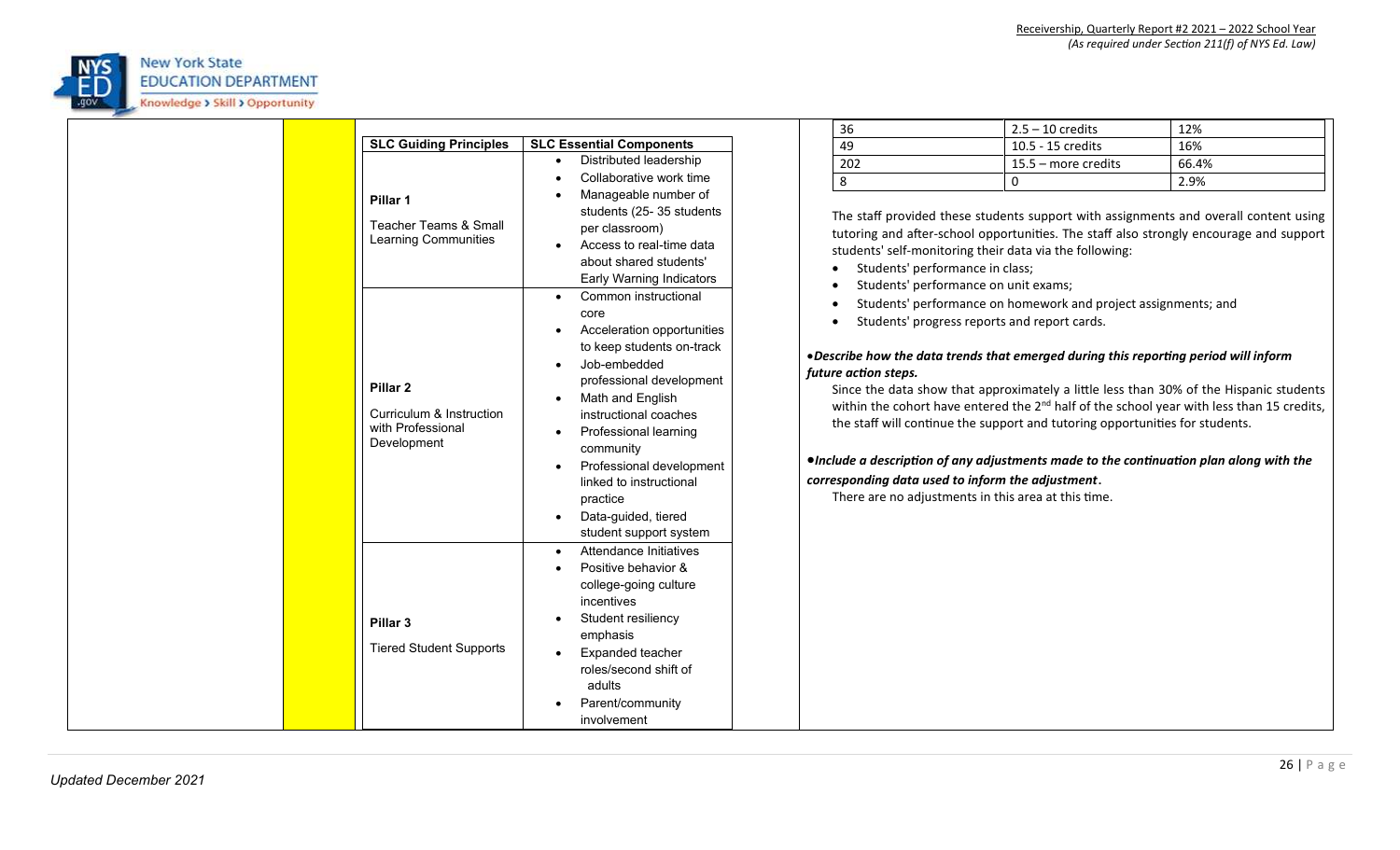

| 74: Total Cohort 4-Year Grad Rate -<br>The school's data-tracking system highlights quantitative and qualitative<br>. Provide the specific data/evidence used to determine progress and impact on<br>information for all students and includes subgroups of students. The<br><b>ED Students</b><br>instruction, student learning, and achievement.<br>economically disadvantaged students' data is easily accessible for teachers<br>The ED student subgroup data shows that most students are on track for successfully<br>to examine and respond to when supported and deemed necessary. That<br>graduating within their 4-year high school period. Two hundred fifty-six 2018 cohort<br>information is updated every marking period and reviewed by teachers and<br>members are in the ED student subgroup, and the following data show the status of<br>administrators during the grade level meetings and cabinet meetings.<br>credit accumulation to date:<br># of Students<br>% of Students<br>Credits Earned as of Jan.<br>2022 |  | Pillar 4<br>Can-Do Culture & Climate | Coordination of<br>$\bullet$<br>partnerships<br>Case management<br>Data-guided, tiered<br>student support system<br>Supportive school<br>$\bullet$<br>environment with clear<br>pathways to success<br>Highly engaging and<br>relevant learning<br>experiences<br>Formal vehicles for<br>student and teacher voice<br>Initiatives to recognize<br>student progress and<br>teacher accomplishments<br>Data-guided, tiered<br>student support system<br>The team has had a weekly meeting focused on the department's work with<br>Ells, Newcomers, the after-school program, and socio-emotional supports. |    |                |      |
|-----------------------------------------------------------------------------------------------------------------------------------------------------------------------------------------------------------------------------------------------------------------------------------------------------------------------------------------------------------------------------------------------------------------------------------------------------------------------------------------------------------------------------------------------------------------------------------------------------------------------------------------------------------------------------------------------------------------------------------------------------------------------------------------------------------------------------------------------------------------------------------------------------------------------------------------------------------------------------------------------------------------------------------------|--|--------------------------------------|-----------------------------------------------------------------------------------------------------------------------------------------------------------------------------------------------------------------------------------------------------------------------------------------------------------------------------------------------------------------------------------------------------------------------------------------------------------------------------------------------------------------------------------------------------------------------------------------------------------|----|----------------|------|
|                                                                                                                                                                                                                                                                                                                                                                                                                                                                                                                                                                                                                                                                                                                                                                                                                                                                                                                                                                                                                                         |  |                                      |                                                                                                                                                                                                                                                                                                                                                                                                                                                                                                                                                                                                           |    |                |      |
|                                                                                                                                                                                                                                                                                                                                                                                                                                                                                                                                                                                                                                                                                                                                                                                                                                                                                                                                                                                                                                         |  |                                      |                                                                                                                                                                                                                                                                                                                                                                                                                                                                                                                                                                                                           |    |                |      |
|                                                                                                                                                                                                                                                                                                                                                                                                                                                                                                                                                                                                                                                                                                                                                                                                                                                                                                                                                                                                                                         |  |                                      |                                                                                                                                                                                                                                                                                                                                                                                                                                                                                                                                                                                                           |    |                |      |
|                                                                                                                                                                                                                                                                                                                                                                                                                                                                                                                                                                                                                                                                                                                                                                                                                                                                                                                                                                                                                                         |  |                                      |                                                                                                                                                                                                                                                                                                                                                                                                                                                                                                                                                                                                           |    |                |      |
|                                                                                                                                                                                                                                                                                                                                                                                                                                                                                                                                                                                                                                                                                                                                                                                                                                                                                                                                                                                                                                         |  |                                      |                                                                                                                                                                                                                                                                                                                                                                                                                                                                                                                                                                                                           |    |                |      |
|                                                                                                                                                                                                                                                                                                                                                                                                                                                                                                                                                                                                                                                                                                                                                                                                                                                                                                                                                                                                                                         |  |                                      |                                                                                                                                                                                                                                                                                                                                                                                                                                                                                                                                                                                                           |    |                |      |
|                                                                                                                                                                                                                                                                                                                                                                                                                                                                                                                                                                                                                                                                                                                                                                                                                                                                                                                                                                                                                                         |  |                                      |                                                                                                                                                                                                                                                                                                                                                                                                                                                                                                                                                                                                           |    |                |      |
|                                                                                                                                                                                                                                                                                                                                                                                                                                                                                                                                                                                                                                                                                                                                                                                                                                                                                                                                                                                                                                         |  |                                      |                                                                                                                                                                                                                                                                                                                                                                                                                                                                                                                                                                                                           | 12 | .5 - 2 credits | 4.7% |
| 39<br>$2.5 - 10$ credits<br>15.2%                                                                                                                                                                                                                                                                                                                                                                                                                                                                                                                                                                                                                                                                                                                                                                                                                                                                                                                                                                                                       |  |                                      |                                                                                                                                                                                                                                                                                                                                                                                                                                                                                                                                                                                                           |    |                |      |
| 41<br>10.5 - 15 credits<br>16%                                                                                                                                                                                                                                                                                                                                                                                                                                                                                                                                                                                                                                                                                                                                                                                                                                                                                                                                                                                                          |  |                                      |                                                                                                                                                                                                                                                                                                                                                                                                                                                                                                                                                                                                           |    |                |      |
| 159<br>15.5 - more credits<br>62.1%                                                                                                                                                                                                                                                                                                                                                                                                                                                                                                                                                                                                                                                                                                                                                                                                                                                                                                                                                                                                     |  |                                      |                                                                                                                                                                                                                                                                                                                                                                                                                                                                                                                                                                                                           |    |                |      |
| 5<br>2%<br>0                                                                                                                                                                                                                                                                                                                                                                                                                                                                                                                                                                                                                                                                                                                                                                                                                                                                                                                                                                                                                            |  |                                      |                                                                                                                                                                                                                                                                                                                                                                                                                                                                                                                                                                                                           |    |                |      |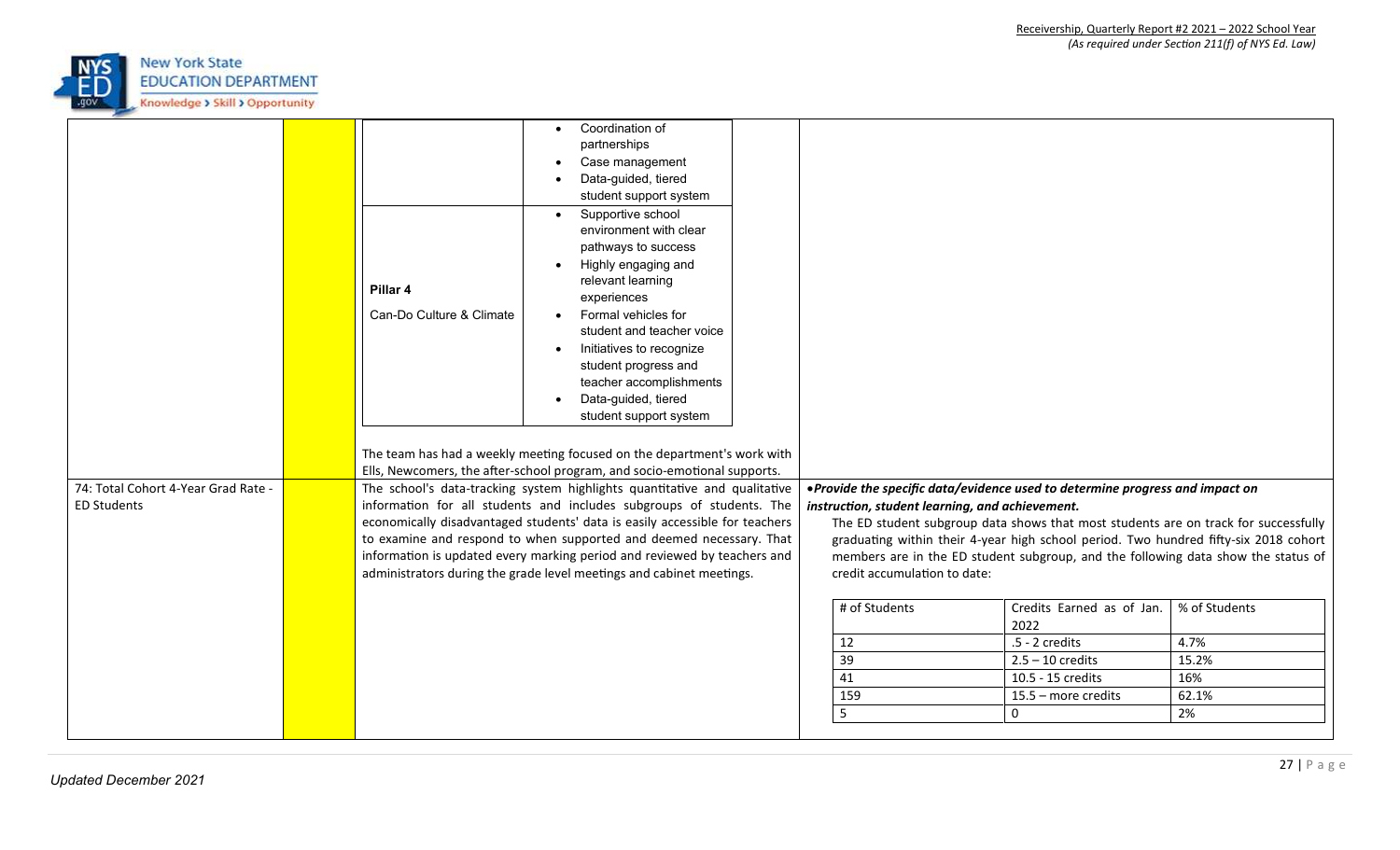

|  | The staff provided these students support with assignments and overall content using<br>tutoring and after-school opportunities. The staff also strongly encourage and support<br>students' self-monitoring their data via the following:<br>Students' performance in class;                                                                                                                 |
|--|----------------------------------------------------------------------------------------------------------------------------------------------------------------------------------------------------------------------------------------------------------------------------------------------------------------------------------------------------------------------------------------------|
|  | Students' performance on unit exams;                                                                                                                                                                                                                                                                                                                                                         |
|  | Students' performance on homework and project assignments; and                                                                                                                                                                                                                                                                                                                               |
|  | Students' progress reports and report cards.                                                                                                                                                                                                                                                                                                                                                 |
|  | • Describe how the data trends that emerged during this reporting period will inform<br>future action steps.<br>Since the data show that approximately a little less than 40% of the ED students within<br>the cohort have entered the 2 <sup>nd</sup> half of the school year with less than 15 credits, the staff<br>will provide intensive support and additional tutoring opportunities. |
|  | ●Include a description of any adjustments made to the continuation plan along with the                                                                                                                                                                                                                                                                                                       |
|  | corresponding data used to inform the adjustment.                                                                                                                                                                                                                                                                                                                                            |
|  | There are no adjustments in this area at this time.                                                                                                                                                                                                                                                                                                                                          |

## **Part IV –** *Community Engagement Team (CET)*

# **Community Engagement Team (CET)**

*The role of the Community Engagement Team is to be active thought partners in contributing to and supporting the development of recommendations for school*  improvement through public engagement. Recommendations made by the CET, including how the school community (i.e., school principal, parents and guardians, teachers and other school staff and students) was engaged to seek input/feedback to guide implementation of the school's improvement plan, should be addressed in response to *the prompts below.*

|           | <b>Report Out of 2021-22 CET Plan Implementation</b>                                                                                           |                                                                                                                                                   |  |  |  |  |
|-----------|------------------------------------------------------------------------------------------------------------------------------------------------|---------------------------------------------------------------------------------------------------------------------------------------------------|--|--|--|--|
| $\bullet$ | List the categories of stakeholders that have participated as members this<br>reporting period.                                                | Describe how recommendations made by the CET during this reporting period were<br>used to inform implementation of the school's improvement plan. |  |  |  |  |
|           | Include any changes made to the CET's membership since the development of the<br>Quarter #1 Report. Include the role/title of any new members. |                                                                                                                                                   |  |  |  |  |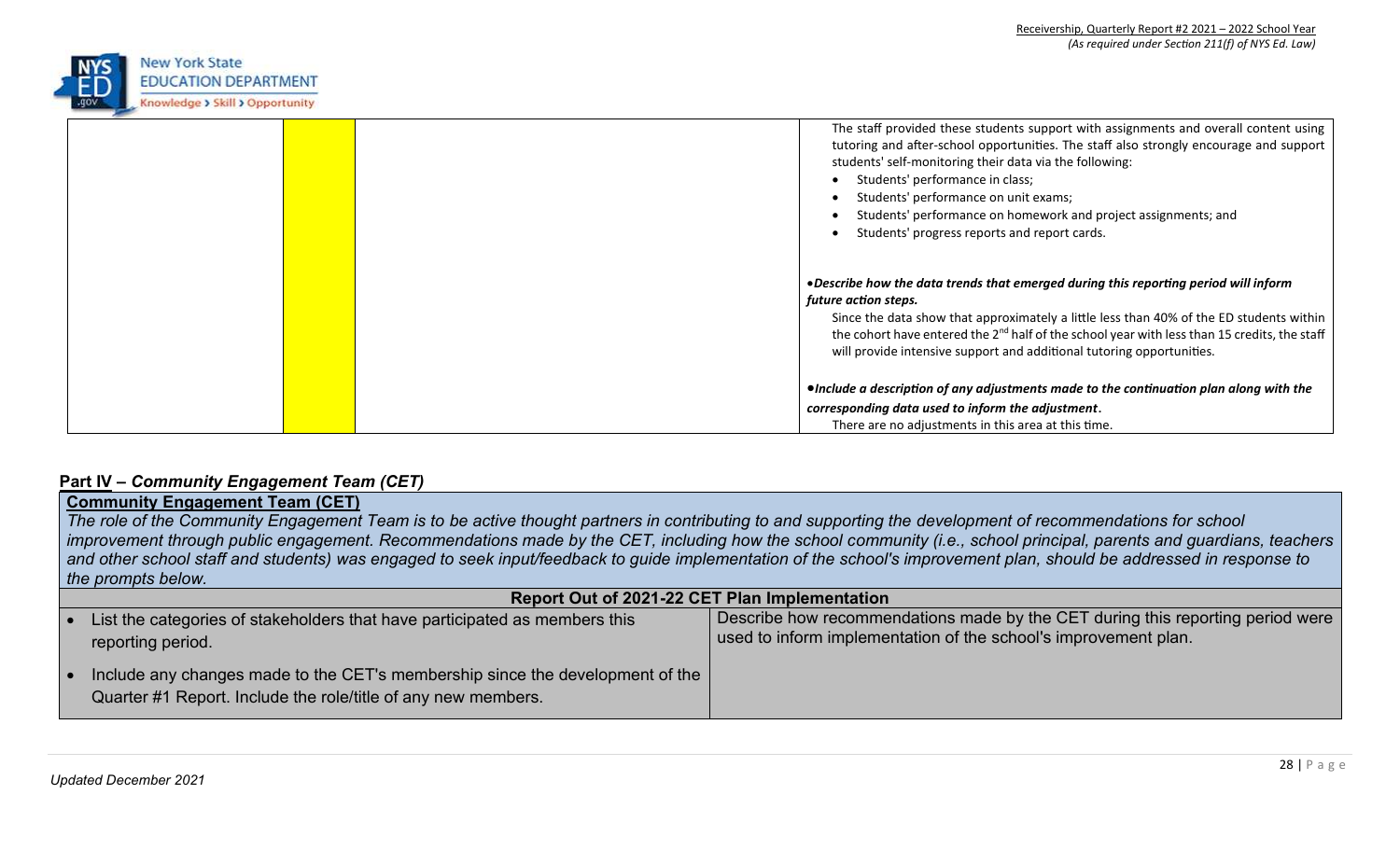

| The Community Engagement Team continues to meet to discuss the school's SCEP<br>commitments and other goals the school community is attempting to accomplish this<br>school year. The list of stakeholders who participated as members of the CET this<br>reporting period are: |                                                                                                                                                                        |                                                                                                                                                                         | The committee members regularly communicate with administrators to inform them<br>of any suggestions each department has aligned with the school's improvement<br>plan. Currently, the school is managing COVID-related issues and students'<br>attendance and socio-emotional needs. |
|---------------------------------------------------------------------------------------------------------------------------------------------------------------------------------------------------------------------------------------------------------------------------------|------------------------------------------------------------------------------------------------------------------------------------------------------------------------|-------------------------------------------------------------------------------------------------------------------------------------------------------------------------|---------------------------------------------------------------------------------------------------------------------------------------------------------------------------------------------------------------------------------------------------------------------------------------|
| Administrators<br>Parents<br>Teachers                                                                                                                                                                                                                                           |                                                                                                                                                                        |                                                                                                                                                                         |                                                                                                                                                                                                                                                                                       |
| District representative<br><b>Community Partners</b><br><b>Students</b>                                                                                                                                                                                                         |                                                                                                                                                                        |                                                                                                                                                                         |                                                                                                                                                                                                                                                                                       |
| impact CET-aligned plans.                                                                                                                                                                                                                                                       | The committee members meet with other staff from their respective departments to<br>discuss current student data and ensure each department focuses on achieving       | increased student achievement. Additionally, CET members informally communicate<br>with each other to check in around current issues with COVID-related issues that may |                                                                                                                                                                                                                                                                                       |
|                                                                                                                                                                                                                                                                                 | The committee plans to continue to meet throughout the school year to discuss any<br>changes to the school's plans for addressing student support and families' needs. |                                                                                                                                                                         |                                                                                                                                                                                                                                                                                       |

## **Part V -** *Receivership Powers*

# **Powers of the Receiver**

*Provide a summary of the use of the School Receiver's powers during this reporting period.*

The Receiver focuses on returning to school full-time after several COVID-19-related school closures. Additionally, the Receiver applied for federal funding to support the district and schools due to hardships caused by COVID-19. The budget focuses on providing students and schools with updated technology and academic struggles, causing students to decrease their ability to focus academically.